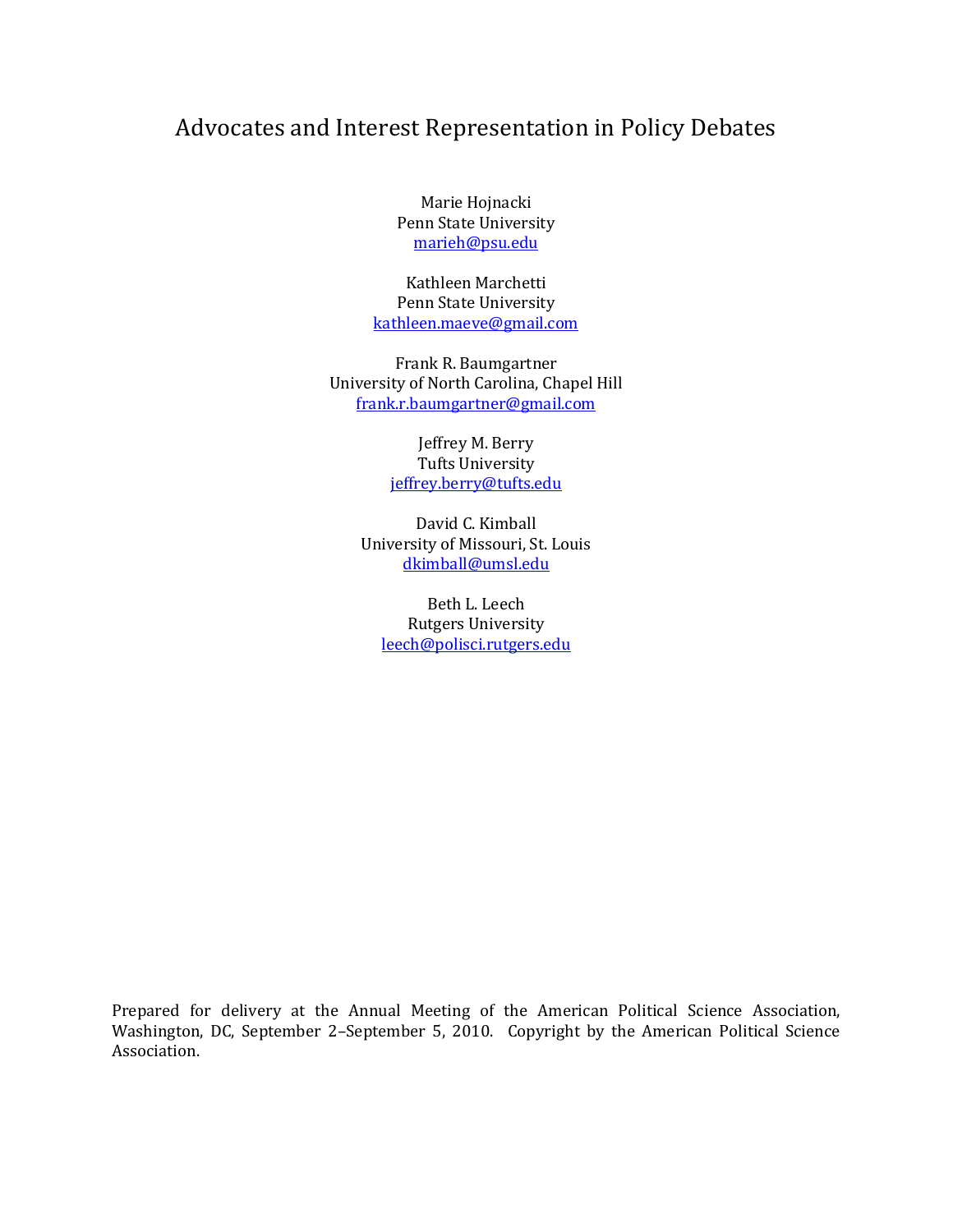In this paper we take up a set of questions fundamental for interest group scholars: whose interests are articulated in the policy process, whose interests are not, and how does policy success vary for different types of interests? Previous work on these questions has led to the largely uncontested conclusion that business is dominant in the process, in terms both of its presence in the organizational universe and its participation in public policy debates. This emphasis on business has led scholars to neglect the other interests that may be engaged by the same issues. Thus, while we might know that business is actively protecting and advancing its interests on a number of policy issues, we know far less about the participation of other interests whose policy objectives may be similar to those of business, and also whether and by whom the interests of business are opposed. In a departure from existing work, we ask not simply who participates, but who is participating with whom on various sides of a random sample of policy issues, and who is opposing these interests. Our analysis begins with a description of the diversity and type of *both* organizational and governmental interests aligning themselves on different sides of a random sample of policy issues. Subsequently, we seek to explain whether certain types of interests are more likely to achieve their goals given both the context of the policy debate, and the other interests that line up on different sides of an issue.

## **Who Participates and Who is Represented?**

There is substantial evidence of business dominance in Washington interest group communities. In this section, we describe how scholars have thought about that bias and the evidence they have offered for it. Our aim is to draw attention to what we most clearly understand about the nature of business dominance, and to highlight some of the limitations in the existing literature. Although the evidence of business interests' numerical dominance in Washington is hard to dispute, what remains unclear is how their presence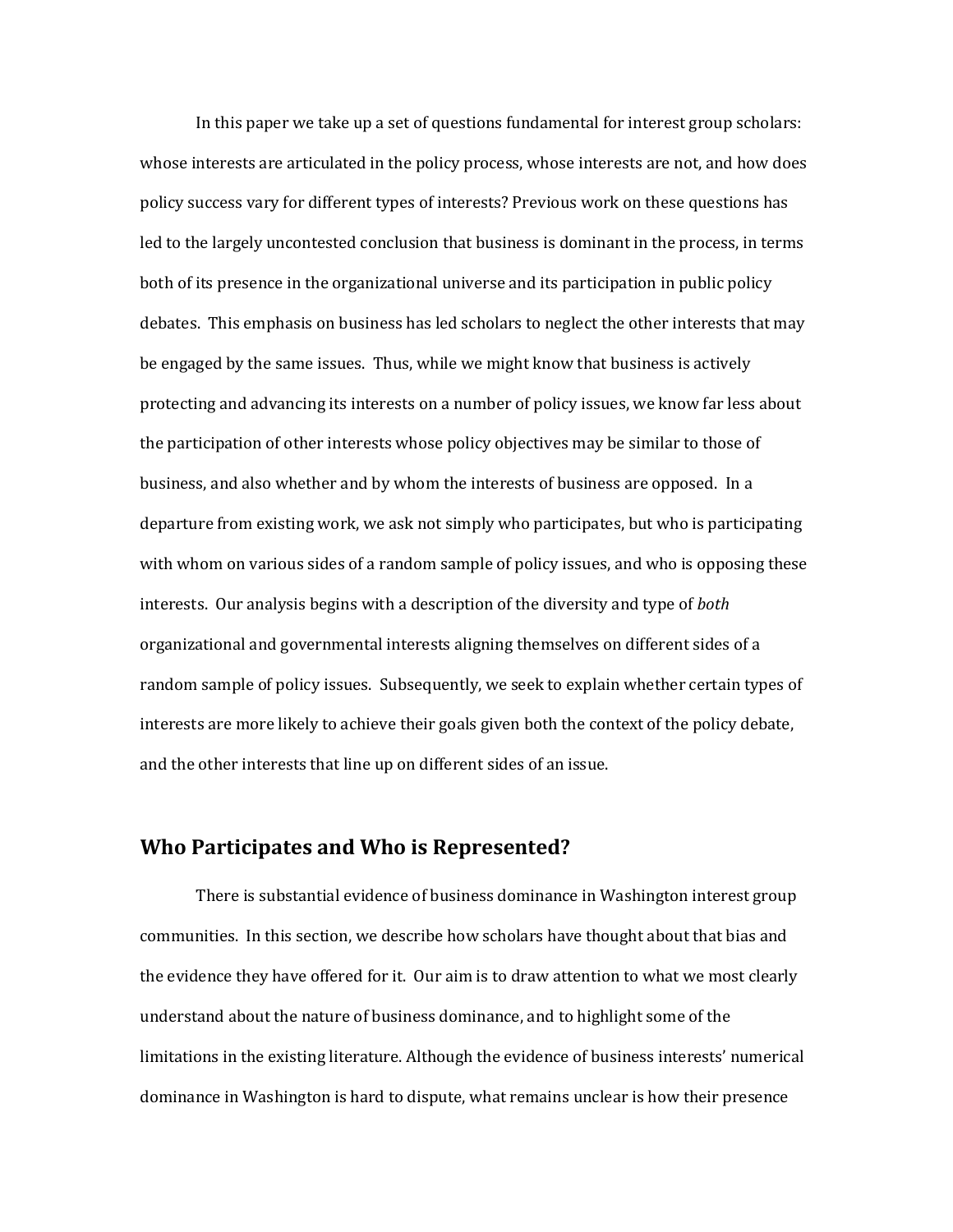and voice is mediated by the participation of other types of interests and governmental actors, and how participation in large numbers translates into influence over policy. We believe that the focus on business bias in the literature leaves us with an incomplete picture of who is active in the policy process, whose interests are represented by various actors, and, ultimately, whose interests prevail. In order to understand interest group influence and whose interests prevail in policy, it is important to account for the advocacy context (nature of the issue, goals of the organization, activity and goals of governmental actors) as well as for the participation of governmental and both business and non-business interests. Ultimately, we address questions of who comes out ahead in policy debates and whether *any* particular interests are advantaged in the process.

At least since Schattschneider's (1975) characterization of the accent of the "heavenly chorus," interest group scholars have offered considerable evidence of an upper class bias in the universe of organizations that take an interest in public policy. One commonly cited indicator of this bias is the relatively large proportion of business, corporate, and institutional interests in Washington, DC (Salisbury 1984; Schlozman, et al. 2008). The idea underlying this work is that the numerical dominance of business is indicative of the broad reach these interests have over public policy. Thus, when Salisbury (1984) observed that institutional interests were a dominant part of the landscape of organizations in Washington, he coupled that observation with an emphasis on the characteristics that facilitate the ability of institutional interests to shape public policy. Institutions' mainstream and relatively narrow policy goals, the support they receive from wealthy sponsors, and their lack of individual members make it relatively easier to participate, and gives them greater flexibility, in the policy process (Salisbury 1984). These characteristics, in conjunction with business' relatively greater command of resources, tend to produce a pattern of organizational participation in the policy process like the one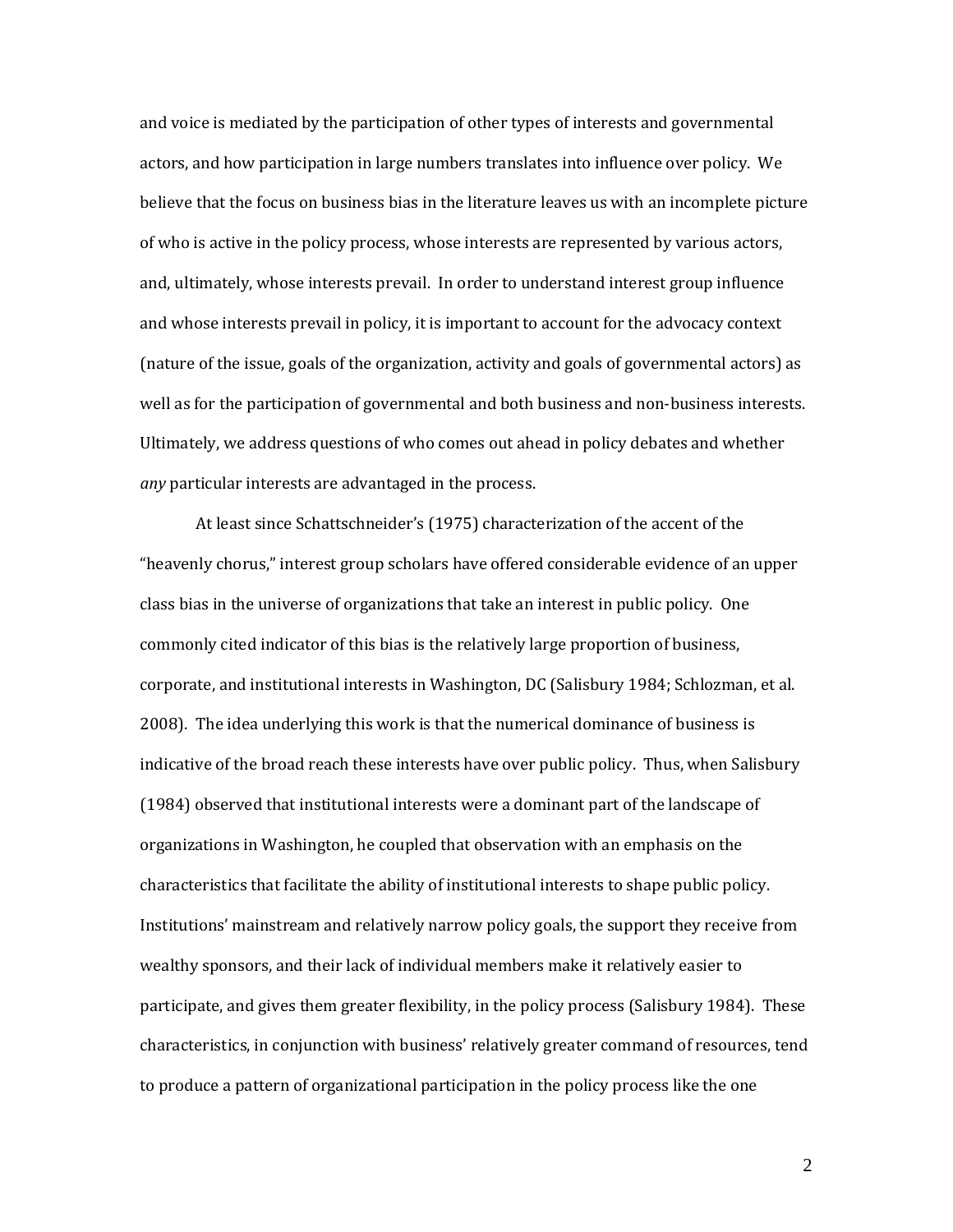observed by Baumgartner and Leech (2001). Business interests are simultaneously involved with issues that attract few additional participants (niche issues), and with the relatively small set of issues that attract a wide variety of interests ("bandwagon" issues).

Importantly, the advantages that flow from business' numerical dominance in the organizational community do not necessarily end with their greater capacity for pursuing their policy goals across a range of different issues. Further evidence of institutional and business bias is apparent in the greater attention accorded to business interests by the news media (Danielian and Page 1994), and in the greater participation of business and institutional interests in setting the Supreme Court's agenda (Caldeira and Wright 1990). Indeed, it is the depth and breadth of business interests' reach that raises normative concerns about bias in the policy process, and the broader political system.

But while there is general agreement that business interests are advantaged in terms of their numbers and their capacity for participation, evidence of how these advantages shape policy outcomes and affect the policy process has been both limited (typically focusing on the impact of PAC contributions), and inconclusive (Baumgartner and Leech 1998; R. Smith 1995). Perhaps more importantly, researchers have increasingly pointed to the limitations inherent in equating interest representation with numbers of participants. As Lowery and Gray (2004) explain, there simply is no way to determine what a "representative" interest community, that is, one that reflects the distribution of interests in society, should look like. Moreover, there also has been a growing recognition that the idea of a general business advantage is too simplistic; any advantage that does exist is likely to be contingent on a host of factors that shape the contours of the policy debate. Put somewhat differently, aggregate, system-wide assessments of participation and influence are too far removed from issue-level activity where participation occurs and policy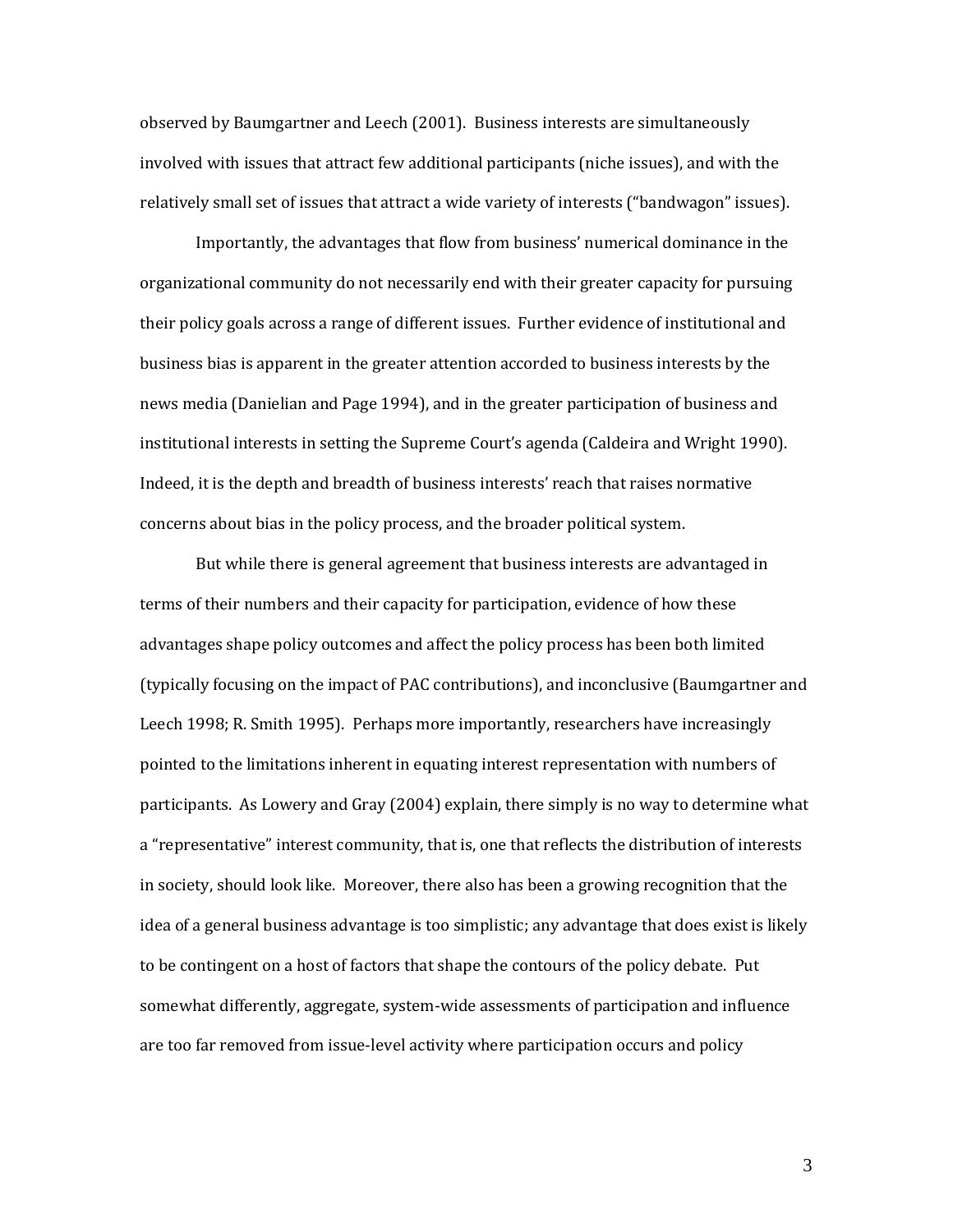decisions are made to reflect accurately whether particular types of interests consistently win out over others (Lowery and Gray 2004).

For instance, it is unlikely that an accurate and complete understanding can emerge of how different interests fare in policy debates if the actions and objectives of subsets of participants are considered in isolation from their relationships to other participants. A number of recent studies suggest that policy outcomes, generally, may well be shaped by the characteristics of advocates who take an interest in and participate on a given policy issue; also significant is whether and to what extent those participants oppose or support one another's objectives (Baumgartner, et al. 2009; Brasher 2009; Nelson and Yackee 2010). And the work of Salisbury and his colleagues (1987) serves as a reminder that the alliance and adversarial patterns that emerge in policy domains often are driven by the types of interests represented by organized advocates. Recent work also recognizes that organizations are not the only players relevant for interest representation; public, elected and also non-elected officials engage in issue advocacy and contribute to the representation of interests (Lowery and Gray 2004; Baumgartner, et al. 2009). Overall, it is increasingly apparent that any understanding of the policy process and its outcomes must consider the behavior of all types of advocates both in and out of government.<sup>1</sup>

The goals of policy advocates and the context in which those advocates operate also can affect whether they ultimately achieve their policy objectives. In their recent study, Baumgartner and his collaborators (2009) demonstrate that advocates' goals regarding the status quo affect the tactics they employ, the arguments they make, and how likely they are to achieve their objectives. The observed resilience of the status quo suggests that interests who benefit from status quo policy are indeed those who are likely to prevail. Yet it is also

<sup>1</sup> Baumgartner and Leech's (2001) research offers an important illustration of how the *expected* behavior of other advocates may affect whose interests are represented in policy debates.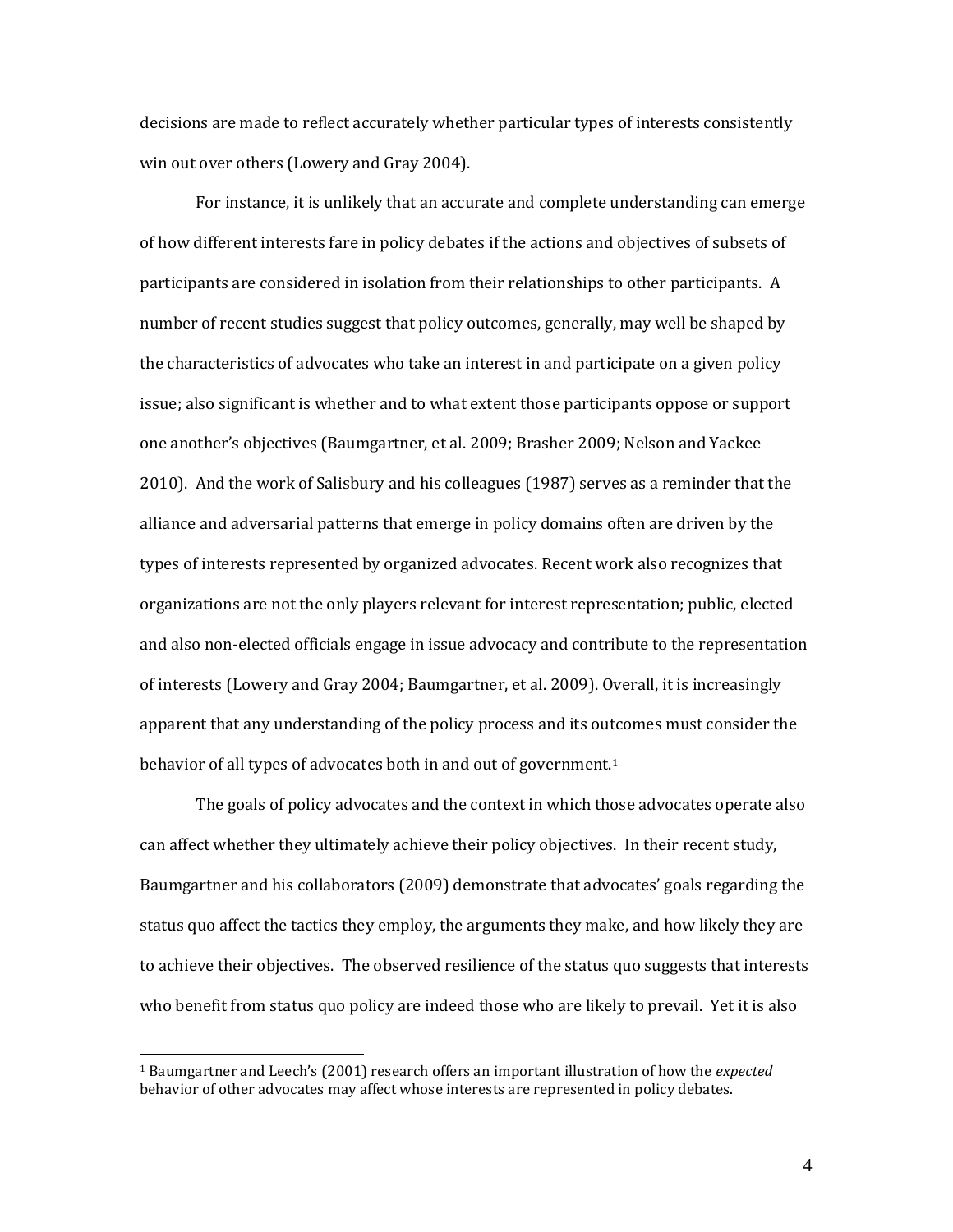true that the current context surrounding an issue will affect how the policy process unfolds. For example, scholars have long recognized that one potential constraint on the advantage enjoyed by business interests is an expanded policy conflict, one that draws attention from the media and general public (Schattschneider 1975). According to Mark Smith (2000), attention does indeed limit the amount of influence the business community is able to exert over the policy process; the types of issues that unite the business community tend to be those that are relatively salient, attracting the attention of organized citizen interests.

Overall, the extant literature makes clear that understanding interest representation in the policy process and whose interests are likely to prevail in policy debates requires attention to more than identifying whose interests are engaged by various issues. To be sure, knowing whose interests are represented in a policy debate is important; it allows us to understand whose voices are articulated, even if those voices may not all be heard. However, merely identifying those voices does not go far enough; a more complete picture of interest representation also requires that we understand whether and how different sets of participants – including those in and out of government -- support or oppose one another. Attention to participants' shared and opposing objectives allows us to see whether they broaden or restrict the voices that are conveyed through the different sides of an issue debate. Knowledge of the teams of advocates that line up on different sides of an issue, and the context in which they take action provides for a more accurate picture of the policy process, one that allows us to better assess whether particular types of interests really do enjoy an advantage.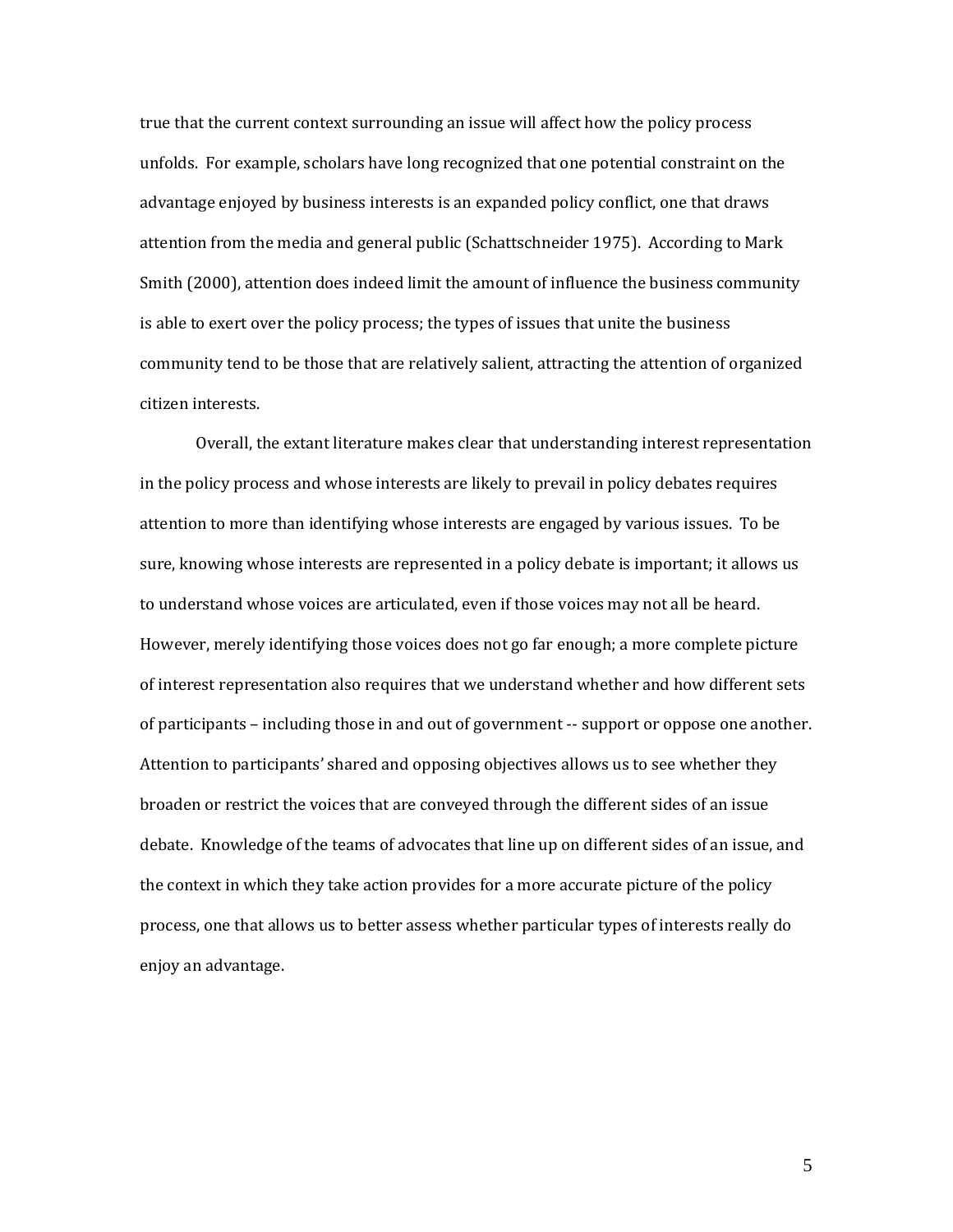## **Studying Interest Representation in the Policy Process**

In order to investigate interest representation in the policy process and how it may affect policy outcomes, we draw on data collected through the Advocacy and Public Policymaking Project (see Baumgartner, et al. 2009). The project team conducted interviews with more than 300 Washington, DC-based policy advocates (e.g., representatives of organized interests, congressional staff, agency personnel) active on 98 randomly selected policy issues. The issues were identified and the interviews conducted over the last two years of the Clinton administration (1999-2000) and the first two years of the George W. Bush administration (2001-2002). Through these interviews and by searching systematically through publicly available documents the project team mapped out the constellation of government officials and organized interests mobilized on a given issue, and, through follow-up telephone interviews and by monitoring news and official web sites for four years after the initial interviews, the project team was able to find out who got what they wanted and who did not.

The issues included in the study were selected by a set of organizational advocates called *issue identifiers*. These issue identifiers were chosen at random from the list of organized interests that registered to lobby Congress in 1996, the last year for which these registration data were compiled in a usable format at the time the team began the data collection (see Baumgartner and Leech 1999). During the interviews, the issue identifier was asked to do the following: select the most recent issue he or she had spent time on; describe what he or she had done and what the organization was trying to accomplish on the issue; narrate the appeals and arguments they made when they spoke with others about the issue; specify with whom they had talked about the issue; describe the type of opposition they faced; and provide a variety of other information about their organizations. Interviewees were also asked to identify the major players on each side of the debate. This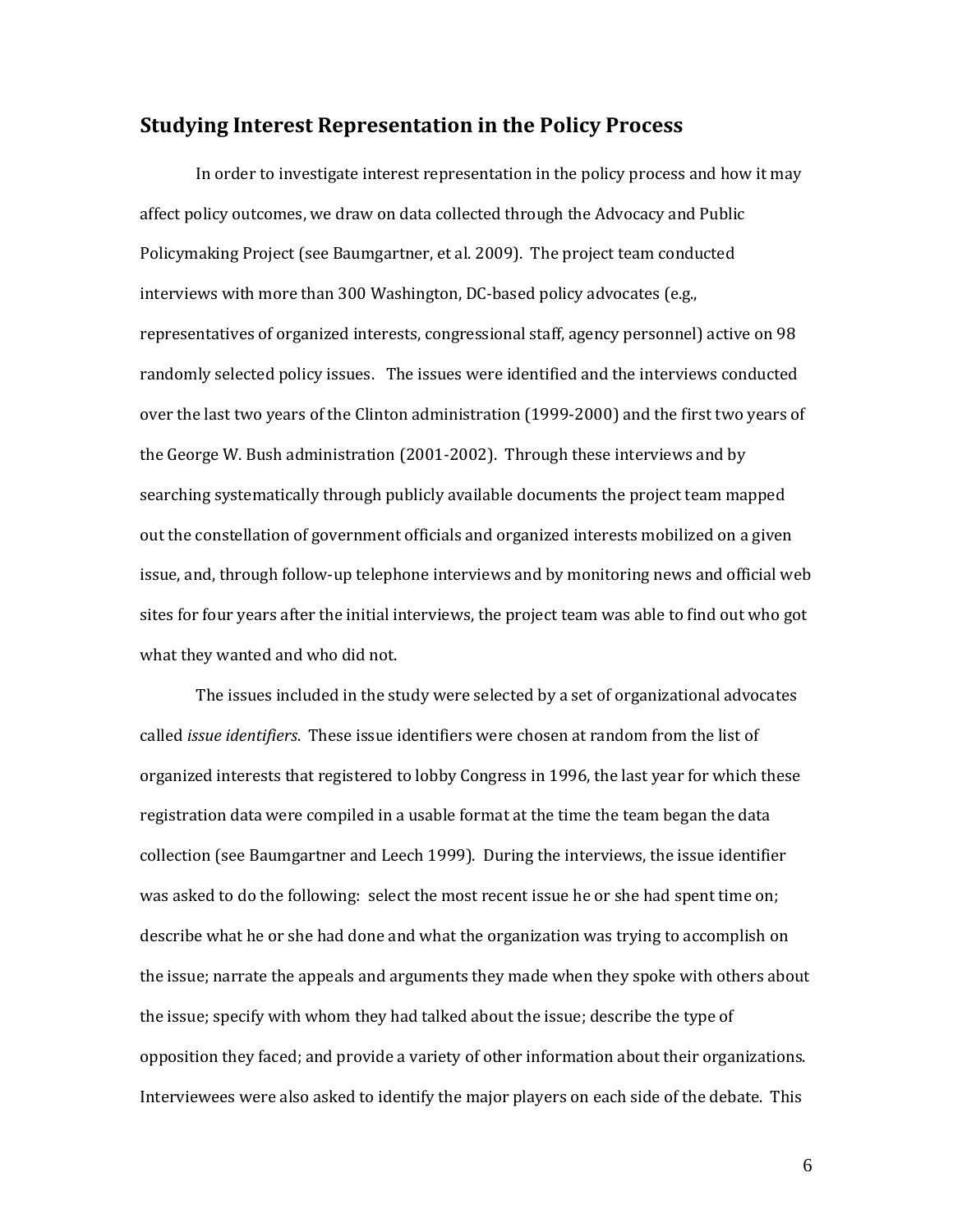typically elicited two lists, one of government officials and other outside advocates who shared the goals of the advocate, the other of a set of actors in opposition. Sometimes others were mentioned as well, sets of actors who were not necessarily opposed to what the advocate was trying to accomplish, but were seeking another outcome nonetheless. That set of actors who shared a policy goal was termed a "side." The actors associated with a side may or may not have been working together; the team designated them as a side if they sought the same outcome even if they did not coordinate their activities.

The project team identified 214 "sides" over the 98 issues (see Table A.1 in the appendix) and attempted to interview a leading representative from each side on the issue; in each interview the team asked the same questions about who was involved (two to three interviews per issue were the norm). The number of sides per issue ranges from just one to seven but typically is just two: one side seeking some particular type of change to the existing policy and another side seeking to protect the status quo. The number of advocates on each side was determined by a count of "major players" – that is, any actors representing organizations as well as any elected or unelected government officials mentioned by others (or, occasionally, who were revealed through subsequent documentary searches) as playing a prominent and important role in the debate. Major players could include organizations that directed the overall advocacy effort on an issue and were the primary liaisons with congressional staff, members of Congress who served as bill sponsors and whose offices were involved in shepherding a measure through the chamber, as well as agency officials working with groups outside of government to develop language for a proposed rule. The number of major players per side ranges from just one to over fifty; the average (median) side is composed of eight advocates. Overall, the team identified 2,221 of these players across the 98 study issues. In order to be included in a side a major player had to have been actively supporting the goals of that side; that is, the actor had to have been actively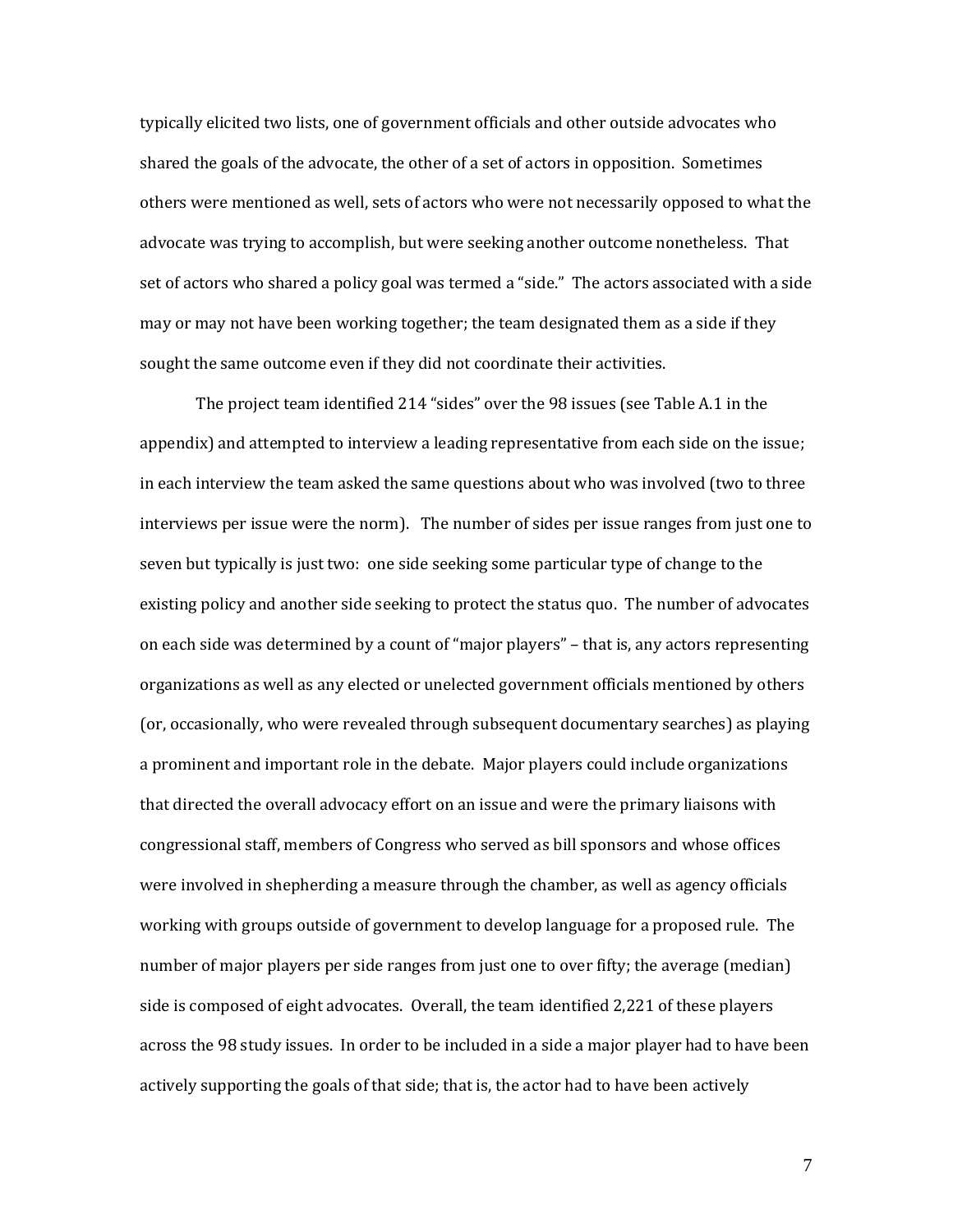advocating either the retention of the status quo or some policy change. Government decision-makers who played a neutral role but who may have been the object of considerable lobbying were not included.

For every issue side that was identified, the team determined whether it was supportive of or opposed to the status quo policy. The status quo was defined in one of two ways, depending on whether the policy issue in question was legislative or regulatory. The status quo for legislative matters was defined as the policy in existence prior to the start of the session of Congress in which the issue was identified. For regulatory issues, the status quo was represented by the policy in place at the start of the calendar year in which the issue was identified. Sides that sought to change the status quo policy – regardless of whether or not they proposed a clear alternative to it – were classified as status quo challengers. Overall, 81 (37.9%) of the 214 sides are status quo supporters and 133 (62.2%) are challengers.

# **Who Sides with Whom? Interest Representation On A Random Sample of Policy Issues**

As explained above, we are interested in studying who participates and who is represented in a random sample of public policy debates, and also in explaining whether certain types of interests are more successful than others in achieving their policy goals. In order to carry out our investigation, we needed to develop measures that reflect the types of interests represented by the organizational and government advocates comprising each of the sides active on the sample of 98 issues. Because we are also interested in understanding whether and to what extent different interests seek the same policy outcomes, the measures we created also needed to capture the relative heterogeneity apparent among the interests that are part of a given side. With these goals in mind, we first sought to characterize the relative balance of organizational and government advocates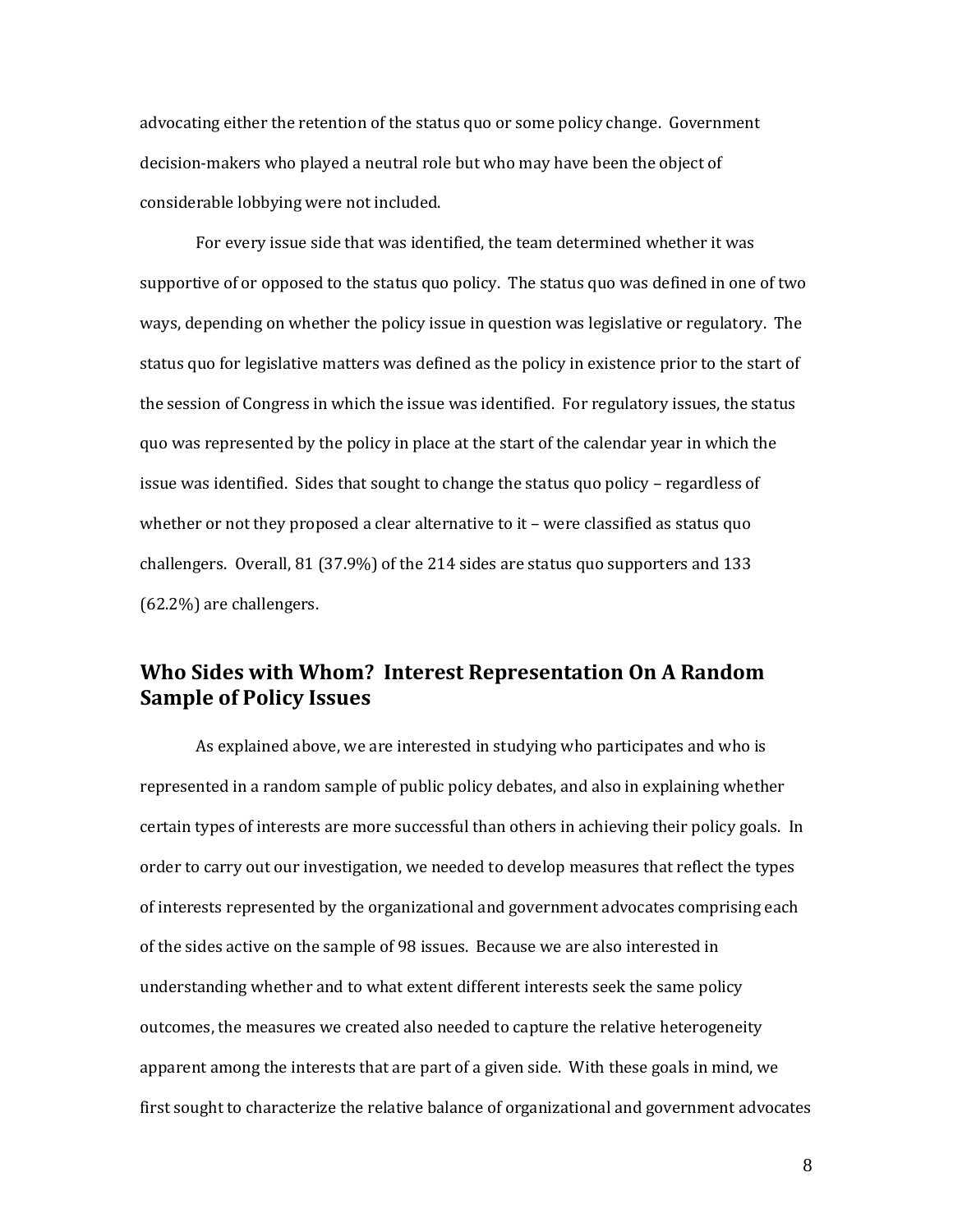that comprised each side, and subsequently we created indicators that reflected both the relative balance of different types of organizational interests and governmental interests associated with each side.

The first characteristic of the sides that we examined was whether they reflected the interests of government, the interests of organizations, or the interests of both sets of advocates. Government advocates included members of Congress, officials and offices associated with the Executive Office of the President, and agency level bureaucrats. Organizational advocates included citizen or cause-related groups, business and trade associations, corporations and institutions, unions, professional associations, charities and civic groups, public interest law firms, religious groups and denominations, and associations of government units and government actors.2 We classified a side as primarily reflecting organizational interests if the percentage of organizational actors comprising a side exceeded the percentage of government actors associated with that side by at least 30 percentage points. Similarly, if the percentage of government actors comprising a side exceeded the percentage of organizational actors associated with that side by at least 30 percentage points, we classified that side as primarily reflecting government interests. Sides comprised of more equal proportions of government and organizational interests (i.e., sides in which the percentages of government and organizational actors differed by less than 30 percentage points) were classified as "balanced" sides.3 We also characterized

<sup>2</sup> The following advocates were not classified as either organizational or governmental interests: consulting firms, individual non-government experts, individual state or local government officials, ad hoc congressional committees, foundations and think tanks, and coalitions. Coalitions were left unclassified because they could include actors from both categories. The other types of advocates were either difficult to classify (e.g., a governor) or sufficiently distinct (e.g., a foundation) from the other advocates in the government or organizational categories. Below we describe the procedures we used to account for the presence of coalitions or one or more of these "other" advocates when classifying the interests represented by each side.

 $3$  We set 30 percentage points as the cut off because it provided a relatively conservative indicator of the dominance of or balance between the different interests making up a side. For example, if members of Congress constituted two-thirds or more of the advocates associated with a side, it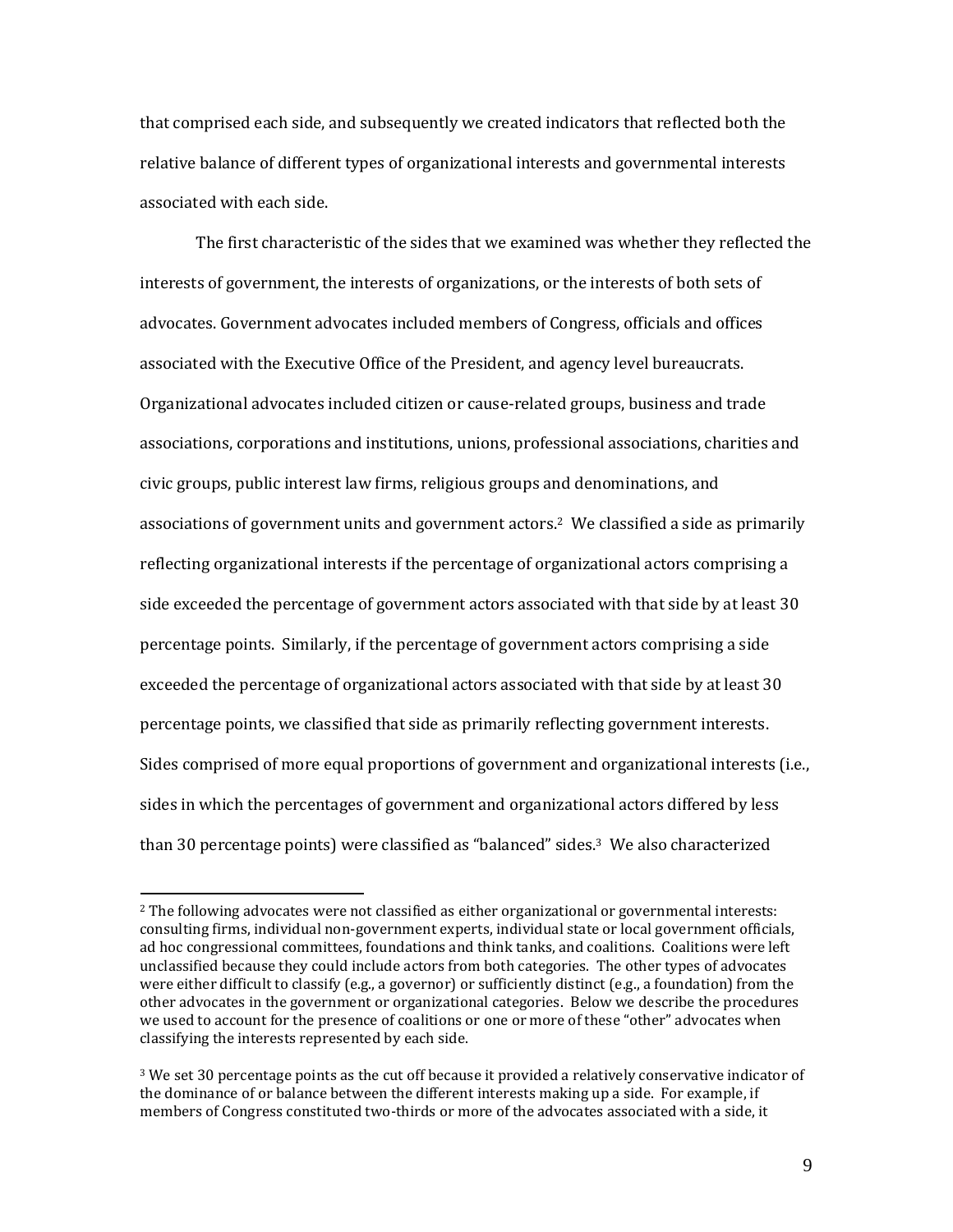separately the sides comprised entirely of organized interests and those comprised exclusively of government actors. Table 1 shows the extent of participation by organizational and governmental interests for the 191 active sides comprised of two or more advocates.<sup>4</sup>

|                                          |     | Number of Sides Percent of Sides |
|------------------------------------------|-----|----------------------------------|
|                                          |     |                                  |
| Type of Side:                            |     |                                  |
| Exclusively organizational actors        | 26  | 13.6%                            |
| Primarily organizational actors          | 45  | 23.6                             |
| Balance of organizational and government |     |                                  |
| Actors                                   | 76  | 39.8                             |
| Primarily governmental actors            | 30  | 15.7                             |
| Exclusively government actors            | 14  | 7.3                              |
| Total                                    | 191 | 100.0                            |

*Note:* Includes sides comprised of two or more advocates.

As Table 1 indicates, 40 percent of the sides are relatively balanced between government and organizational actors, over a third of the sides are primarily or exclusively comprised of organizational actors, and another 23 percent of the sides are dominated by advocates from government. The fairly sizable proportions of sides that either are dominated by government advocates or balanced between government actors and organizations provide a useful corrective to the many popular accounts of lobbying that depict organizational advocates pressing their claims to members of Congress as if the members had no particular policy preferences. Quite to the contrary, our data show that interest representation in policy debates is not achieved solely through organizations. More

seemed reasonable to expect that the dominant voice of that side was the voice of government rather than that of the outnumbered organizations who were also part of that side. Conversely, if a side was comprised of six members of Congress and four organizational representatives, it would be much more difficult to claim that the interests of the congressional advocates dominated that side.

<sup>4</sup> We did not classify the organization-government balance of, nor the types of interests represented by the 23 single actor sides. Obviously, the concept of balance has no meaning for these sides, and their inclusion overstates the prevalence of government-exclusive and organization-exclusive sides.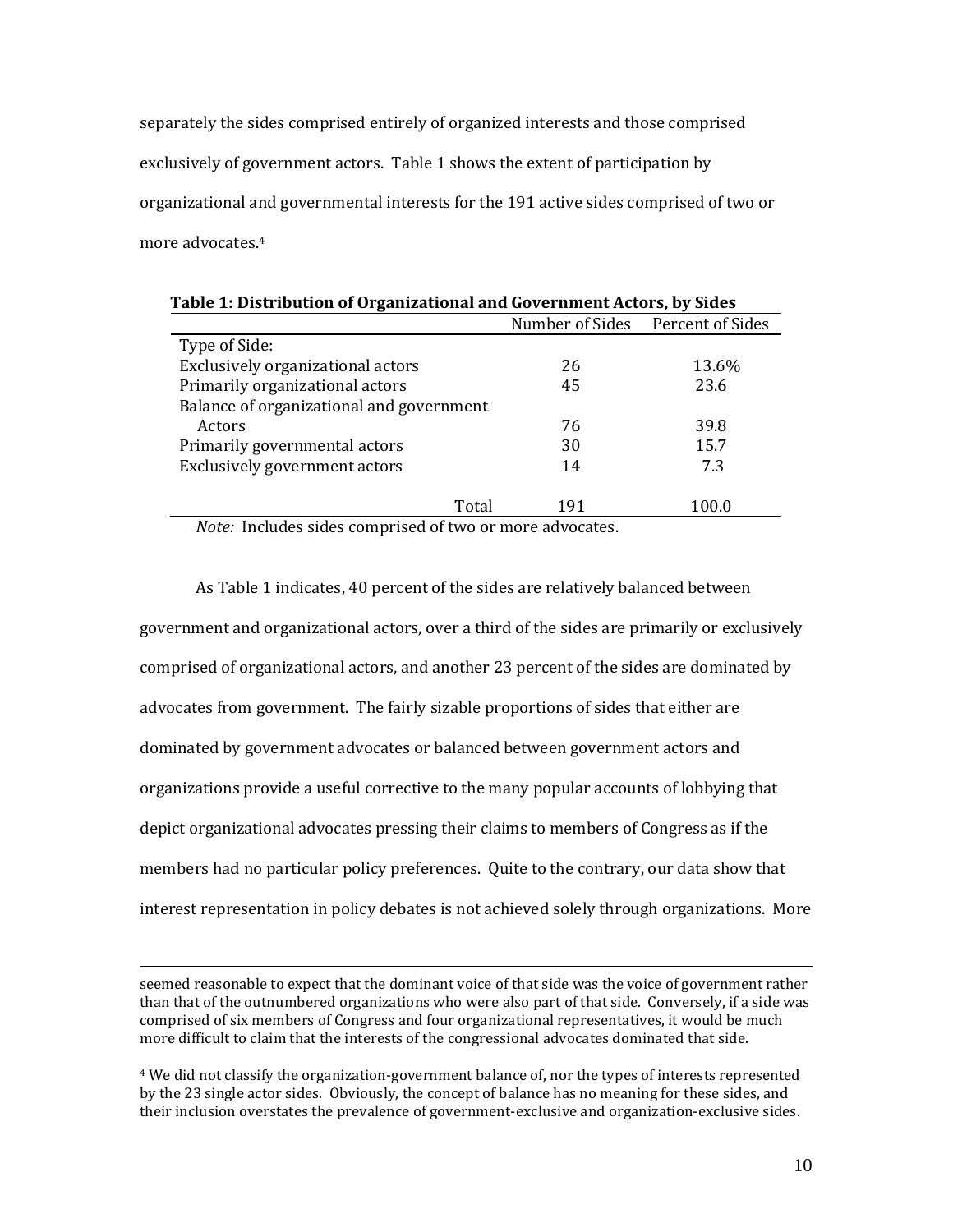often than not, representatives from organizations and those from government actively advocate on behalf of their shared policy goals.

The second set of indicators we created was designed to gauge the types of organized interests and the types of government interests the sides represented. To this end, we created four variables that distinguish between different types of organizational advocates – citizen interests (cause-related and public interest groups, religious groups, charities, and unions); business, corporate or institutional interests (individual corporations and institutions as well as associations of institutions or corporations, business groups., and trade associations); professional or occupational interests (e.g., Aircraft Owners and Pilots Association, National Wrestling Coaches Association); and the interests of government entities or groups of government actors (e.g., Association of State Drinking Water Regulators, National Association of Counties). For government actors we created two variables in order to distinguish between members of Congress and actors in the executive branch. Included in the latter category are White House officials as well as civil servants working in government agencies such as the Environmental Protection Agency.

Once these interest type variables were defined, we set out, first, to determine whether the sides reflected one type of organizational interest, or whether different types of organized interests in relatively equal numbers were present on the side. Second, we sought to similarly characterize the types of government interests represented by the sides. Namely, whether the government actors affiliated with a side reflected mostly or exclusively congressional interests, executive branch interests, or both types of interests. To accomplish each of these tasks, we took the same approach that we used to determine whether primarily organizational or primarily governmental interests were associated with a side. That is, to determine the type of organizational representation characterizing the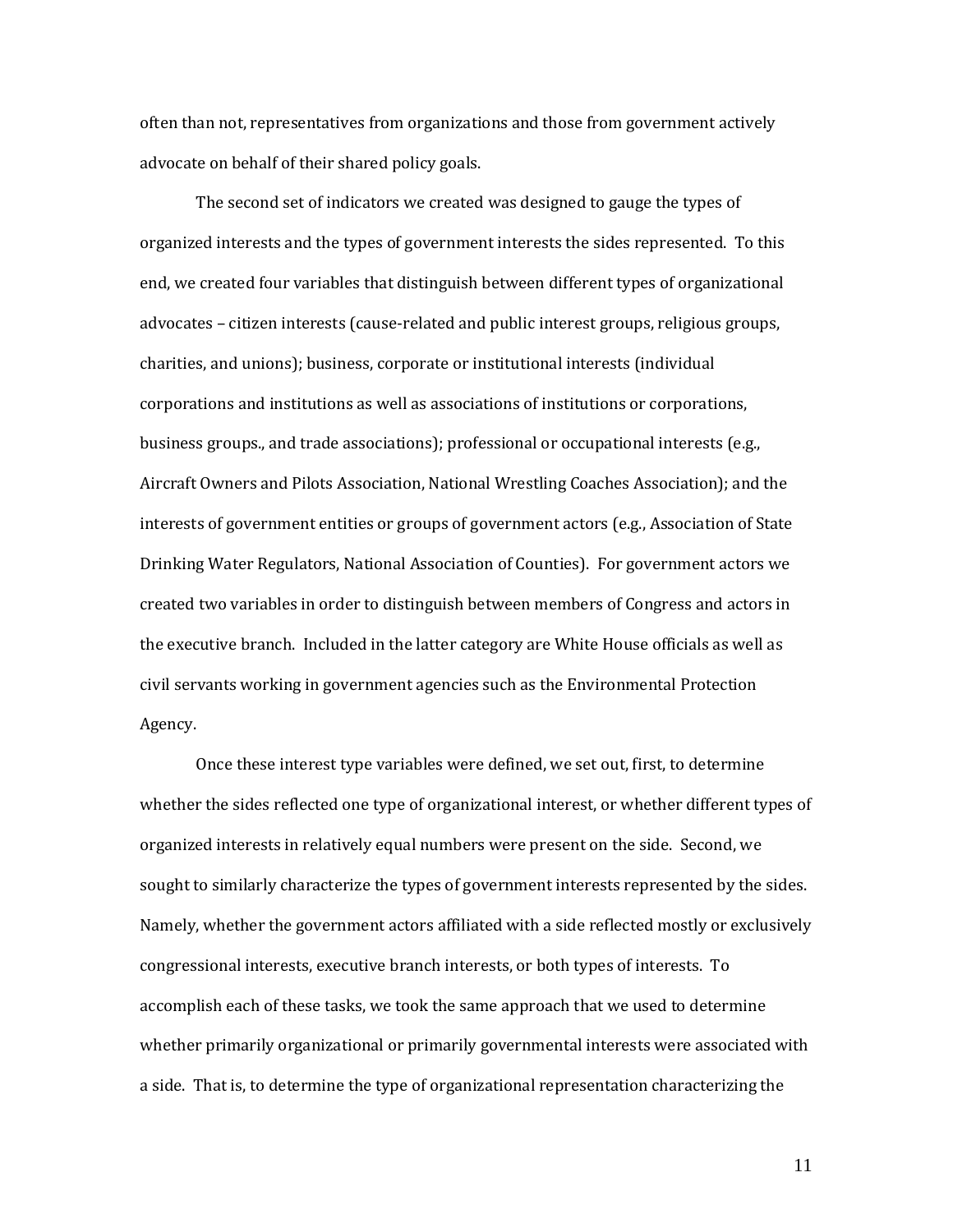sides, we assessed whether the percentage of one type of organized interest exceeded each of the three others by a margin of 30 percentage points or more5. If it did, we categorized the side as reflecting primarily citizen interests, primarily business interests, primarily occupational interests, or primarily organized government interests, respectively.6 If no one type of interest prevailed, we characterized the side's organized interests as representing a mix of different types. Similarly, in order to determine the type of government representation characterizing the sides, we evaluated whether the percentage of congressional interests differed from the percentage of executive branch interests by a margin of 30 percentage points or more. If it did, we categorized the side as reflecting primarily congressional interests or primarily executive branch interests. If the difference in the percentage of these two types of government interests was less than 30 percentage points, we characterized the government interests associated with the side as mixed. Tables 2.A and 2.B show the distributions of organizational interests and government interests for all of the relevant active sides, as well as for the organizationally-dominated, government-dominated, and balanced sides.<sup>7</sup>

<sup>5</sup> We computed the percentage of each of the four types of organizational interests out of the total number of organizational interests. Likewise, the percentage of members of Congress and the percentage of executive branch actors were computed from a base figure that combines the two types of government actors.

 $6$  An important assumption underlying our work is that organizations represent the interests of their constituents and members. To what extent and how organizations do so will certainly vary. These are important questions but they are not ones we address here.

 $7$  After the sides were categorized in this way, we examined the composition of any side that included one or more "other" advocates mentioned above: consulting firms, individual non-government experts, individual state or local government officials, ad hoc congressional committees, foundations and think tanks, and coalitions. We did so to assess whether the presence of these advocates led to misclassified sides. For example, a side initially classified as having a mix of organized interests might also include a coalition comprised exclusively of business interests. In conjunction with the other business interests associated with the side, the presence of the coalition could (depending on its size and the number o organized interests associated with a side) lead us to reclassify it as primarily reflecting the interests of business. The point is that all sides that included "other" advocates were reexamined to ensure that they were appropriately categorized. This procedure lead to the reclassification of 23 sides.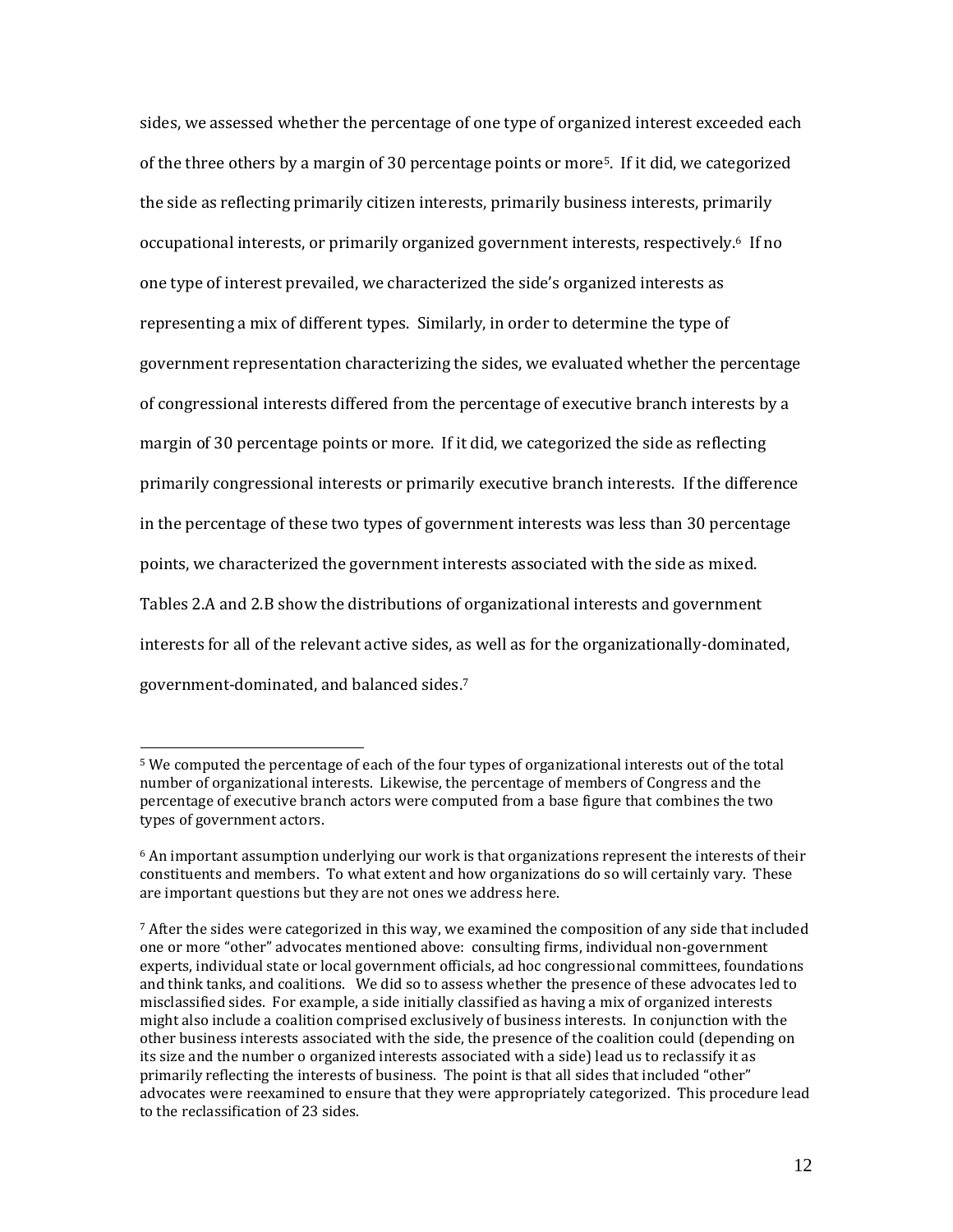|                              | <b>Balance of</b>     |                       |                  |            |  |
|------------------------------|-----------------------|-----------------------|------------------|------------|--|
|                              | Primarily             | <b>Organizational</b> | <b>Primarily</b> |            |  |
|                              | <b>Organizational</b> | & Government          | Government       | <u>All</u> |  |
|                              | Actors                | Actors                | Actors           | Sides      |  |
| Primarily business interests | 42.3%                 | 34.2%                 | 36.7%            | 37.9%      |  |
| Primarily citizen interests  | 31.0                  | 30.3                  | 26.7             | 29.9       |  |
| Primarily occupational       |                       |                       |                  |            |  |
| interests                    | 4.2                   | 11.8                  | 23.3             | 10.7       |  |
| Primarily organized          |                       |                       |                  |            |  |
| government interests         | 2.8                   | 1.3                   | 0.0              | 1.7        |  |
| Mix of organized interests   | 19.7                  | 22.4                  | 13.3             | 19.8       |  |
| Number of sides              | 71                    | 76                    | 30               | 177        |  |

| Table 2.A: Types of Organizational Interests Represented by Sides with Different |
|----------------------------------------------------------------------------------|
| <b>Proportions of Government and Organizational Actors</b>                       |

*Note:* Includes sides comprised of two or more advocates with at least one organized interest. The 14 sides that consist solely of government actors are not included in this table because they have no representation from organized interests.

As shown in the far-right column of Table 2.A, the vast majority of all the active sides (80 percent) are dominated by a single type of interest. Nearly two-fifths of all the active sides (38 percent) primarily reflect the interests of business, and just under a third (30 percent) primarily reflect citizen interests. Far fewer of the active sides reflect a mix of different types of interests (20 percent), or the interests of particular occupations or organized entities related to government (11 percent and 2 percent, respectively).

For the most part, these same patterns of interest representation are evident when we take into account whether a side is comprised primarily of organizations, comprised primarily of government actors, or shows a fairly even balance of government and organization actors. Specifically, the active organizations that make up a side tend to reflect a single type of interest and, more often than not, that interest represents the concerns and priorities of the business and corporate community. The main difference observed across these three categories of sides is the degree to which the sides with organizational actors that represent business interests exceed those with organizational actors that reflect citizen interests. Among the sides that are comprised primarily of organizations, we are much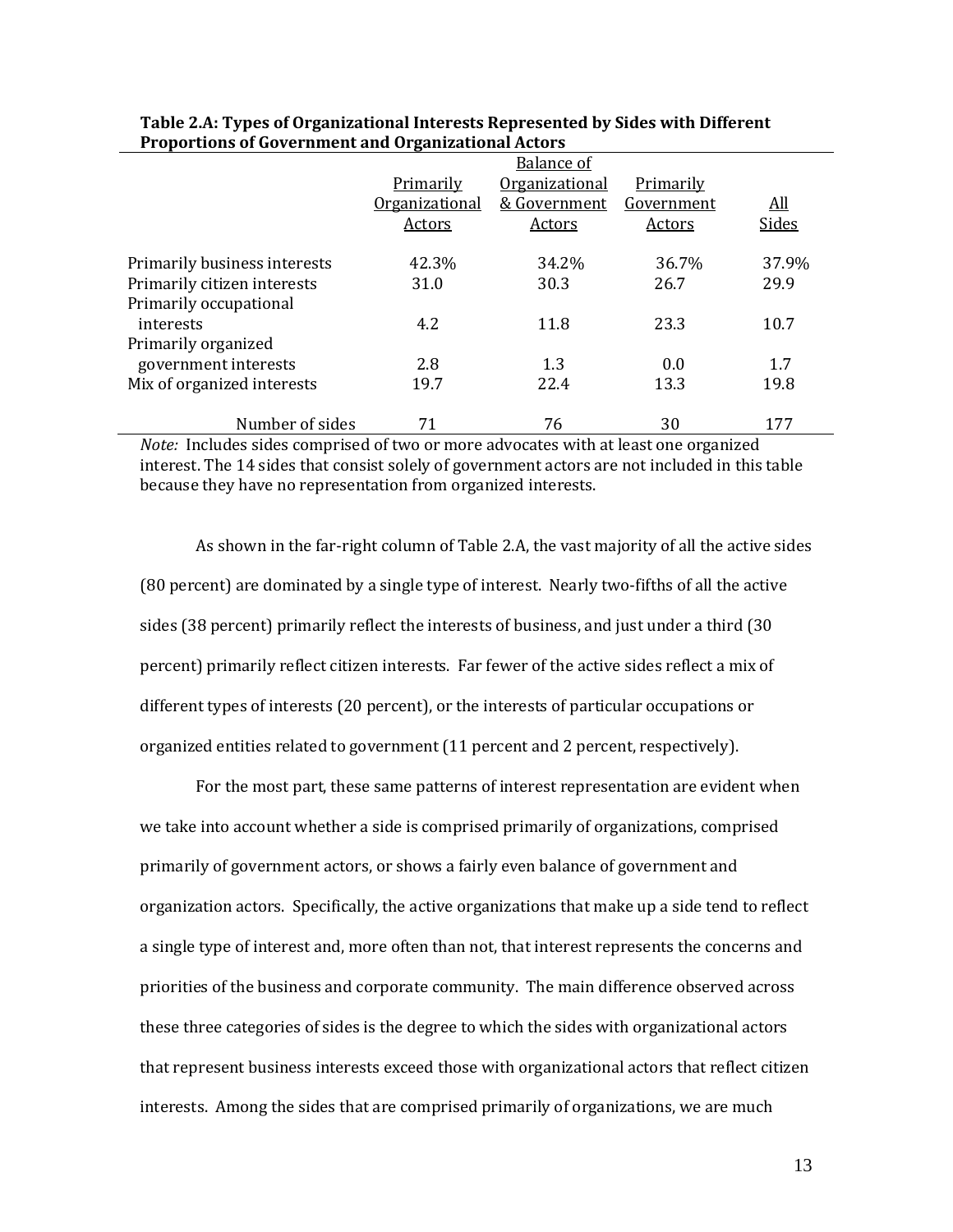more likely to observe sides dominated by the interests of business (42 percent of the sides) than we are to observe sides predominantly representing the interests of citizens (31 percent of the sides). In contrast, the organized interests represented among the sides with a government-organization balance are almost equally likely to be those of the business and corporate community (34 percent of the sides) as they are to be those of citizens (30 percent of the sides). Taken together, these patterns may reflect the willingness and ability of business interests to be proactive on issues that have not yet engaged government officials, including those issues that have yet to be taken up on the political agenda.

The pattern of interest representation by organizations is a bit different when we look at the sides that are comprised primarily of government officials. Like the other sides shown in Table 2.A, the organizations associated with sides dominated by government actors are relatively more likely to reflect the interests of the business and corporate community than they are to reflect any other type of interest. But, in contrast to the sides made up primarily of organizations as well as those with a balance of government actors and organizations, the sides made up primarily of government actors are relatively more likely to reflect the organized interests of professional associations (23 percent of sides), and relatively less likely to represent a mix of different interests (13 percent of sides). Yet these differences between the government-dominated sides and the other sides shown in Table 2.A may be less significant than they appear; the 30 sides that are comprised primarily of government actors include no more than a handful (five, to be exact) of organized interests.8 Consequently, what may be most notable about the sides comprised primarily of government actors is that they reflect little in the way of organizational interest

 $\overline{a}$ 

<sup>&</sup>lt;sup>8</sup>In contrast, the organizationally-dominated sides may include as many as 18 government actors. The government-dominated sides also are significantly smaller overall than either the balanced or organizationally dominated sides. On average, the sides dominated by government actors include about seven advocates whereas the organizationally-dominated sides have 11 and the balanced sides 13. These differences between the government-dominated sides and the two other types of sides are statistically significant at the .01 level.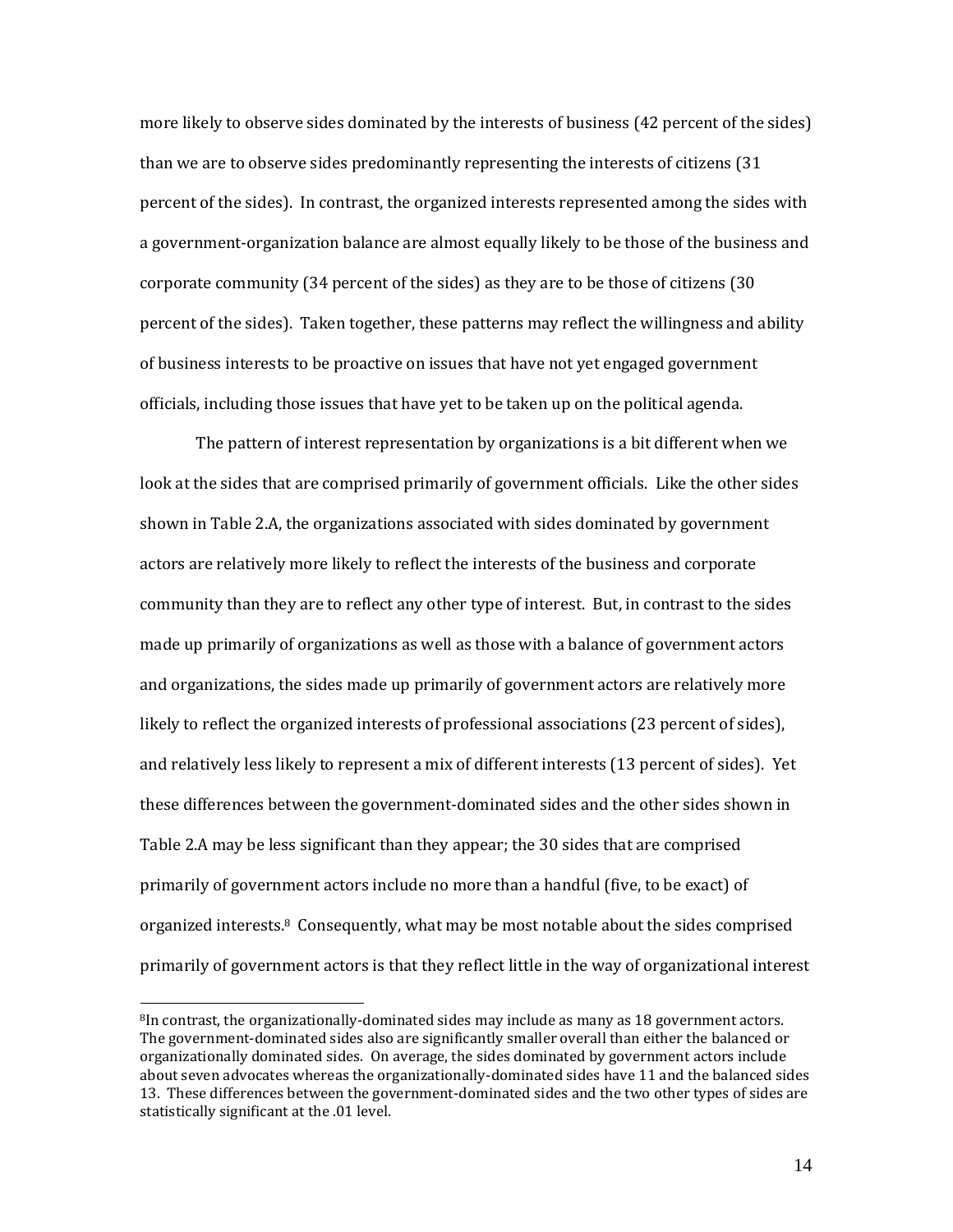representation of any type (recall from Table 1 that there are also14 sides that include *no* organizational actors). With some regularity, then, government officials advocate positions and seek policy outcomes that reflect their own (and/or their constituents') interests.

The types of government interests represented by the sides are shown in Table 2.B. Given that our study issues were identified by representatives from organizations that were registered to lobby Congress, it is not surprising that members of Congress are as active as they are among the sides associated with the 98 issues. Overall, the data in Table 2.B show that nearly four-fifths (78 percent) of all the active sides reflect primarily the interests of Congress. Far fewer of the active sides reflect either a balance of congressional and executive branch actors (12 percent), or primarily the interests of executive branch officials (10 percent).

|                                                                 | <b>Balance of</b> |                       |            |            |  |
|-----------------------------------------------------------------|-------------------|-----------------------|------------|------------|--|
|                                                                 | Primarily         | <b>Organizational</b> | Primarily  |            |  |
|                                                                 | Organizational    | & Government          | Government | <u>All</u> |  |
|                                                                 | Actors            | Actors                | Actors     | Sides      |  |
| Primarily congressional interests<br>Primarily executive branch | 77.8%             | 82.9%                 | 70.5%      | 78.2%      |  |
| interests                                                       | 11.1              | 9.2                   | 9.1        | 9.7        |  |
| Mix of government interests                                     | 11.1              | 7.9                   | 20.5       | 12.1       |  |
| Number of sides                                                 | 45                | 76                    | 44         | 165        |  |

**Table 2.B: Types of Government Interests Represented by Sides with Different Proportions of Government and Organizational Actors**

*Note:* Includes sides comprised of two or more advocates with at least one government actor. The 26 sides that consist solely of organizational actors are not included in this table because they have no representation from government interests.

In fact, as Table 2.B illustrates, members of Congress are overwhelmingly the dominant government interest represented regardless of the relative balance of organizational and governmental actors that make up a side. Specifically, between 71 and 83 percent of the government interests associated with the sides are primarily comprised of members of Congress. Because the government interests associated with a side are almost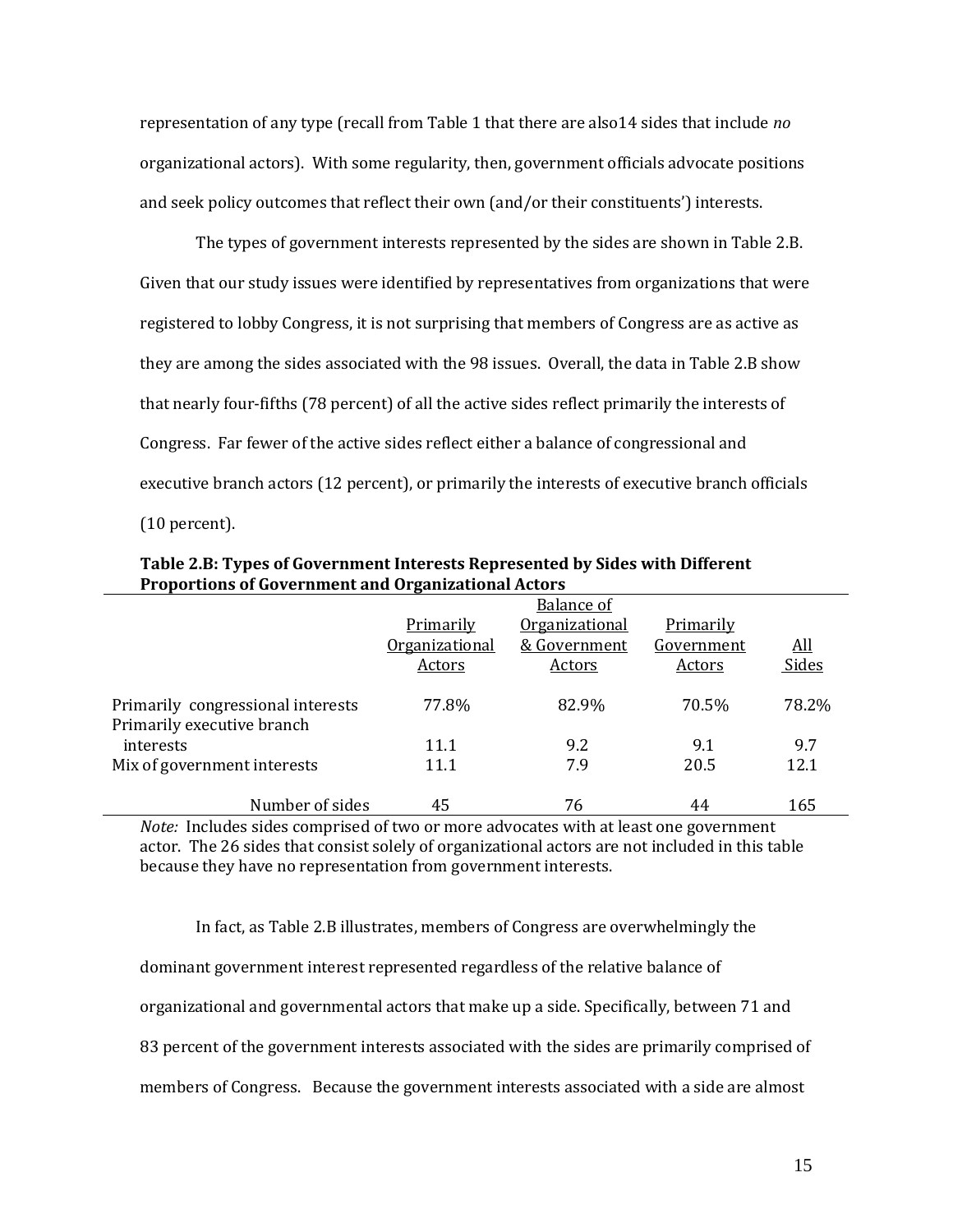always synonymous with congressional interests (at least for this sample of issues), virtually any other type of interest representation by government actors is a pretty rare event. The only notable exception to this pattern is the fact that one-fifth of all sides comprised primarily of government actors represent the interests of both executive branch and congressional officials.

Table 2.C provides additional information about the congressional interests that are so frequently a part of the sides that are active on the study issues. Specifically, the table shows the partisan distribution of the congressional interests that are associated with all the sides that include members of Congress, as well as the sides that are dominated by organizations, dominated by government, and balanced between government and organizational actors.9 Table 2.C reveals that the congressional interests represented by the sides tend not only to be partisan but more often than not, Republican. So, while over twothirds of all the sides with congressional actors reflect either Democratic or Republican interests, the vast majority of those partisan sides are Republican. In addition, even though only a third of the sides overall reflect the interests of a bipartisan set of government actors, those sides outnumber the sides that reflect Democratic congressional interests. Indeed, the relatively greater Republican presence among the congressional actors active on a side is even more pronounced when we consider just the sides that are primarily comprised of organized interests (45 percent Republican versus 33 percent Democrat), and just those primarily comprised of government actors (45 percent Republican versus 28 percent Democrat). As Table 2.C illustrates, it is only when sides are comprised of a fairly even

 $\overline{\phantom{0}}$ 

<sup>9</sup>The partisan balance of the sides was assessed using the same approach that we used to determine whether primarily organizational or primarily governmental interests were associated with a side, and whether one or more types of organizational and governmental interests were represented. Specifically, a side was deemed to be primarily Republican if the percentage of Republican members of Congress exceeded the percentage of Democratic members of Congress by a margin of 30 percentage points or more. A side was considered primarily Democratic if the Democratic percentage of members was similarly greater than the Republican percentage. Bipartisan sides are those in which the percentages of Democrats and Republicans differ by less than 30 percentage points.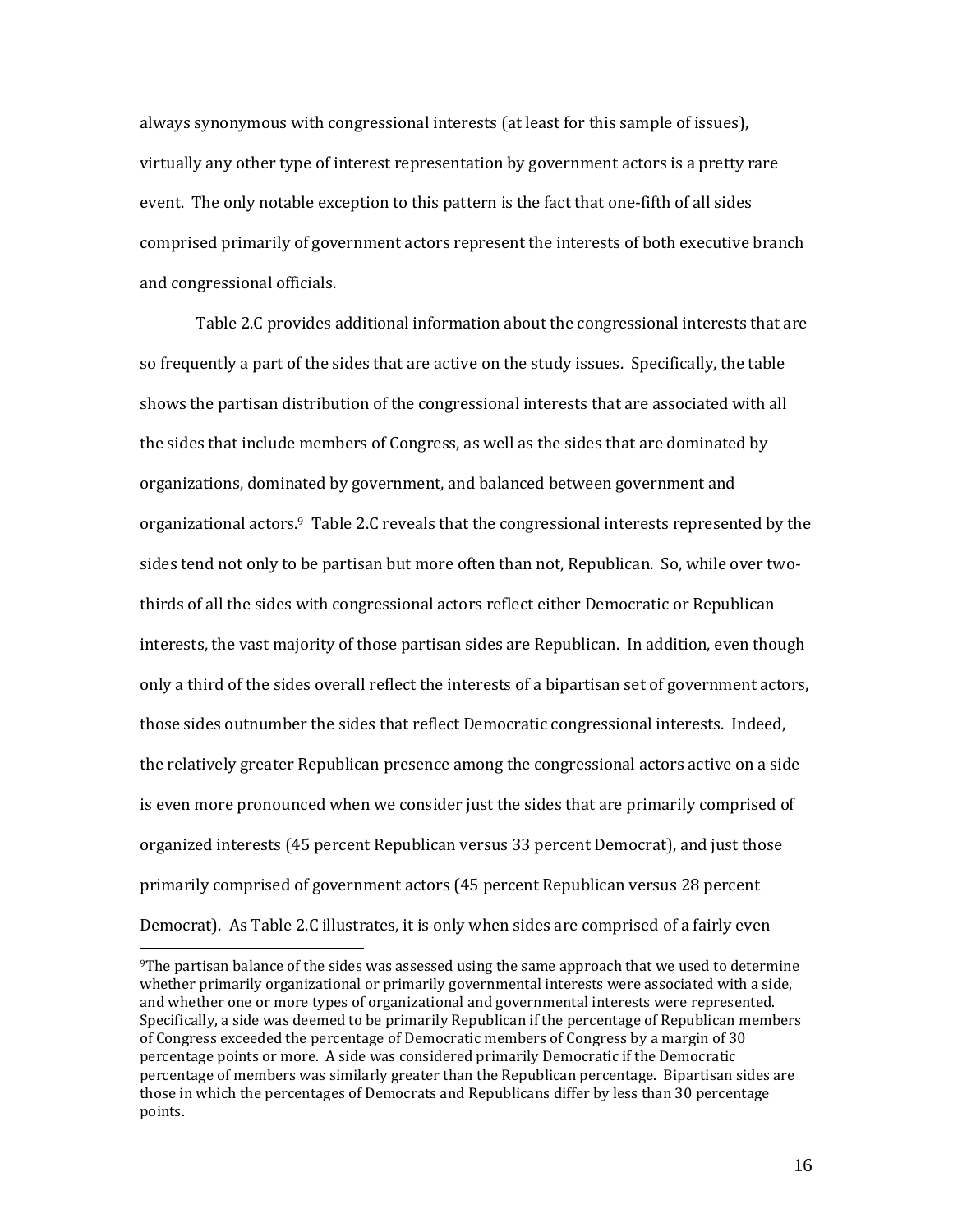balance of organizational and government actors that the congressional actors associated

with those sides represent the interests of both Democrats and Republicans.

| Dinerent Froportions of Government and Organizational Actors                                                                                                   |                       |                       |                                                                                                                                                                                                                                         |            |  |  |  |
|----------------------------------------------------------------------------------------------------------------------------------------------------------------|-----------------------|-----------------------|-----------------------------------------------------------------------------------------------------------------------------------------------------------------------------------------------------------------------------------------|------------|--|--|--|
|                                                                                                                                                                | Balance of            |                       |                                                                                                                                                                                                                                         |            |  |  |  |
|                                                                                                                                                                | <b>Primarily</b>      | <b>Organizational</b> | Primarily                                                                                                                                                                                                                               |            |  |  |  |
|                                                                                                                                                                | <b>Organizational</b> | & Government          | <u>Government</u>                                                                                                                                                                                                                       | <u>All</u> |  |  |  |
|                                                                                                                                                                | Actors                | Actors                | Actors                                                                                                                                                                                                                                  | Sides      |  |  |  |
|                                                                                                                                                                |                       |                       |                                                                                                                                                                                                                                         |            |  |  |  |
|                                                                                                                                                                |                       |                       |                                                                                                                                                                                                                                         |            |  |  |  |
| Primarily Republican interests                                                                                                                                 | 45.0%                 | 31.9%                 | 45.0%                                                                                                                                                                                                                                   | 38.9%      |  |  |  |
| <b>Primarily Democratic interests</b>                                                                                                                          | 32.5                  | 27.5                  | 27.5                                                                                                                                                                                                                                    | 28.9       |  |  |  |
| Bipartisan interests                                                                                                                                           | 22.5                  | 40.6                  | 27.5                                                                                                                                                                                                                                    | 32.2       |  |  |  |
|                                                                                                                                                                |                       |                       |                                                                                                                                                                                                                                         |            |  |  |  |
| Number of sides<br>$M_{\odot}$ ( $I_{\odot}$ ) and $I_{\odot}$ ( $I_{\odot}$ ) and $I_{\odot}$ ( $I_{\odot}$ ) and $I_{\odot}$ ( $I_{\odot}$ ) and $I_{\odot}$ | 40                    | 69                    | 40<br>$\mathbf{A}$ . The contract of the contract of the contract of the contract of the contract of the contract of the contract of the contract of the contract of the contract of the contract of the contract of the contract of th | 149        |  |  |  |

| Table 2.C: Partisanship of Congressional Interests Represented by Sides with |
|------------------------------------------------------------------------------|
| Different Proportions of Government and Organizational Actors                |

*Note:* Includes sides comprised of two or more advocates that are characterized as representing primarily congressional interests or a mix of government interests.

To some extent, that Republican interests were often the primary ones represented by congressional actors active on a side is not unexpected. Republicans were the majority party during both sessions of Congress covered by the study (the  $106<sup>th</sup>$  and  $107<sup>th</sup>$  sessions of Congress). But the relatively greater presence of Republican members of Congress is a bit surprising given that the participants making up the sides included any actor who played a prominent and important role in either challenging or defending current policy. With this in mind, these patterns in the data may reflect the fact that Democratic members of Congress were less willing, as members of the minority party, to devote their scarce resources and time to advancing positions and taking the lead on issues that had no support from the majority party or issues that had little chance of becoming part of the legislative agenda, choosing instead to allocate time and effort to issues that would be taken up by Congress and to positions that held some potential for success. If this is the case, the Democrats' reluctance to play a major role on a wide array of issues would be similar to the skewed pattern of organizational participation that was described by Baumgartner and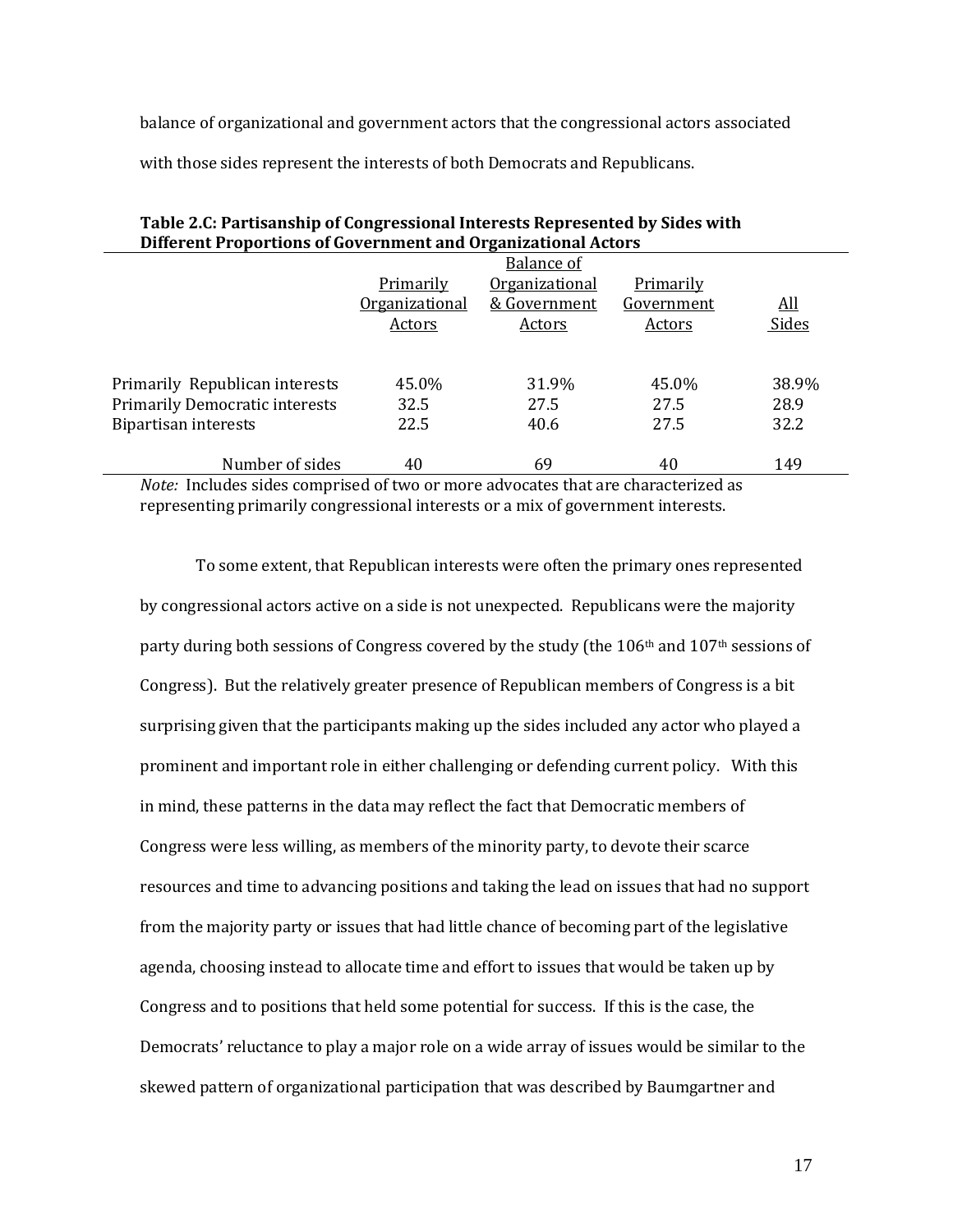Leech (2001). That is, while business interests were involved on a number of issues, most other organized interests were more selective in their participation, engaging solely on those issues that were being actively considered by government.

In Table 3, we consider jointly the types of organizational interests (from Table 2A) and the government interests (from Tables 2B & 2C) that characterize the sides in our study. Taken together, these data provide a useful summary of our observations about whose interests are represented by the sides; whether organizational and government actors typically share the same goals and occupy the same side on policy issues; and whether sides reflect different types of organizational interests who seek the same policy outcomes. For one, the figures in Table 3 make clear that the organizational interest represented by most sides tends to be that of business (67 sides); sides reflecting citizen interests rank second in prevalence (53 sides). As noted earlier, these single-interest sides are the norm; they outnumber to a fairly large extent the sides that reflect a mix of different interests (as shown in Table 3, the 67 sides reflecting the interests of businesses and corporations are nearly double the 35 reflecting the concerns and priorities of a mix of different types of organized interests). Based on this sample of issues, "strange bedfellows" are not a common sight in policy debates. That diverse interests pursuing the same policy goals appear to be so rare may explain why they are suggested to be important for policy success. That is, if a mix of different types of interests are seen by policymakers to be supportive of the same outcome, that shared support could serve as a signal for their being relatively broad benefits associated with a given policy alternative. Policymakers, especially those who are elected, would no doubt seek to support such a popular measure. In our analysis of policy outcomes, we consider whether there is evidence to support this assertion about "strange bedfellows" and policy success.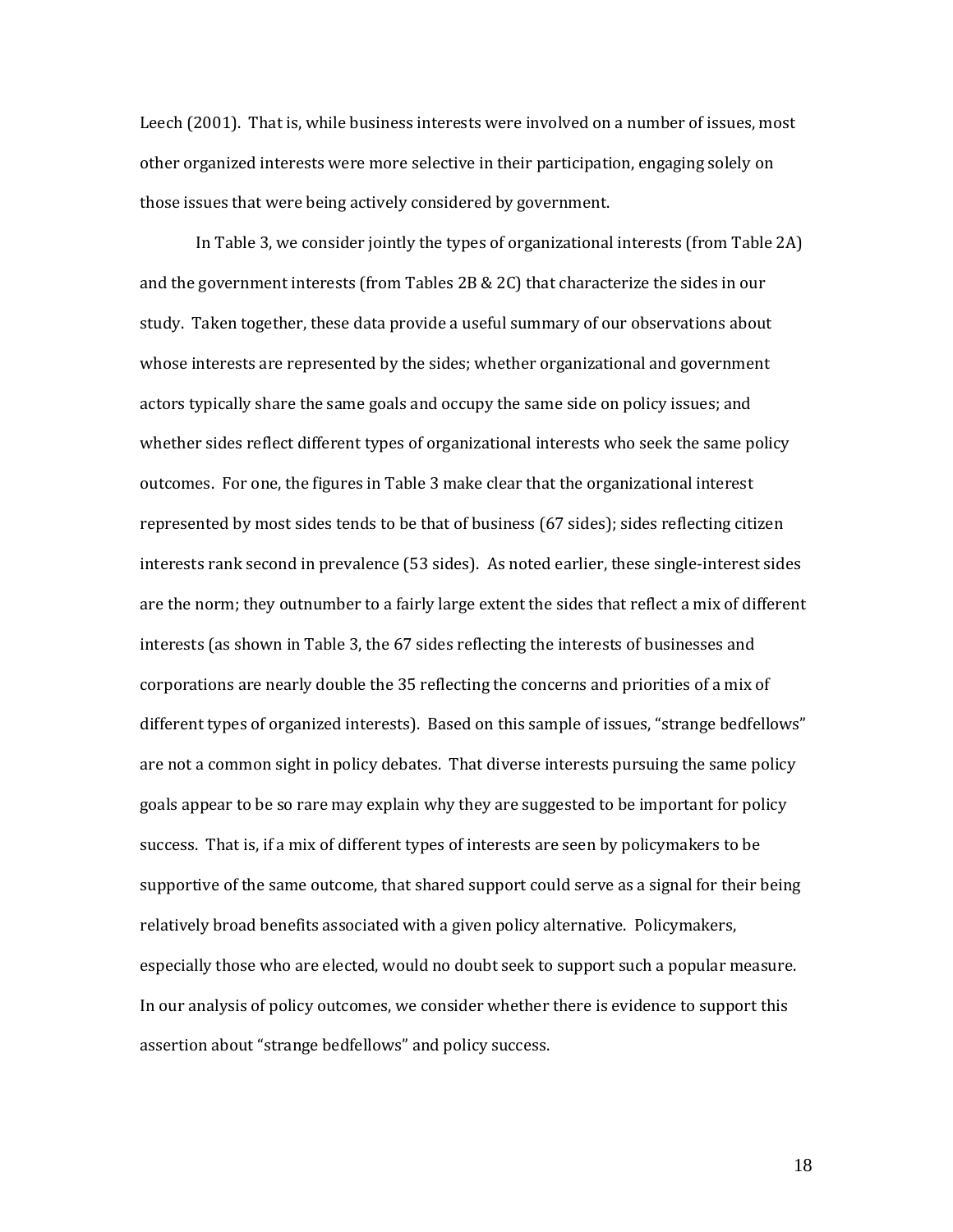|                                                | The primary organizational interest is:  |         |                     |                         |                       |  |
|------------------------------------------------|------------------------------------------|---------|---------------------|-------------------------|-----------------------|--|
|                                                | Business/<br>Corporate/<br>Institutional | Citizen | <b>Occupational</b> | Organized<br>Government | Multiple<br>Interests |  |
| The primary government<br>interest is that of: |                                          |         |                     |                         |                       |  |
| <b>Members of Congress</b>                     | 59.7%                                    | 67.9%   | 73.7%               | 66.7%                   | 80.0%                 |  |
| Executive branch officials                     | 7.5                                      | 9.4     | 0.0                 | 0.0                     | 5.7                   |  |
| Multiple government                            |                                          |         |                     |                         |                       |  |
| actors                                         | 13.4                                     | 13.2    | 10.5                | 0.0                     | 2.9                   |  |
| Organizations only (no                         |                                          |         |                     |                         |                       |  |
| government actors)                             | 19.4                                     | 9.4     | 15.8                | 33.3                    | 11.4                  |  |
| Number of sides                                | 67                                       | 53      | 19                  | 3                       | 35                    |  |

#### **Table 3: Who Sides With Whom? Primary Types of Organizational and Governmental Interests by Side**

*Notes:* Includes sides with two or more actors, at least one of which represents an organized interest (177 sides). Another 14 sides include only government officials.

The data in Table 3 also underscore how common it is for members of Congress to give voice to their policy preferences through the sides associated with the sample issues. While this comes as no particular surprise given the approach that was taken to select the study issues, it is notable that the extent of congressional involvement with the sides of these issues varies somewhat depending on the type of organizational interests a side represents. As shown in Table 3, the interests of members of Congress are represented on a total of 83 percent of the sides that also are representative of the interests of different types of organized interests (the government interests represented by 80 percent of the sides reflect primarily the interests of members of Congress, and another three percent of the sides reflect the interests both of Congress and the executive branch). As mentioned above, these sides that reflect a mix of different interests are not especially common, but they nonetheless almost always include representation from Congress. Similar percentages of sides representing congressional interests also are apparent among the sides that reflect the interests of citizens as well as the interests of particular occupations. But a somewhat different pattern is apparent among the more numerous sides with organizational interests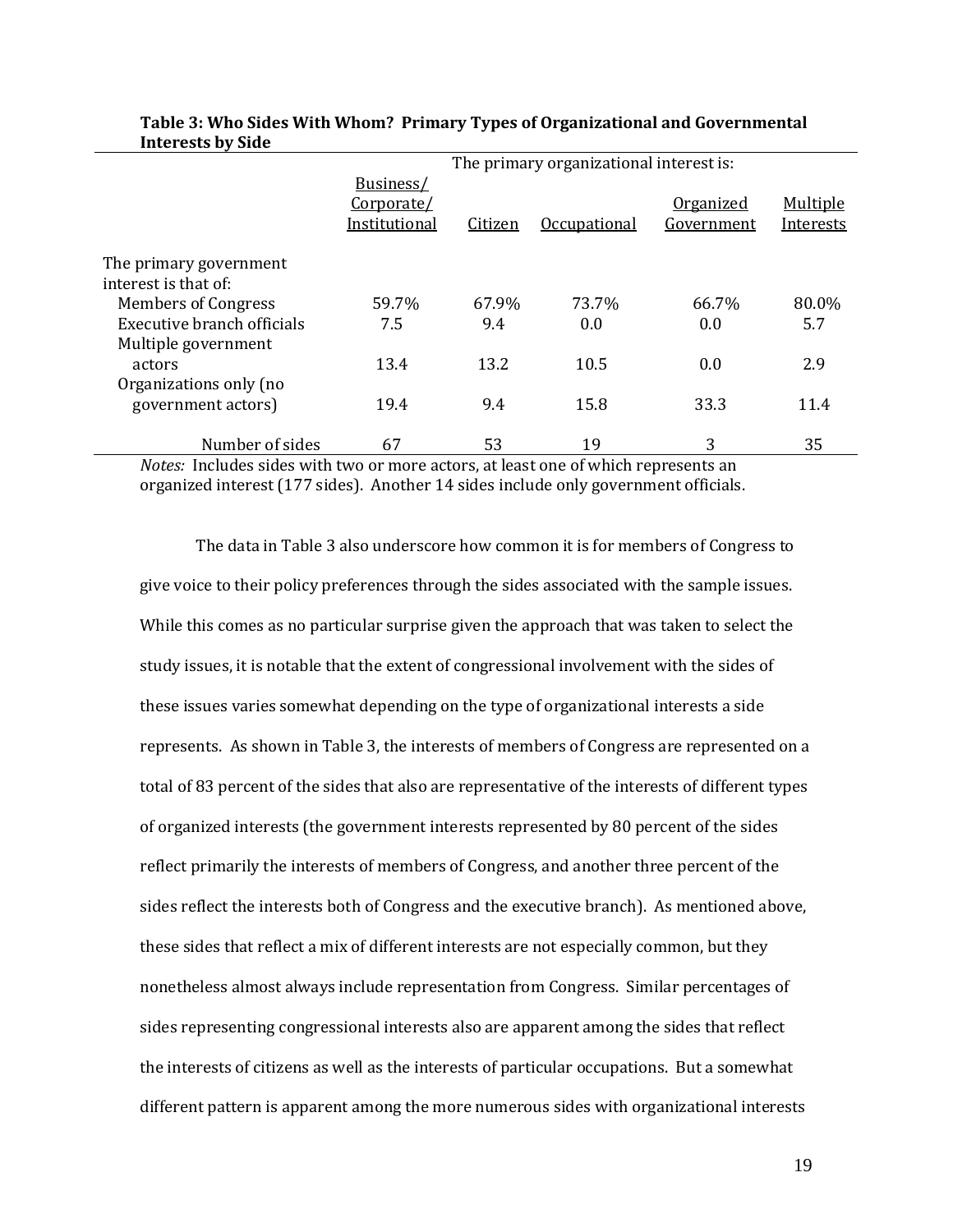representative of the business or corporate community. Among these sides, about 73 percent reflect the interests of members of Congress (59.7 percent of the sides reflect primarily the interests of members of Congress and another 13.4 percent reflect their interests in conjunction with those of the executive branch). <sup>10</sup> On their own, these differences in congressional participation across the sides might not seem especially meaningful; no matter how you examine the data, Congress' interests are nearly ubiquitous across the sides associated with our study issues. However, Table 3 shows that a sizable proportion of the sides representing the interests of the business community (about a fifth) include no representation of governmental interests. In contrast, fewer than 10 percent of the sides representing the interests of citizens include no interest representation from government. As noted above, the relatively greater absence of government interests among the business-focused sides may reflect a greater ability and willingness on the part of the business community to engage on issues that are not part of the active governmental agenda. Later in the paper, we consider whether organized interests' differential tendencies to side with any type of government interests have implications for their success as policy advocates.

 $10$  An even lower percentage of the sides dominated by government-related organizations include members of Congress. With only three sides of this type, the relatively lower percentage is not substantively important.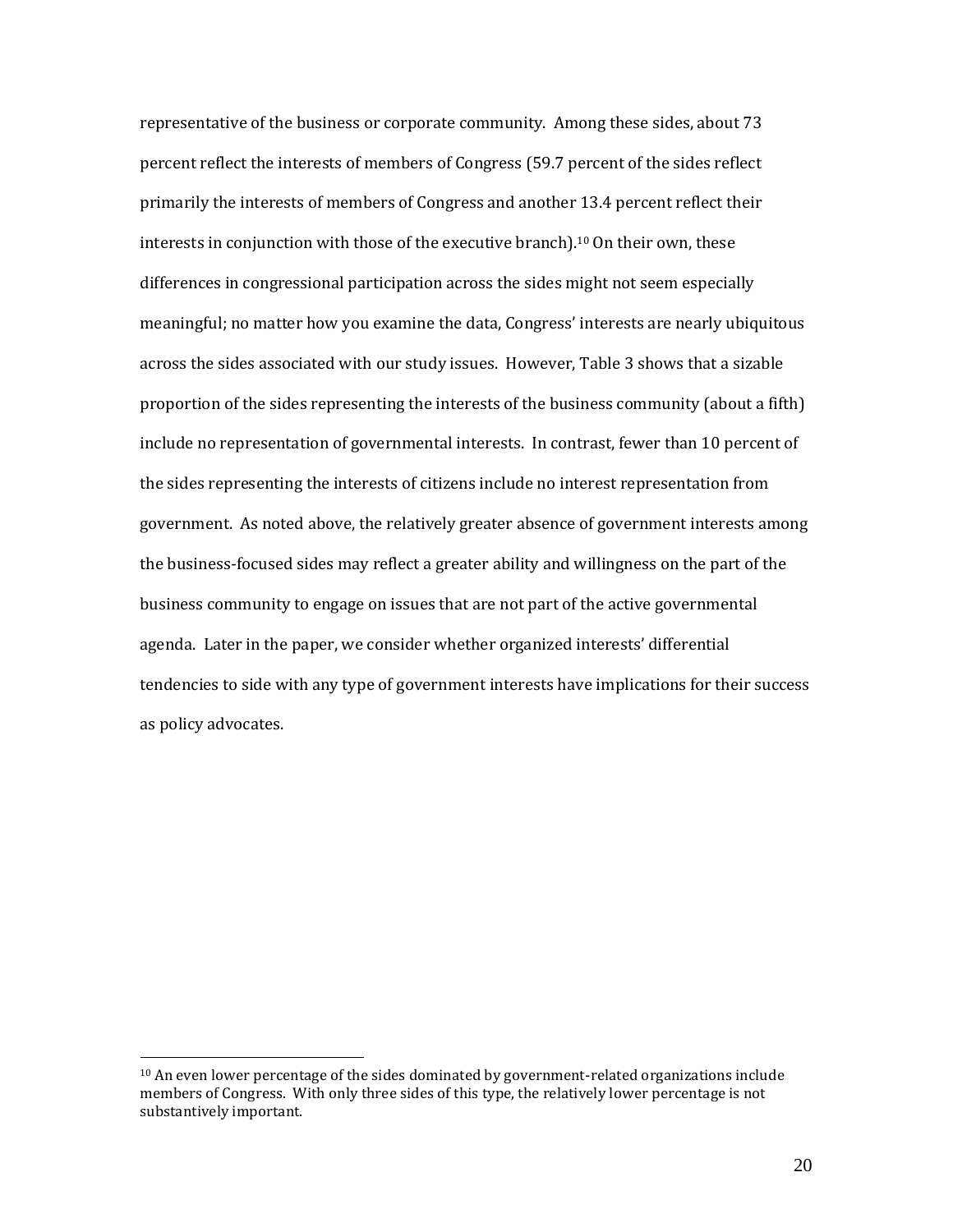# **Who Opposes Whom? Interest Opposition On A Random Sample of Policy Issues**

As we mention earlier, most studies that examine the participation and representation of organized interests in the policy process do not consider the extent or type of organized opposition that they encounter. In Table 4, we turn our attention to this missing piece of the policy context by examining the types of interests that are represented on opposing sides of the study issues. Here, we focus exclusively on the types of *organized* interests associated with each opposing side.<sup>11</sup> Of particular interest is how often different types of interests encounter opposition, whether interests of a given type stake out positions in opposition to one another, whether one type of interest tends to be opposed with some regularity by other types of interests, or whether there is no clear pattern of opposition.

As shown in Table 4, the organized interests most likely to be observed on different sides of our sample of issues are citizen interests and those of businesses or corporations. Just over a quarter (27 percent) of the 79 pairs of opposing sides involve one side comprised mostly of citizen groups working against a side made up primarily of business groups or corporations. At first glance this may not seem too surprising in that it reflects the iconic battle so often described in popular and scholarly accounts of lobbying. However, many studies that examine the participation of organized interests in the policy process describe the ubiquitous presence of business interests in Washington, DC and on Capitol Hill, and the relative absence of countervailing voices (Schlozman 1984; Petracca 1986; Golden 1998; for an exception see Salisbury, et al. 1987). But Table 4 shows not only the opposition the business community faces from citizen interests, but also the relatively

<sup>11</sup> Because of the widespread participation of members of Congress across the sides, and the relative absence of executive branch actors, members of Congress typically find themselves in opposition, and they serve as the most prevalent form of government opposition encountered by organized interests.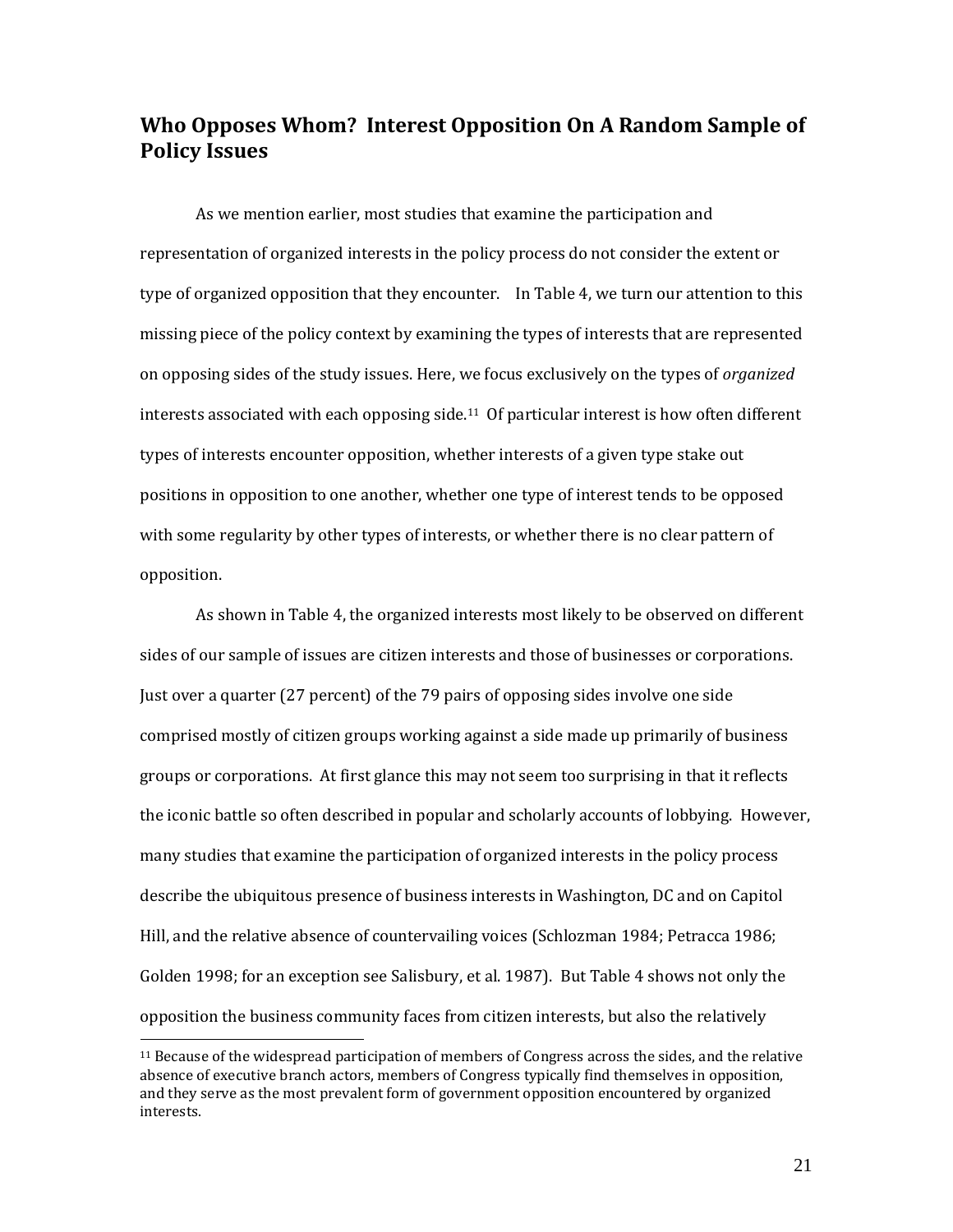| галіс т. мію бррозся міюші: тітшагу турся бі бі gamzaubhai micrests by бррозінд энеся |               |         |                     |                  |           |                    |
|---------------------------------------------------------------------------------------|---------------|---------|---------------------|------------------|-----------|--------------------|
|                                                                                       | Business/     |         |                     |                  |           | Government         |
|                                                                                       | corporate/    |         |                     | <b>Organized</b> | Multiple  | Only               |
|                                                                                       | institutional | Citizen | <b>Occupational</b> | Government       | Interests | (no organizations) |
|                                                                                       |               |         |                     |                  |           |                    |
| Business/corporate/                                                                   |               |         |                     |                  |           |                    |
| institutional                                                                         | 10.1%         | 26.6%   | 2.5%                | 2.5%             | 17.7%     | 8.9%               |
| Citizen                                                                               |               | 6.3     | 3.8                 | 1.3              | 10.1      | 0.0                |
| Occupational                                                                          |               |         | 1.3                 | 1.3              | 0.0       | 0.0                |
| Organized                                                                             |               |         |                     |                  |           |                    |
| government                                                                            |               |         |                     | 0.0              | 0.0       | 0.0                |
| Multiple interests                                                                    |               |         |                     |                  | 2.5       | 5.1                |
| Government only                                                                       |               |         |                     |                  |           |                    |
| (no organizations)                                                                    |               |         |                     |                  |           | 0.0                |
|                                                                                       |               |         |                     |                  |           |                    |
|                                                                                       |               |         |                     |                  |           |                    |
| Number of opposing                                                                    |               |         |                     |                  |           |                    |
| pairs with at least                                                                   |               |         |                     |                  |           |                    |
| one side of this type                                                                 | 54            | 38      | 7                   | 4                | 28        | 11                 |
|                                                                                       |               |         |                     |                  |           |                    |
| Percent of all                                                                        |               |         |                     |                  |           |                    |
| opposing sides                                                                        |               |         |                     |                  |           |                    |
| $(n=79)$                                                                              | 68.4%         | 48.1%   | 8.9%                | 5.1%             | 35.4%     | 13.9%              |
|                                                                                       |               |         |                     |                  |           |                    |
| Number of sides with                                                                  |               |         |                     |                  |           |                    |
| no opposition $(n=35)$                                                                | 7             | 9       | 9                   | $\mathbf{1}$     | 7         | $\overline{2}$     |
|                                                                                       |               |         |                     |                  |           |                    |
| Percent of all sides of                                                               |               |         |                     |                  |           |                    |
| this type                                                                             | 10.4%         | 17.0%   | 47.4%               | 33.3%            | 20.0%     | 14.3%              |

### **Table 4: Who Opposes Whom? Primary Types of Organizational Interests by Opposing Sides**

*Notes:* Includes sides with two or more actors that are opposed by sides with two or more actors. There are 79 pairs of sides for which we can compare the dominant type of organizational interests on one side with the dominant organizational interest on the other side. These pairs serve as the base for the percentages shown in the upper third of the table. For example, the 10.1 percent shown in the business-business cell in the upper left-hand corner reflects the percentage of all opposing pairs of sides in our sample that are characterized by a side dominated by business interests opposing another side dominated by business interests (eight of the 79 pairs). The percentages are symmetric for each type of opposing pairs.

The middle third of the table provides information about the relative distribution of interests represented by the sides in the opposing pairs. The bottom third of the table shows the number and percentage of sides of a given type that encounter no active organizational or governmental opposition. For example, the last row shows that nine of 53 sides dominated by the interests of citizens (17 percent) faced no active organizational or government opposition.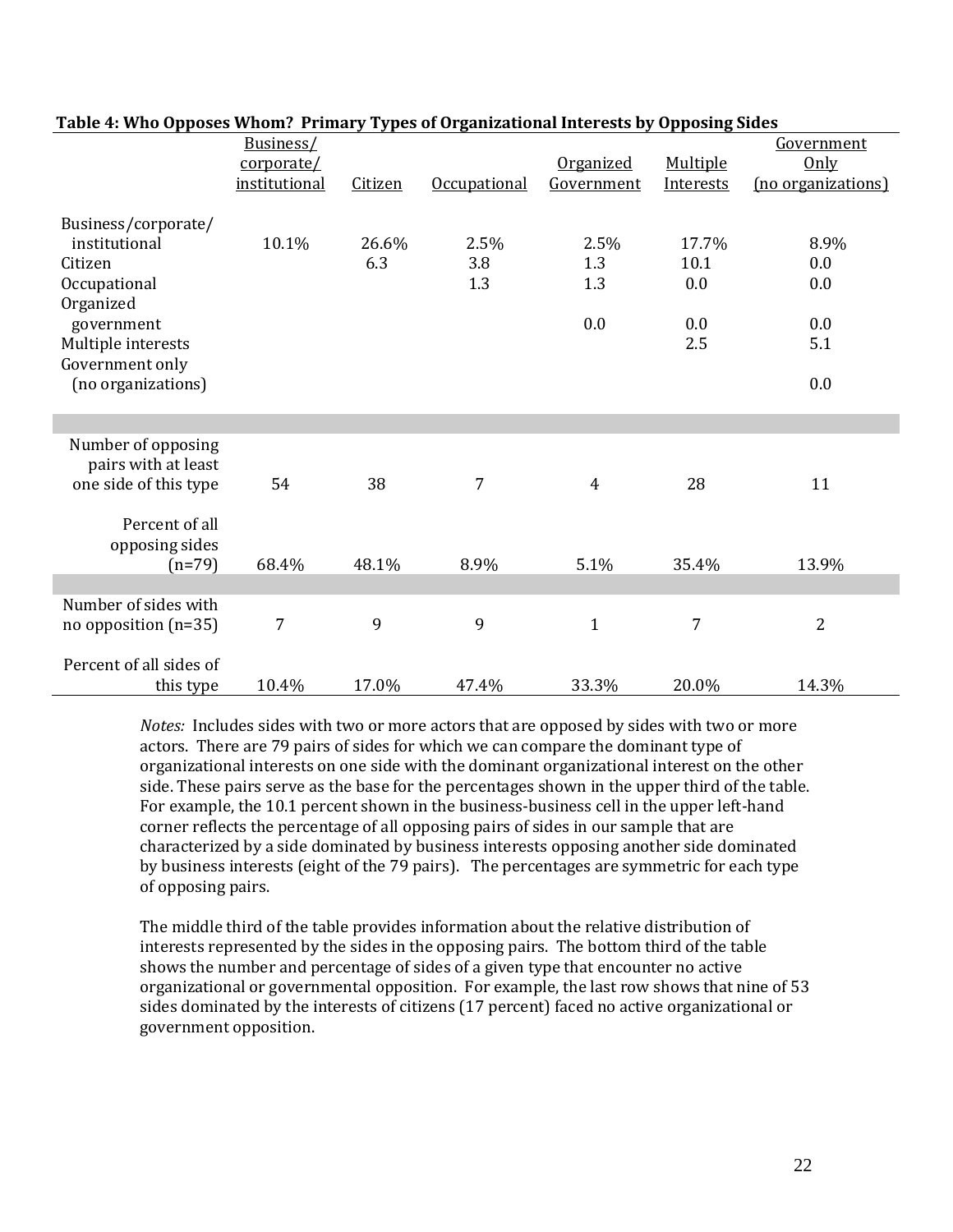frequent opposition it encounters from sides that are comprised of different types of interests (18 percent of opposing sides pit a mix of organized interests against the interests of business). Indeed, these two types of organizational opposition characterize almost half (44 percent) of all the opposing sides associated with the study issues. Business, clearly a dominant voice in policy debates, does not go unchallenged. Of course, the percentages shown in the first row of Table 4 also speak to the prevalence of business *as an opponent* to other interests.<sup>12</sup> The relatively high rate at which business serves as opposition is consistent with its greater capacity relative to other types of interests to become involved simultaneously in as many issues as its interests and agendas dictate. Later in the paper, we will consider whether opposition from business interests affects the likelihood that opposing sides achieve their objectives.

Table 4 also provides information about the extent to which different types of interests encounter any opposition. Looking first at the two rows below the first shaded line, Table 4 shows that over two-thirds of all the opposing sides include at least one side dominated by business interests. Of course, we know from Table 2.A that businessdominated sides are quite common in our sample. But their prevalence among the sides associated with our study issues does not necessarily dictate that they be among the opposing sides in large numbers. They might instead be well represented among the sides with no opposition. But as the bottom rows of Table 4 illustrate, business-dominated sides make up a relatively small percentage of the 35 sides that encounter no active opposition from government or organizations. Although this may initially appear to be bad news for

<sup>&</sup>lt;sup>12</sup> In addition to the data shown in Table 4, we computed the proportion of opposition that sides of each interest type encountered. With two exceptions, at least half of a side's opponents were sides dominated by business interests. For example, 21 of the 38 pairs (55 percent) with at least one side dominated by the interests of citizens involved opposition from business interests. As another example, 14 of the 28 pairs (50 percent) with at least one side characterized by a mix of different interests involved opposing sides dominated by business. The only sides that were more likely to face opposition from a source other than business were business-dominated sides and those few sides dominated by the interests of particular occupations.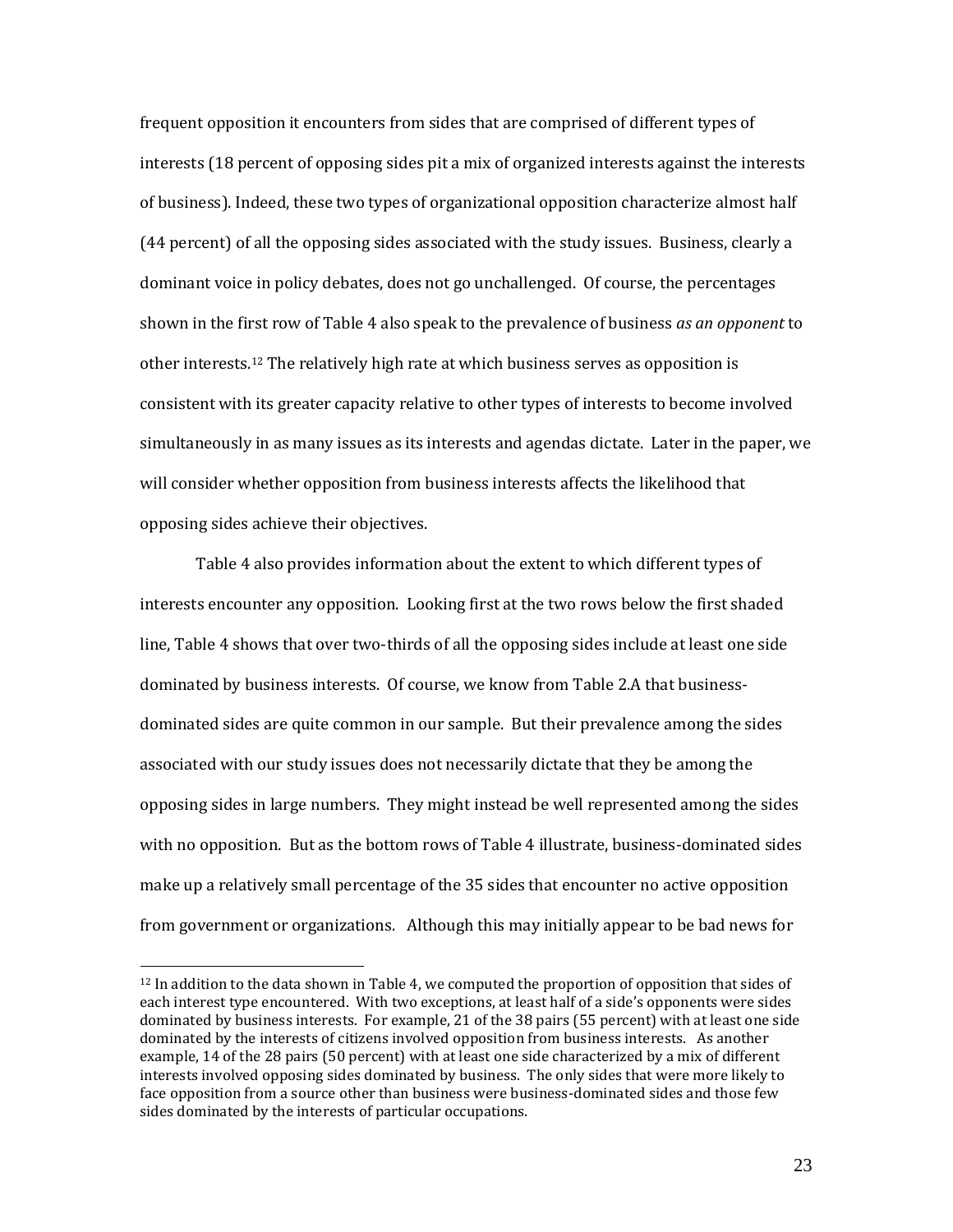business and good news for sides representing other types of interests, recent evidence suggests that a lack of tangible opposition may serve as an indicator of a lack of serious attention from government actors and other policy advocates to the issues that command the attention of these groups (Baumgartner, et al. 2009).

Taken together, the data we present in Tables 1 through 4 provide us with a fairly comprehensive picture of who participates and whose interests are represented in the policy debates associated with a random sample of issues. These data tell us whose interests are conveyed with great regularity and whose interests are less often part of the policy dialogue. To this end, it is no surprise that the voice of business is articulated with more frequency than is the voice of any other type of organized interest. But because we also give attention to actors within government, our data make plain that the interests of government, most especially the interests of Republican members of Congress, are almost never absent from the debate over policy.

Unlike many studies, our data also provide us with information about the full array of interests engaged by the same issues, and whether their policy objectives tend to be similar to those of other participants. Here we see that different types of interests rarely share the same goals on policy issues. Instead, single types of interests – those of the business community or those of individual citizens – tend to pursue the same goals on issues that engage them. Rarely does one type of interest share a common perspective on policy with another type. In fact, a similar observation can be made about government advocates. Republicans in Congress find themselves on the same side of an issue with much more regularity than they find themselves articulating the same objectives as Democrats. Bipartisan perspectives in an issue debate are not common. Not surprisingly, then, business and citizen interests frequently find themselves opposing one another in issue debates, with business an especially common opponent to all types of interests. In the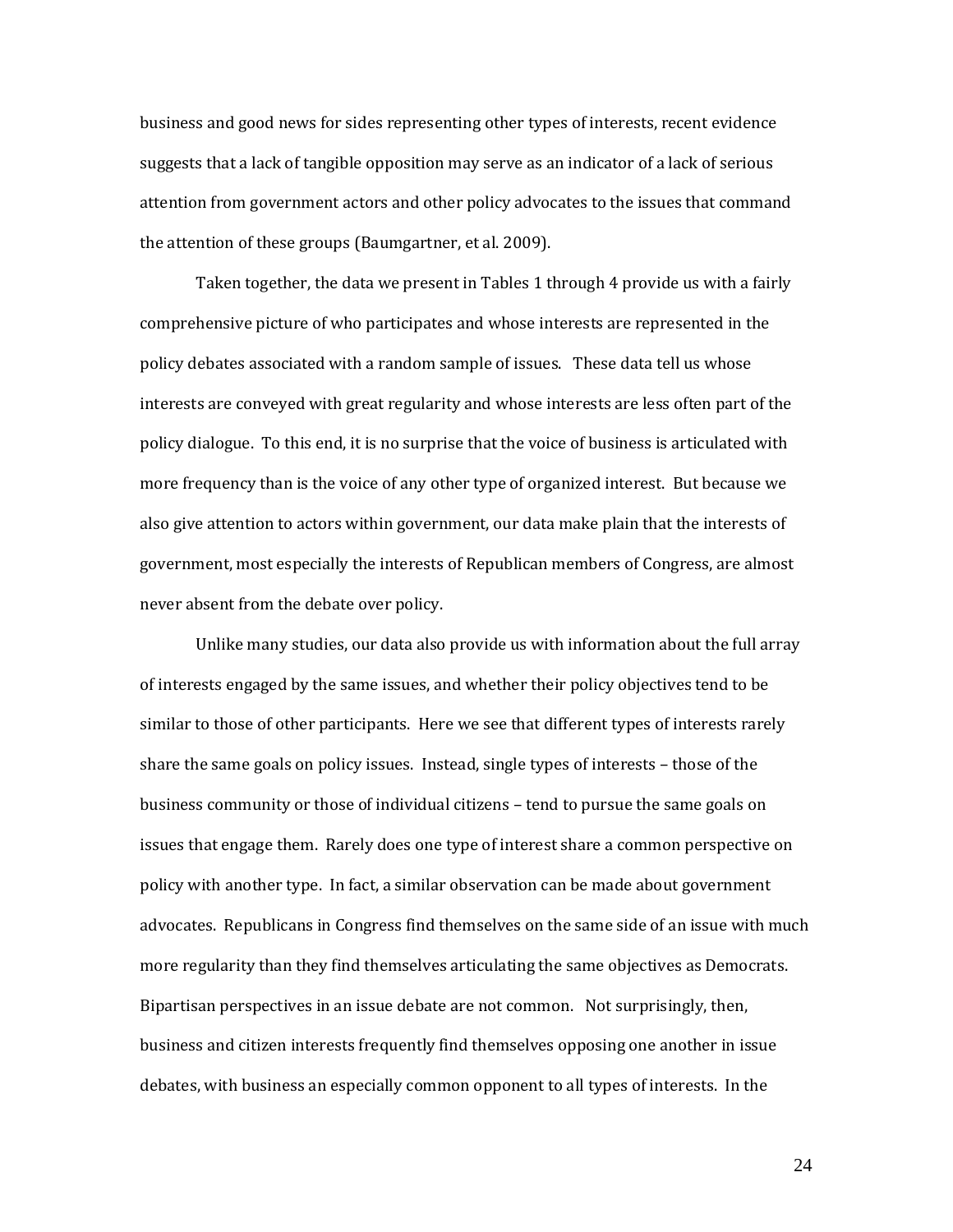section that follows, we consider whether sides' achievement of their policy goals are shaped by these patterns of participation. Specifically, we investigate whether a side's achievement of its goals is affected by the types of interests engaged in the issue debate, the interests represented by its opponents, and the characteristics of issues and advocates that are known to shape success.

### **Does Interest Representation Affect Outcomes?**

Given what we have learned about the types of interests represented through the active sides on our study issues, we turn our attention to whether and how the presence of particular interests in policy debates translates into policy success. Are certain types of interests (e.g., business), or certain combinations of interests working toward the same goal (e.g., those of business and citizens) more likely than other types or combinations of interests to realize their policy goals? If so, to what can we attribute their greater likelihood of success? Does it emerge from the greater capacity of certain interests or combinations of interests to achieve success? How, if at all, does opposition affect that capacity? Are observed advantages still apparent when we account for other variables that have been shown to shape a side's likelihood of success (e.g., administration opposition, a comparative resource advantage)? In order to investigate the links between interest representation and outcomes, we examine whether the types of interests that characterize the various sides associated with our 98 policy issues help to explain, all else being equal, the observed variation in sides' success. Our measure of *policy success* distinguishes sides that fully or partially achieved their desired policy outcome after four years (coded one) from sides that did not get their desired outcome after four years (coded zero). Table 5 lists the full set of variables that we include in our analysis. In addition to the variables that reflect the interests represented by each side and the interests represented by opponents, we include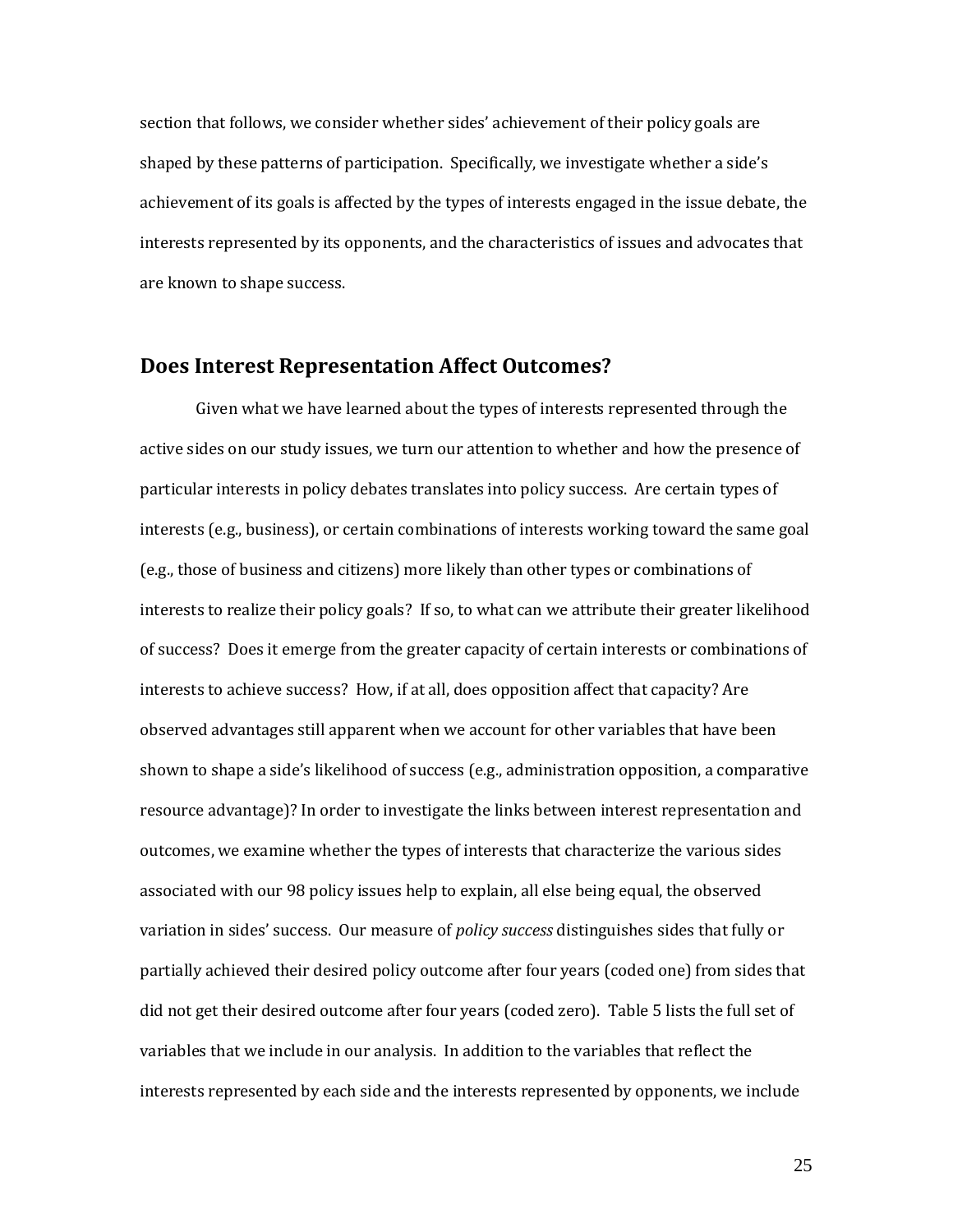variables to account for various sources of opposition and support the sides received, as well as variables previously shown to affect success, including a side's support for or opposition to the status quo and the resource advantage a side enjoys over its opponents (Baumgartner, et al. 2009).

The first variable shown in Table 5 measures whether a side *supports* (coded zero) or is *challenging the status quo policy* (coded one). Policy change is quite unusual so we need to account for the lower likelihood of success experienced by sides that challenge the status quo (Baumgartner, et al. 2009).

The next two sets of variables in our model reflect the primary types of organizational interests and the primary types of congressional interests represented by the sides in our study. As indicated in Table 5, each type of interest is measured using a set of dichotomous variables. The first two variables are coded one if the side reflects primarily business interests or primarily citizen interests, respectively, as defined above. The third variable combines some of the smaller categories of interest types described above. Specifically, *primarily other interests* is coded one if a side reflects primarily occupational interests, primarily organized government interests, some combination of these two types of interests, or one of these types of interests in combination with business or citizen interests. The omitted category then reflects only those sides that are comprised of a relatively even balance of business and citizen interests. We took this approach so that the omitted category would reflect what most political observers have in mind when they think about "strange bedfellows."<sup>13</sup> Based on the existing literature, we expect that sides dominated by the interests of business are likely to be more successful in achieving their

<sup>&</sup>lt;sup>13</sup> We are not aware of any generally accepted definition of "strange bedfellows." The term appears to be used rather loosely to refer to actors who share a position on a particular policy option or goal even though they generally represent different interests or have divergent perspectives on policy.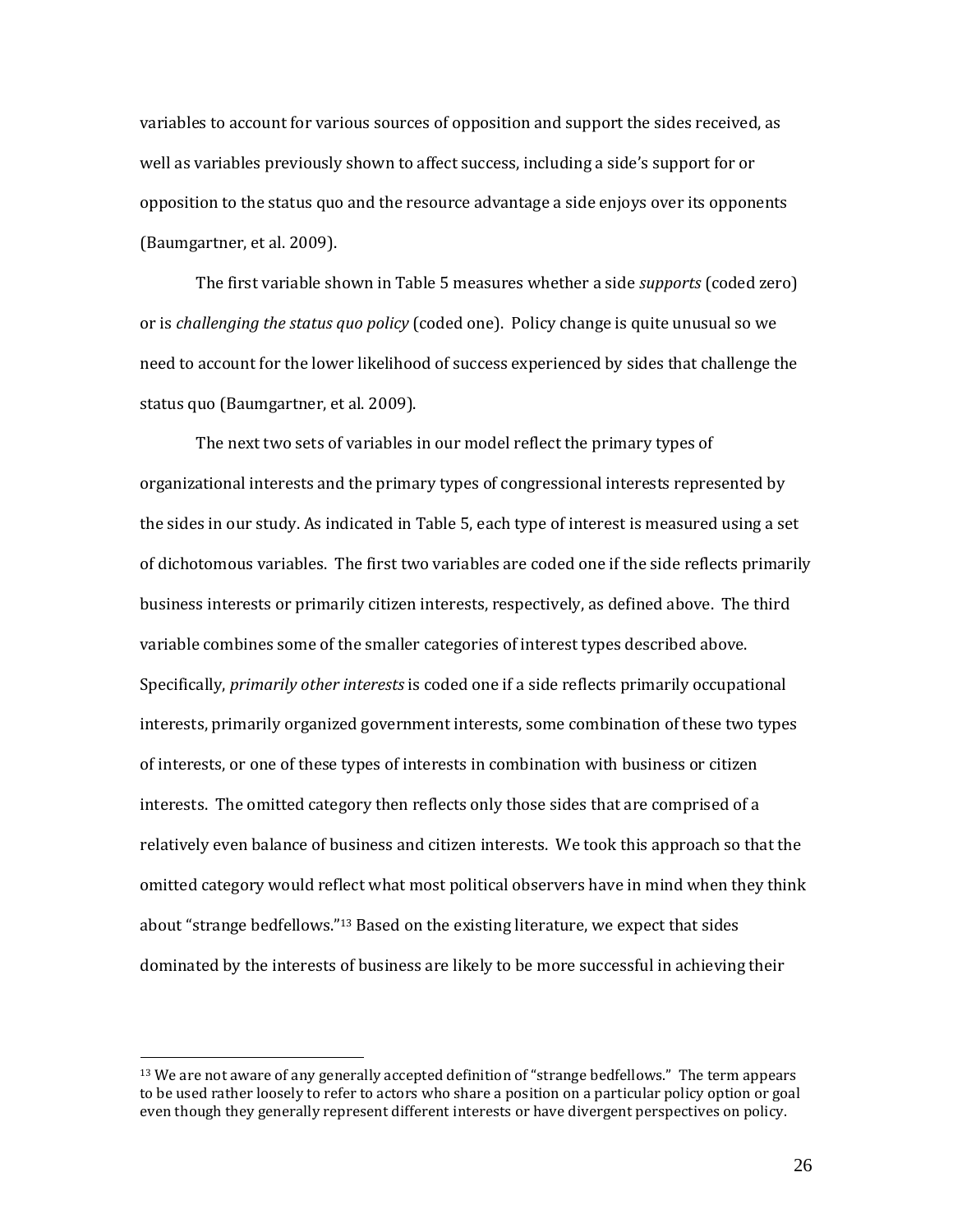|                                            |        |                  | <b>Value Range</b> |                       |                        |
|--------------------------------------------|--------|------------------|--------------------|-----------------------|------------------------|
|                                            |        |                  |                    | Valid                 |                        |
|                                            |        |                  |                    | <b>Observations</b>   | <b>Expected Effect</b> |
| Variable                                   | Mean   | Minimum          | Maximum            | ( <b># of sides</b> ) | on Policy Success      |
| Policy success                             | .51    | $\boldsymbol{0}$ | 1                  | 214                   |                        |
|                                            |        |                  |                    |                       |                        |
| Status quo challenger                      | .62    | $\mathbf{0}$     | $\mathbf{1}$       | 214                   |                        |
|                                            |        |                  |                    |                       |                        |
| Type of Organized Interest Represented     |        |                  |                    |                       |                        |
| Primarily business interests               | .35    | $\boldsymbol{0}$ | $\mathbf{1}$       | 191                   | $+$                    |
| Primarily citizen interest                 | .28    | $\boldsymbol{0}$ | $\overline{1}$     | 191                   | ns                     |
| Primarily other interests                  | .16    | $\mathbf{0}$     | $\mathbf{1}$       | 191                   | ns                     |
|                                            |        |                  |                    |                       |                        |
| Type of Congressional Interest Represented |        |                  |                    |                       |                        |
| Primarily Republican interests             | .33    | $\boldsymbol{0}$ | $\mathbf{1}$       | 191                   | $\ddot{}$              |
| <b>Primarily Democratic interests</b>      | .23    | $\boldsymbol{0}$ | $\mathbf{1}$       | 191                   |                        |
| Sources of Opposition                      |        |                  |                    |                       |                        |
| Executive branch                           | .20    | $\bf{0}$         | 1                  | 169                   |                        |
| <b>Members of Congress</b>                 | .43    | $\theta$         | $\mathbf{1}$       | 169                   |                        |
| <b>Business interests</b>                  | .31    | 0                | $\mathbf{1}$       | 147                   |                        |
| Citizen interests                          | .22    | 0                | $\mathbf{1}$       | 147                   |                        |
| Business interests x status quo challenger | .17    | $\boldsymbol{0}$ | $\mathbf{1}$       | 147                   |                        |
| Citizen interests x status quo challenger  | .13    | $\boldsymbol{0}$ | $\mathbf{1}$       | 147                   |                        |
|                                            |        |                  |                    |                       |                        |
| <b>Side Resources</b>                      |        |                  |                    |                       |                        |
| Comparative resource advantage             | $-.12$ | $-6.25$          | 2.88               | 214                   | $\ddot{}$              |
| Midlevel government allies                 | 1.71   | $\theta$         | 12                 | 214                   | $\ddot{}$              |
| Issue salience                             | .10    | $-54$            | 2.80               | 214                   | $+ or -$               |

## **Table 5: Variables Affecting Sides' Chances of Policy Success**

*Notes:* ns indicates that we anticipate no significant effects on success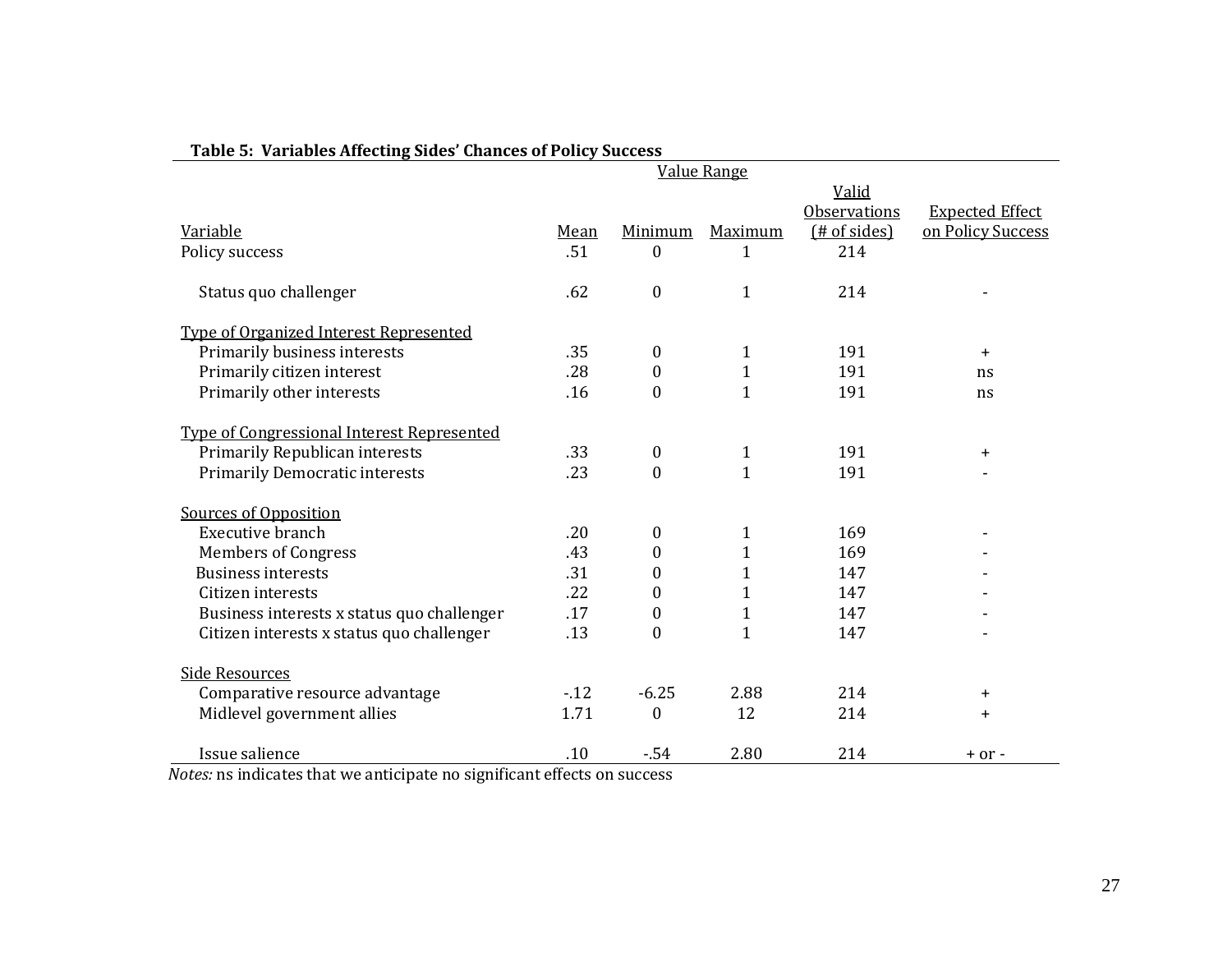policy goals than are other types of sides, especially compared to the sides dominated by citizen interests. We also expect that sides comprised of "strange bedfellows" will be relatively successful, although we are uncertain about precisely how these sides will fare in relation to other specific types of interests.

The primary types of congressional interests represented by the sides in our study are measured with two dichotomous variables. *Primarily Republican* and *primarily Democratic sides* are coded one if the congressional advocates comprising a side are primarily Republican members of Congress or Democratic members of Congress, respectively. The omitted category reflects the sides with members of Congress from both parties, as well as those without any congressional actors. Given that Republicans were the majority party in Congress during the period of the study, we expect that sides dominated by Republican members of Congress will be more likely than other sides to realize success. For the same reason, we expect that sides comprised primarily of Democratic members will be much less likely than other sides to realize success. Our expectations regarding the bipartisan sides and those sides without congressional representation are less clear. On the one hand, we might expect the bipartisan sides to be relatively successful if the presence of members of Congress from both parties is indicative of that side's appeal to a relatively broad segment of the Congress. On the other hand, sides that draw support from members on both sides of the aisle could be a relatively ineffective in moving issues through a partisan chamber. This could explain why these sides are fairly uncommon across our sample of issues (see Table 2.C). Members and other advocates may see little value in constructing alliances that draw bipartisan support if these alliances are relatively ineffective at moving legislation forward. Finally, we have no a priori expectations about the relative likelihood of success for sides without congressional representation.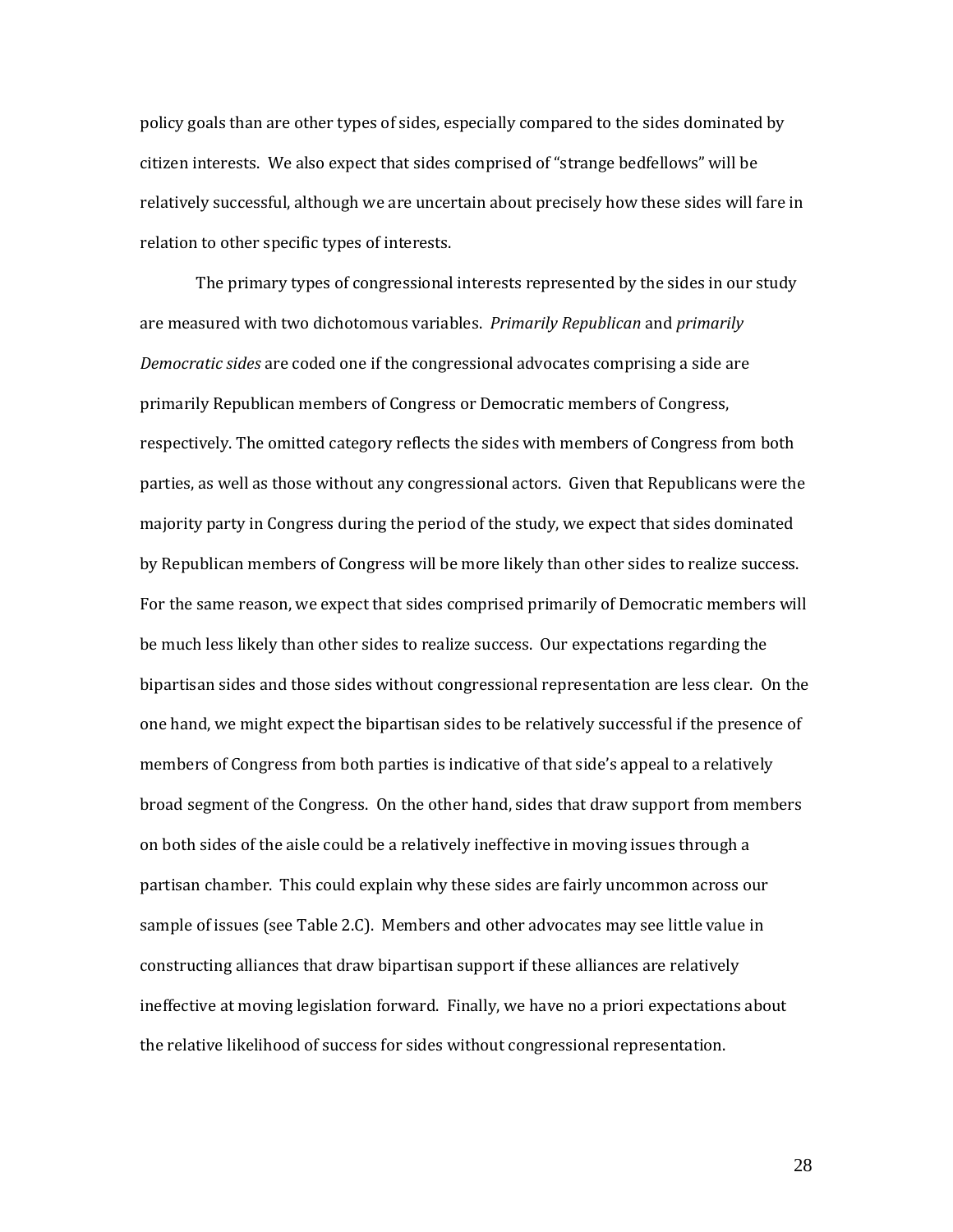The next four variables in our model reflect the types of opposition encountered by the sides in our study. As Table 5 illustrates, we have two dichotomous measures that are each coded one if a side reports experiencing active *opposition from the executive branch*, or *opposition from members of Congress*, respectively. In addition, we include measures of the type of organizational opposition that sides encounter. *Opposition from business interests* is coded one if a side not dominated by the interests of the business community is opposed by a side that primarily represents those interests. Similarly, *opposition from citizen interests* is coded one if a side not dominated by citizen interests is opposed by a side that primarily represents those interests. We expect that all forms of opposition will have a negative effect on success. We are especially interested in whether sides' prospects for success could be eroded when they are opposed by sides that represent a particular type of organized interest. Business interests and citizen interests could enjoy an advantage if they were able to prevent or lessen their opponents' chances of achieving their policy goals. Although citizen interests and business interests are frequently on opposing sides of an issue (see Table 4), it remains unclear whether they play a part in affecting one another's success. Because it is possible that the success of sides challenging or supporting the status quo may be affected by whether or not the side also represents business or citizen interests, we include two interactive terms. The first is for the combined effect of a side challenging the status quo and drawing opposition from a business dominated side while the second is the combined effect of a side seeking policy change and being opposed by a side reflecting citizen interests.

Our model of policy success also includes two measures of sides' resources. As shown in Table 5, we include an *index comparing a side's resources* to those of its opponents, with larger, positive values indicating that a side enjoys an advantage relative to its opponents and larger, negative values indicating that a side is disadvantaged relative to its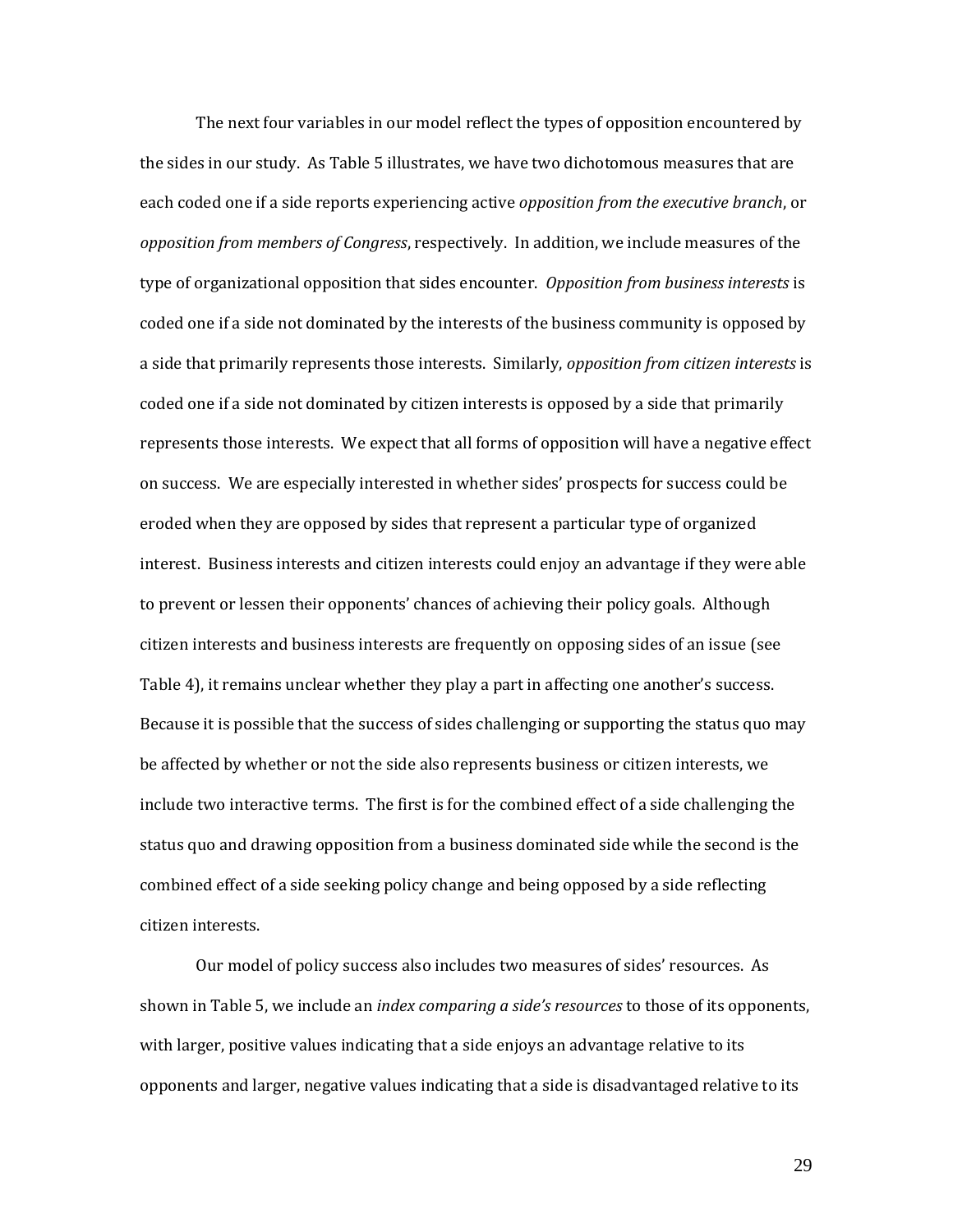opponents.<sup>14</sup> In addition, we include an indicator that counts a side's support from *midlevel government allies*, including leaders of committees or subcommittees that have jurisdiction over the issue of interest to the side. Based on the analyses presented by Baumgartner and his collaborators (2009), we expect that sides with these assets are likely to increase their chances for policy success.

Finally, as shown in Table 5, our model of success includes an indicator of *issue salience* that taps both congressional and media attention to an issue. Higher values on the salience index reflect issues with greater public visibility. We control for salience in our model because it is possible that sides' rates of policy success will covary along with the level of public attention an issue receives.

Table 6 presents the results of our analysis of sides' policy success. <sup>15</sup> Looking first at the variables that reflect the types of organizational and congressional interests represented by the sides, Table 6 shows that the sides reflecting primarily business or corporate interests and those that primarily reflect the interests of citizens are statistically significantly more likely than sides that reflect a mix of citizen and business interests to achieve their policy goals ( $p=06$  and  $p=07$ , respectively). In addition, sides that primarily reflect the interests of Republican members of Congress are statistically significantly more likely than sides that are bipartisan in composition and those without congressional representation to achieve policy success (*p*=.05). Table 7 makes use of the logit coefficients shown in Table 6 to illustrate these differences in sides' chances of achieving their policy goals.

 $\overline{a}$ 

<sup>14</sup> See Baumgartner, et al. (224: 2009) for information about the content of the index.

<sup>15</sup> If we estimate an ordered logit model where the dependent variable distinguishes between complete, partial, and no success, the results are substantively unchanged from those we present in Table 6. We opt to present the simpler, dichotomous analysis.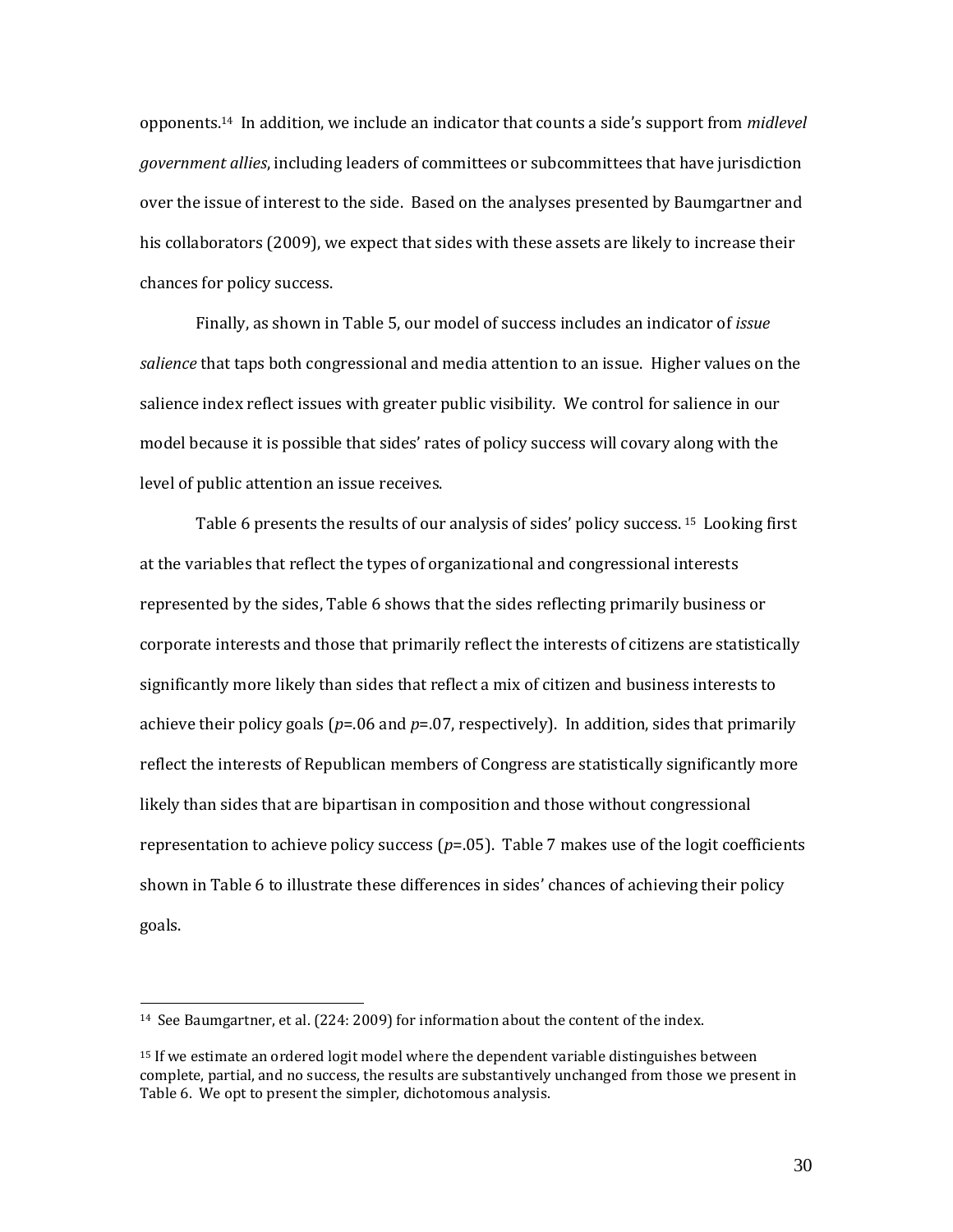| <b>Variable</b>                                                        | <b>Coefficient</b> | p-value |
|------------------------------------------------------------------------|--------------------|---------|
| Constant                                                               | $-0.55$            | 0.61    |
|                                                                        | (1.08)             |         |
| <b>Status Quo Challenger</b>                                           | $-1.94$            | 0.01    |
|                                                                        | (0.78)             |         |
| Type of Organized Interest Represented<br>Primarily business interests | 1.65               | 0.06    |
|                                                                        | (0.86)             |         |
| Primarily citizen interests                                            | 1.56               | 0.07    |
|                                                                        | (0.86)             |         |
| Primarily other interests                                              | 1.34               | 0.16    |
|                                                                        | (0.96)             |         |
| <b>Type of Congressional Interest Represented</b>                      |                    |         |
| Primarily Republican interests                                         | 1.13               | 0.05    |
|                                                                        | (0.58)             |         |
| <b>Primarily Democratic interests</b>                                  | $-0.20$            | 0.77    |
|                                                                        | (0.67)             |         |
| Sources of Opposition                                                  |                    |         |
| <b>Executive Branch</b>                                                | $-1.87$            | 0.00    |
|                                                                        | (0.63)             |         |
| <b>Members of Congress</b>                                             | 0.78               | 0.11    |
|                                                                        | (0.49)             |         |
| <b>Business interests</b>                                              | $-0.12$            | 0.90    |
|                                                                        | (1.00)             |         |
| Citizen interests                                                      | $-0.23$            | 0.80    |
|                                                                        | (0.94)             |         |
| Business interests x status quo challenger                             | $-0.34$            | 0.77    |
|                                                                        | (1.15)             |         |
| Citizen interests x status quo challenger                              | $-0.49$            | 0.68    |
|                                                                        | (1.19)             |         |
| <b>Side Resources</b>                                                  |                    |         |
| Comparative resource advantage                                         | 0.50               | 0.10    |
|                                                                        | (0.30)             |         |
| Midlevel government allies                                             | 0.11               | 0.28    |
|                                                                        | (.10)              |         |
| Issue salience                                                         | $-0.25$            | 0.47    |
|                                                                        | (0.34)             |         |
|                                                                        |                    |         |
| Number of observations                                                 | 122                |         |
| Pseudo R <sup>2</sup>                                                  | 0.27               |         |
| Log-Likelihood                                                         | $-62.08$           |         |

## **Table 6: Logit Analysis of Policy Outcomes/Success**

*Notes:* Figures in each column are maximum likelihood estimates (standard errors are shown in parentheses below each coefficient). Policy success is coded one if the side partially or fully achieved its goal and 0 if the side did not achieve its goal.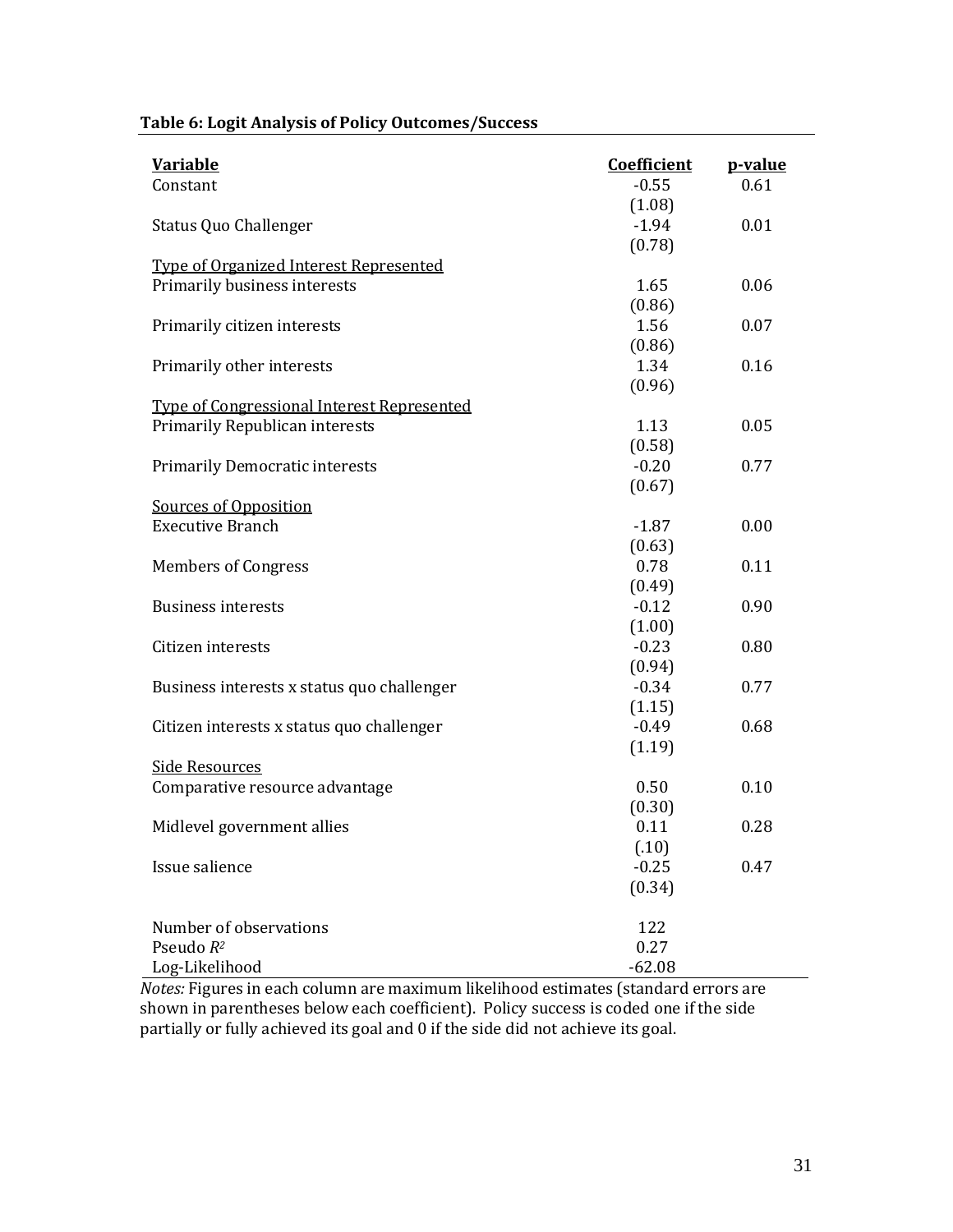| <b>Independent Variables</b>       | Change in<br>IV                | Change in<br>Predicted<br>Probability |
|------------------------------------|--------------------------------|---------------------------------------|
|                                    |                                |                                       |
| Status quo challenger              | $0$ to 1                       | $-0.37$                               |
| Primarily business interests       | $0$ to 1                       | 0.31                                  |
| Primarily citizen interests        | $0$ to 1                       | 0.28                                  |
| Primarily Republican interests     | $0$ to 1                       | 0.20                                  |
| <b>Executive Branch opposition</b> | $0$ to 1                       | $-0.15$                               |
| Comparative resource advantage     | $20th$ to $80th$<br>percentile | .09                                   |

 **Table 7: Changes in Predicted Probability of Policy Success**

 *Notes:* Changes in predicted probabilities were estimated for variables that have a statistically significant effect on success (p=.10 or less) based on the model shown in Table 6.

According to Table 7, the expected probability of policy success increases by about .31 for a side that reflects business, corporate, or institutional interests relative to a side that reflects a mix of business and citizen interests*.* It appears, then, that business interests do indeed have an advantage. However, the nature of that advantage differs from what is typically described in the extant literature. At least implicitly, most discussion in the extant literature about the advantages enjoyed by business interests characterizes that advantage relative to the interests of citizens. But we find no statistically discernable difference in the likelihood of policy success between sides that predominantly reflect citizen interests and those that reflect the interests of the business community.16 In fact, Table 7 shows that sides that predominantly reflect the interests of citizens also have an advantage. Relative to sides reflecting a mix of business and citizen interests, the expected probability of realizing

 $\overline{a}$ 

<sup>&</sup>lt;sup>16</sup> We tested for differences in the likelihood of success between sides representing every type of organizational interest – e.g., sides primarily representing the interests of the business community and those primarily reflecting the interests of citizens, sides representing occupational interests and those reflecting citizen interests). The only statistically significant differences are those shown in Table 7.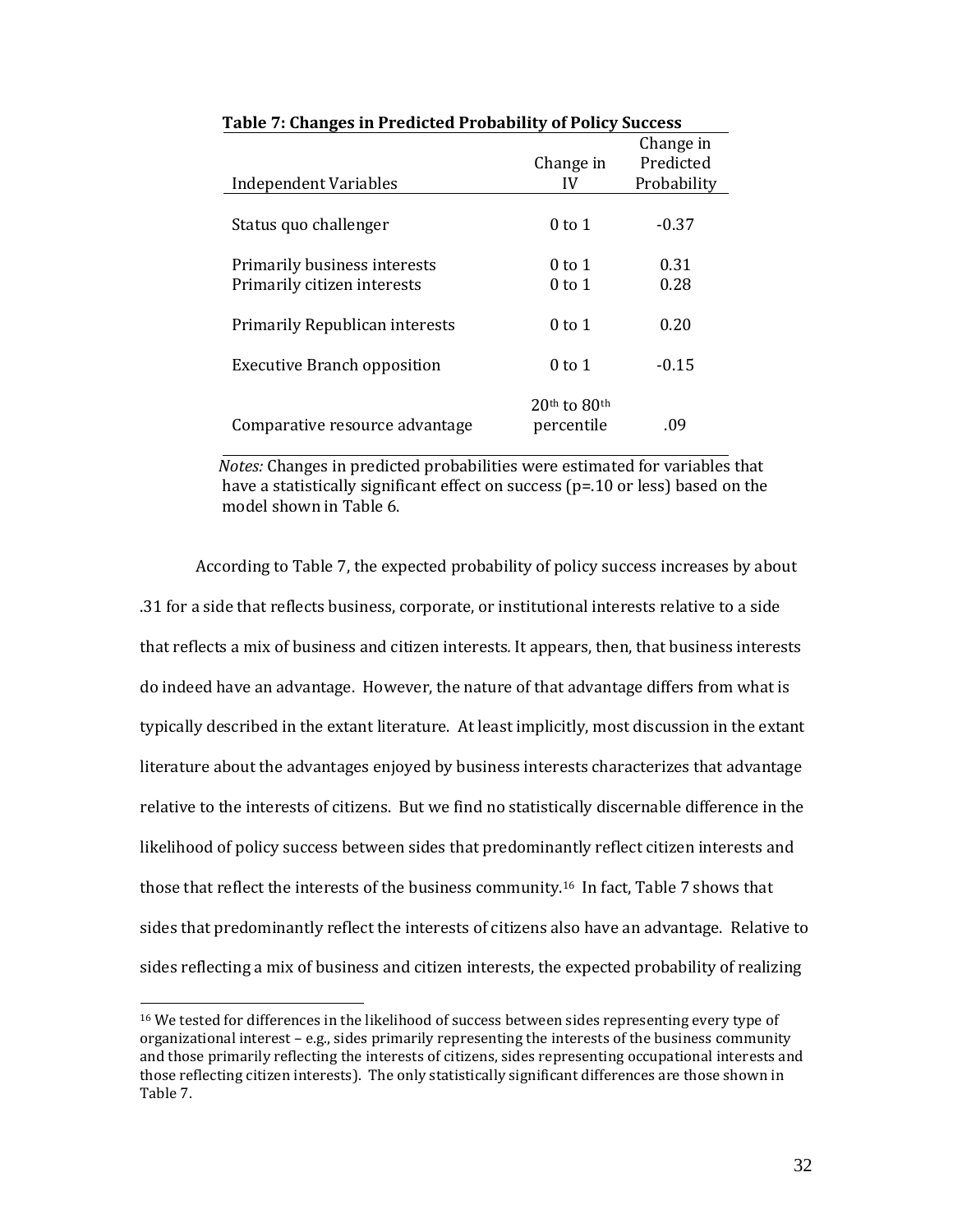policy success is about .28 points greater for those sides that primarily represent the interests of citizens.

Importantly, the lower expected probability of success that we observe for sides that reflect both business and citizen interests is somewhat unexpected. In much of the extant literature, the existence of "strange bedfellows," signals to legislators the broad popularity of that goal. Consequently, legislators should perceive little risk and potentially considerable electoral gain in supporting the bedfellows' positions. But our data suggest that policymakers might not be so inclined to support these diverse sides. The sides representing the interests of both citizens and businesses operate at a relative disadvantage to the more commonly observed single-interest sides (see Table 2.A). Although we cannot know for certain why the sides reflecting the interests of unusual allies are less successful than the literature leads us to expect, their relative lack of success may be understood by distinguishing between the breadth of support associated with an issue and the depth of that support. The extant literature may be right that broad support for an issue is conveyed when a policy alternative is supported or opposed by an array of different types of interests, or simply by interests that are seen as having distinctive perspectives on issues, such as those of individual citizens and the business community. However, that breadth of support (or opposition) may not be accompanied by deep support (or opposition). Instead, the issues that attract different interests on the same side might be relatively lower priorities for at least some of the organized interests that are included in those sides. In contrast, the issues that attract single-interest support might be those that provide more focused benefits to and thus are higher priorities for the associated organizations. If this is the case, the sides overall or the organizations that comprise them may put forth greater effort on the higher priority issues that draw support from interests of a particular type than they do on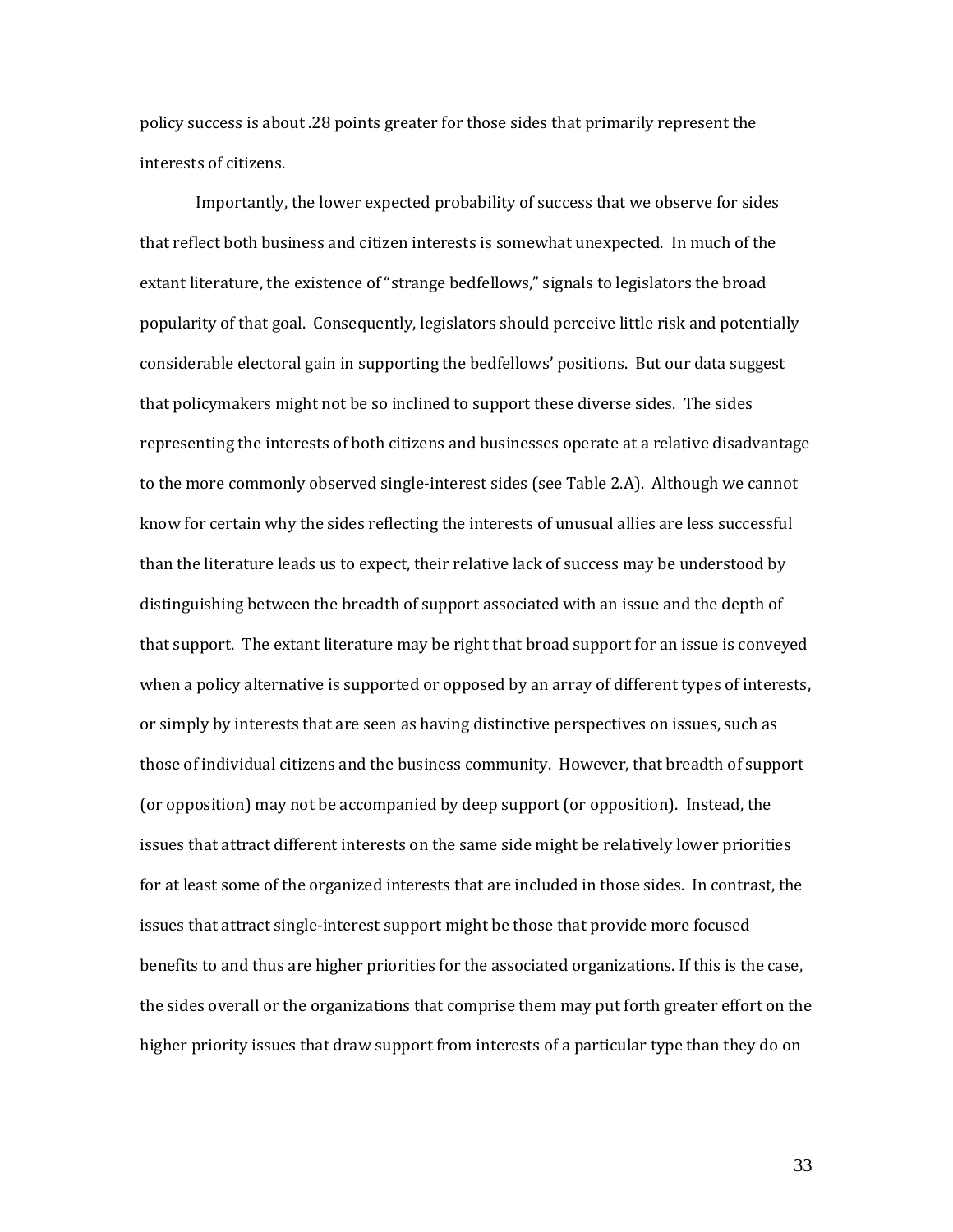the lower priority issues that attract more diverse interests.<sup>17</sup> If success comes with greater effort, the more homogeneous sides would more often realize success. Unfortunately, we cannot test this claim because we lack systematic information about the priority assigned to the study issues by the advocates associated with each side.<sup>18</sup>

Returning to Table 7, we see that the differences in policy success for sides representing different types of organizational interests are mimicked in some ways by differences in the likelihood of success for sides reflecting different types of congressional interests. Specifically, relative to sides comprised of congressional actors from both parties and those with no congressional representation, the expected probability of success is .20 points greater for those sides that primarily reflect the interests of Republican members of Congress. That greater success would come to Republican-dominated sides is not especially surprising given that Republicans were the majority party in Congress during the period covered by the study. In fact, Baumgartner, et al. (2009) found that of the 98 study issues, those deemed most partisan received relatively more attention in Congress and were more likely to be subject to a floor vote. Republicans were likely to do well on these votes because in both the 106<sup>th</sup> and 107<sup>th</sup> sessions of Congress, the leadership typically did not bring measures to the floor unless the measures had support from the Republican caucus. That being said, we are somewhat surprised that the Republican dominated sides' rates of success are not significantly greater than the sides that primarily reflect the interests of

 $\overline{\phantom{0}}$ 

<sup>&</sup>lt;sup>17</sup> Recall that all of the advocates associated with the sides in this project are major players on the associated issues. Consequently, we are *not* suggesting that some participants in the "mixed" sides resemble Hula's (1999) "peripheral" actors. In his model, the periphery seek information or other organizational (rather than policy-focused) benefits in exchange for their support of an alliance. Our claim here is that major players are likely to prioritize among the issues on which they are deemed to be important voices.

<sup>&</sup>lt;sup>18</sup> Indeed, recall that the research team asked issue identifiers to talk about the most recent issue the identifier's organization had spent time on. In some cases, that issue might have been the identifier's number one priority. However, it is just as likely that the issue was of lesser importance to the identifier's organization but one the group believed it needed to react to because it was receiving attention from policymakers.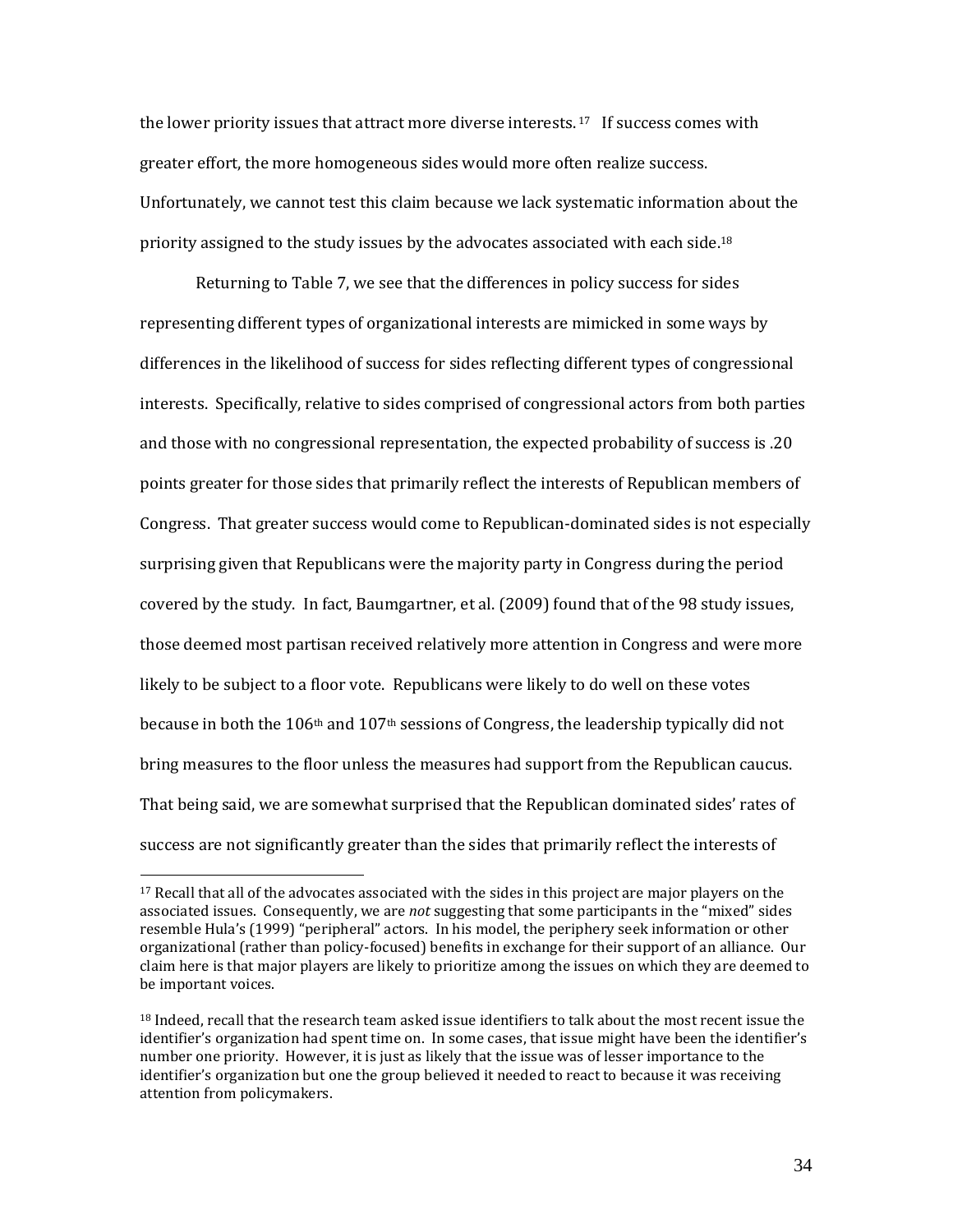Democratic members of Congress. In fact, our analysis reveals no statistically discernable difference in the likelihood of success between primarily Republican and primarily Democratic sides.<sup>19</sup>

Continuing with our focus on interest representation, we also explored whether opposition from sides that were dominated by business interests might have an adverse effect on the success of sides representing non-business interests. If business opposition had a systematic effect on the success of sides representing other types of interests, it would represent a distinctive dimension of business advantage. As shown in Table 6, there is no evidence of this type of advantage. Note as well that Table 6 reveals that this remains true regardless of whether business' opponents support or are opposed to policy change. We also considered whether opposition from sides that primarily reflected citizen interests affected the success of sides representing other interests. The results in Table 6 offer no support for this link between opposition from citizen interests and success.

Beyond the variables that reflect the interests represented by the sides in this study, we identify three additional statistically significant predictors of sides' policy success. As demonstrated in Table 6, sides that seek to change the policy status quo and those whose positions engender executive branch opposition are less likely to achieve the outcomes they seek after four years. Conversely, sides with a comparative resource advantage relative to their opponents are somewhat more likely to realize at least some success after four years time. Table 7 shows the expected change in the probability of success associated with each

 $\overline{a}$ 

 $19$  We did observe statistically significant differences in success between primarily Republican and primarily Democratic sides under some alternative specifications of our model. We plan to explore this difference more carefully in future analyses. We also will give greater attention to defining the omitted, nonpartisan category which combines sides consisting of representatives from both parties with sides that lack congressional representation.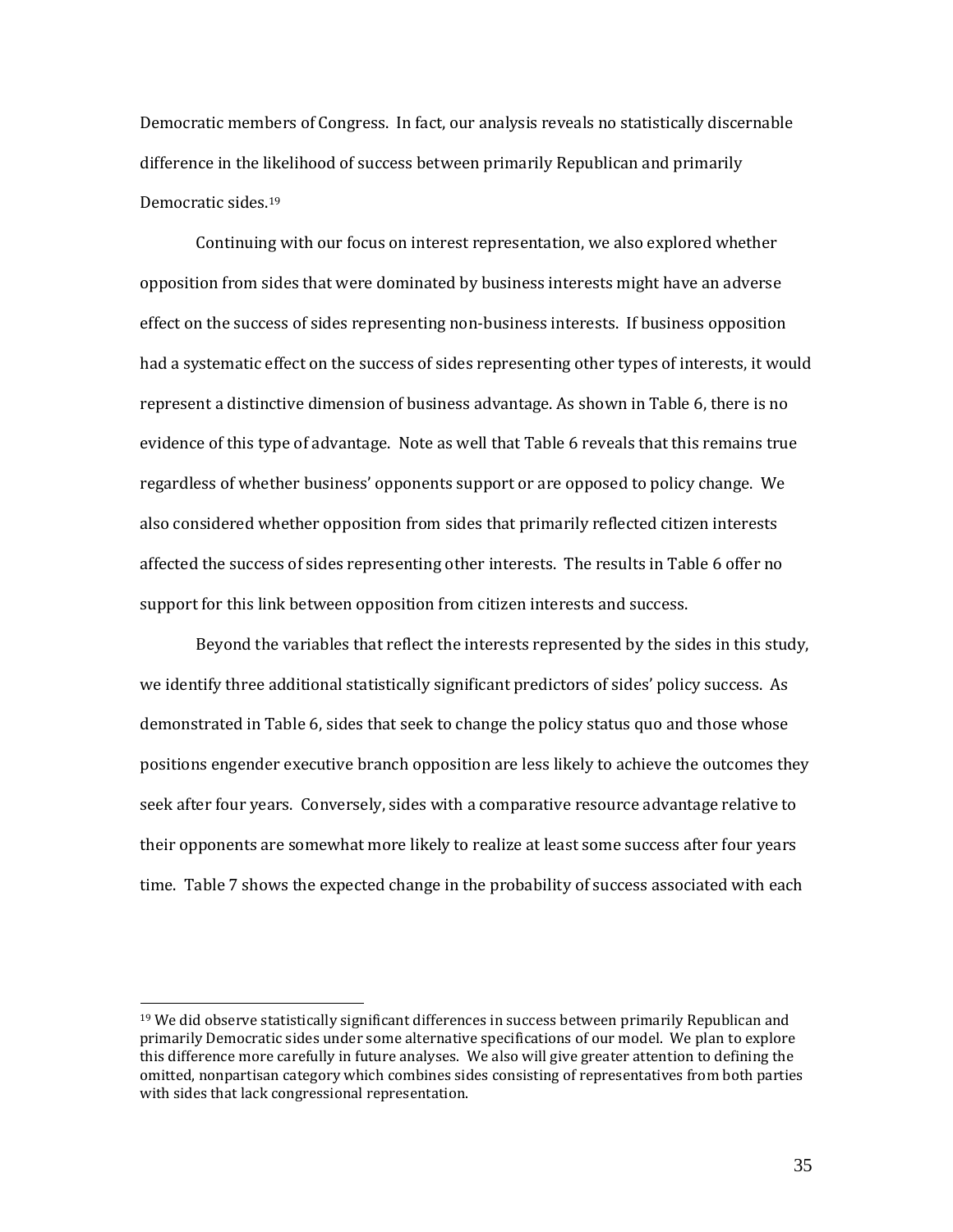of these variables, all of which have been identified previously as systematic predictors of policy success (Baumgartner, et al. 2009).<sup>20</sup>

This look at how individual variables affect a side's prospects for policy success reveals important differences across sides based on whether they represent a single interest as opposed to a combination of interests, and whether they support or oppose the policy status quo. But these individual effects do not reveal how different types of interests are likely to fare in the policy process contingent on their own goals and resources, the nature of their adversaries, and the context of the issue debate. With this in mind, Table 8 presents a set of scenarios to illustrate how the potential for policy success varies for different types of sides with different policy objectives. Based on the maximum likelihood coefficient estimates shown in Table 6, we calculate and present in Table 8 how the probabilities of success for status quo defending and status quo supporting sides, representing different types of interests, are affected by changes in sides' ties to Republican members of Congress, their relative resource advantage, and opposition they encounter from the executive branch.

Table 8 of course, makes plain the advantage that status quo defenders enjoy in the policy process. Looking at the base probability for all three types of sides, we see that status quo defenders are much more likely than status quo challengers to achieve at least some measure of policy success after four years. For sides representing primarily business interests or primarily citizen interests, status quo defenders are all but assured that no departure from the status quo will take hold (predicted probabilities of .86 and .84,

<sup>20</sup>If we use the variables shown in Table 5 to predict variation in sides' success after two years, none of the interest representation variables emerge as significant predictors of success. Instead, we find that sides challenging the status quo and those facing opposition from the administration are statistically significantly less likely to realize their goals after two years. Sides that enjoy a comparative resource advantage over their opponents are, however, more likely to realize their goals in the shorter time period.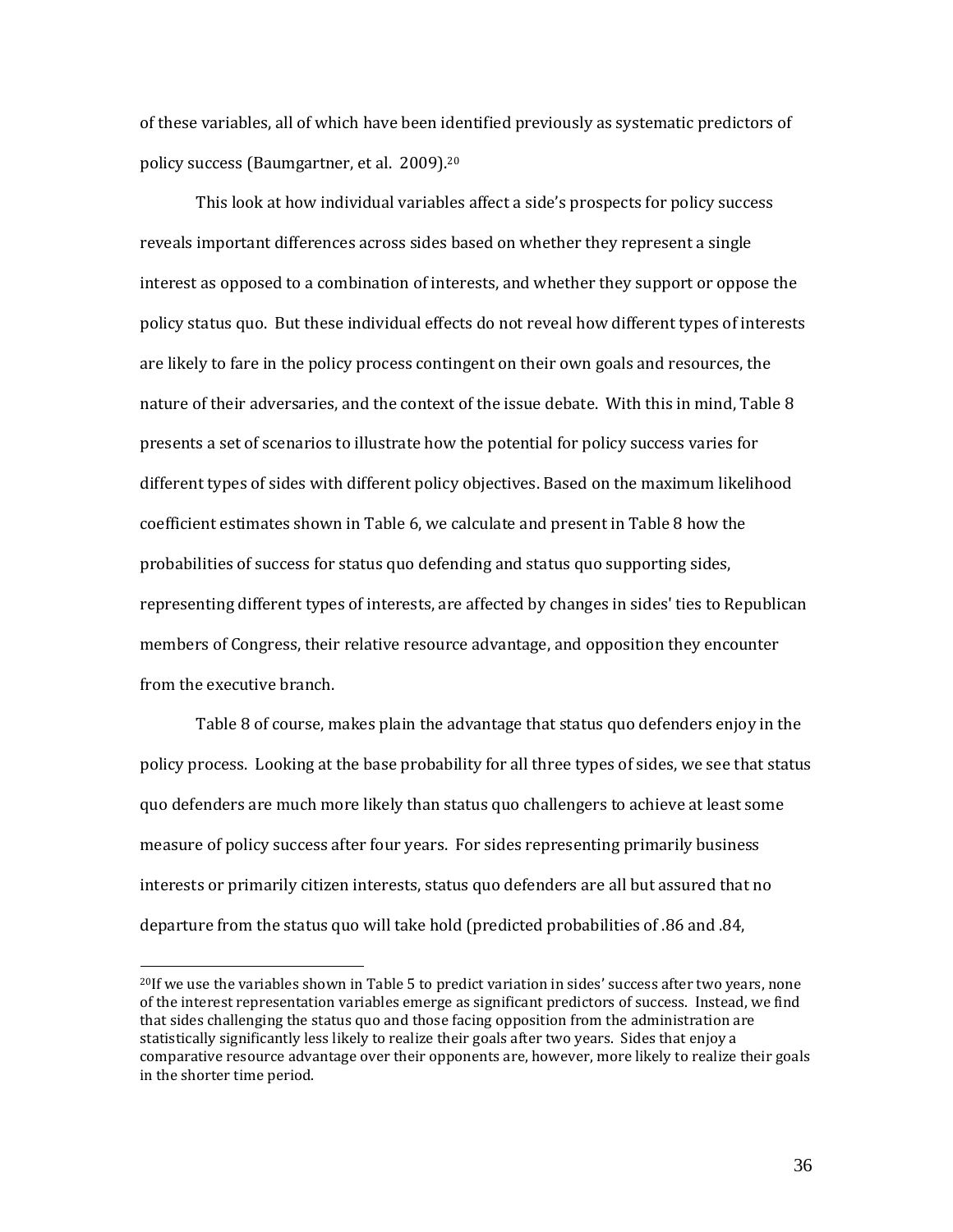| Table of Freueten Fromometes of Foney Success for Shiels hepresenting Different Types of interests |                            |                                        |                           |                                |                           |                                          |                           |
|----------------------------------------------------------------------------------------------------|----------------------------|----------------------------------------|---------------------------|--------------------------------|---------------------------|------------------------------------------|---------------------------|
|                                                                                                    |                            | <b>Primarily Business</b><br>Interests |                           | Primarily Citizen<br>Interests |                           | Mix of Business and<br>Citizen Interests |                           |
|                                                                                                    | Variable Change            | Status Quo<br>Defenders                | Status Quo<br>Challengers | Status Quo<br>Defenders        | Status Quo<br>Challengers | Status Quo<br>Defenders                  | Status Quo<br>Challengers |
| <b>Base Probability</b>                                                                            |                            | .86                                    | .52                       | .84                            | .49                       | .58                                      | .21                       |
| Primarily Republican interests                                                                     | $0$ to $1$                 | .94                                    | .75                       | .93                            | .73                       | .77                                      | .40                       |
| <b>Executive Branch opposition</b>                                                                 | $0$ to $1$                 | .53                                    | .16                       | .50                            | .15                       | .23                                      | .05                       |
| Comparative resource advantage                                                                     | 20th to 80th<br>percentile | .93                                    | .66                       | .92                            | .64                       | .70                                      | .30                       |

#### **Table 8: Predicted Probabilities of Policy Success for Sides Representing Different Types of Interests**

Note: Table entries are the predicted probabilities that a side will achieve policy success given changes in the type of congressional interest represented by the side, changes in the type of opposition to the side, and changes in side resources under different scenarios of organized interest representation and side position vis-à-vis the status quo. For each scenario, it is presumed that sides do not contain primarily other interests or primarily Democratic interests and they do not encounter opposition from members of Congress, opposition from business interests, or opposition from citizen interests (all variables were set to their respective medians of zero). The interactions between business interests and status quo challenger and between citizen interests and status quo challenger were also set to their respective medians of zero. Finally, the number of midlevel government allies and level of issue salience are set at their respective means. The predicted probabilities are computed using the maximum likelihood estimates shown in Table 6.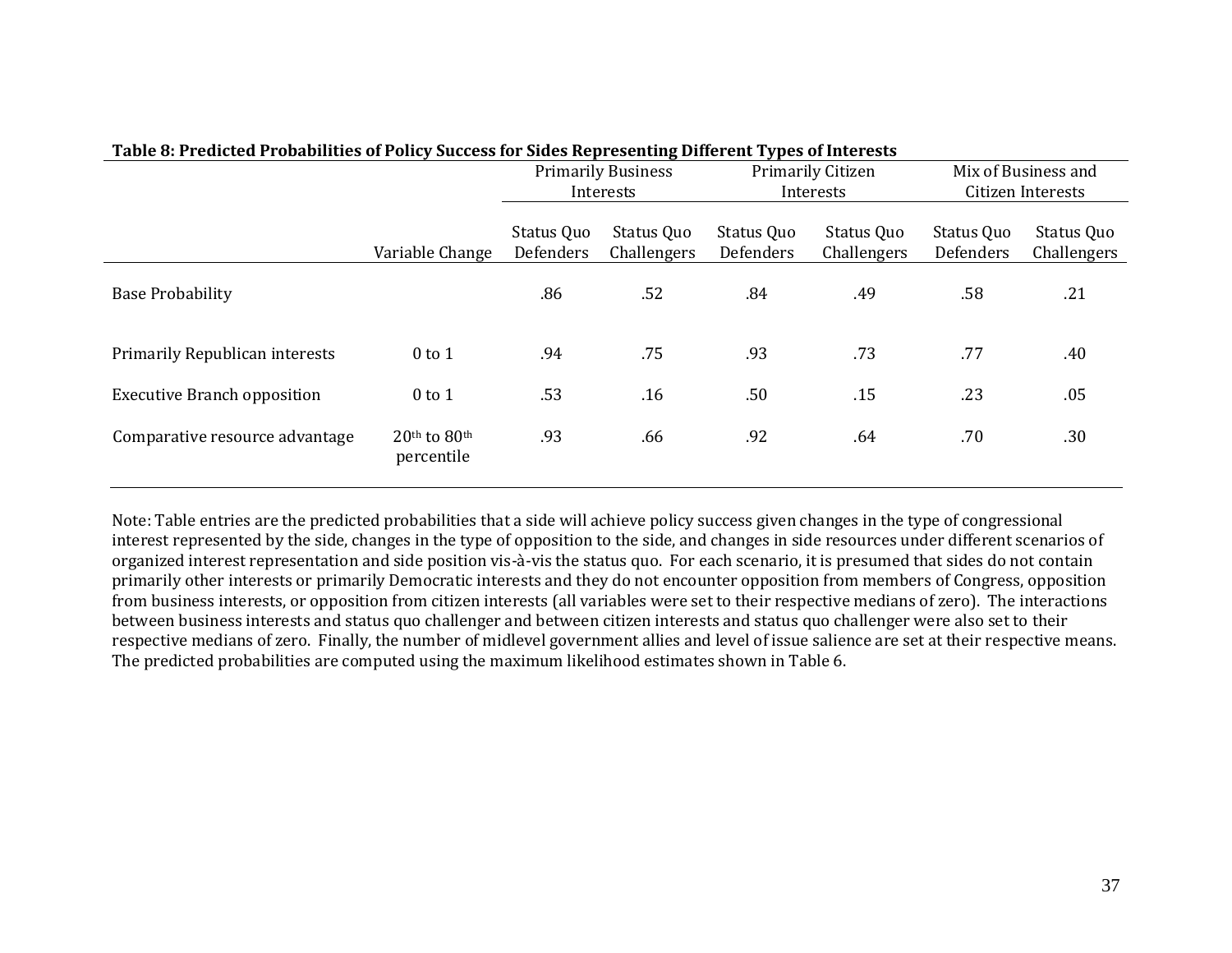respectively). However for the sides that represent both business and citizen interests, defense of the status quo is far more precarious. As shown in Table 8, status quo defenders face slightly better than even odds of success or failure after four years time (predicted probability  $= .58$ ).

In fact, Table 8 shows that the sides supporting the status quo that represent a mix of citizen and business interests are about as likely to achieve their policy goals as are the single interest sides who oppose it. So, while the dual interest status quo defenders do enjoy an advantage over the dual interest sides that challenge the status quo (predicted probabilities of success of .58 versus .21, respectively), the status quo defending sides that represent both citizen and business interests operate at a considerable disadvantage relative to single interest sides who support current policy. For the dual-interest sides, success is most likely to be realized when they support the status quo, and they share the goals of Republican members of Congress or have a fairly sizable resource advantage over their opponents (predicted probabilities of success of .77 and .70, respectively). As Table 8 indicates, even when the dual interest status quo challengers have backing from primarily Republican members of Congress, they are unlikely to achieve the policy the prefer (predicted probability = .40).

For the sides representing either primarily business or primarily citizen interests, the likelihood of success is most dependent on whether they are seeking to change or maintain the status quo.<sup>21</sup> For status quo defenders that represent a single interest, the likelihood of success is quite high regardless of whether the side also has support from Republican members of Congress or the side enjoys a resource advantage. Only opposition

 $\overline{\phantom{0}}$ 

 $21$  Because success is so dependent on a side's position relative to the status quo, we considered a number of alternative specifications to the model shown in Table 6 that were intended to assess whether the effect of a variable on success differed for status quo supporters and status quo defenders. In no instance did we find that the variables we considered, including the support of midlevel allies, affected differently the likelihood of success for sides with different policy goals.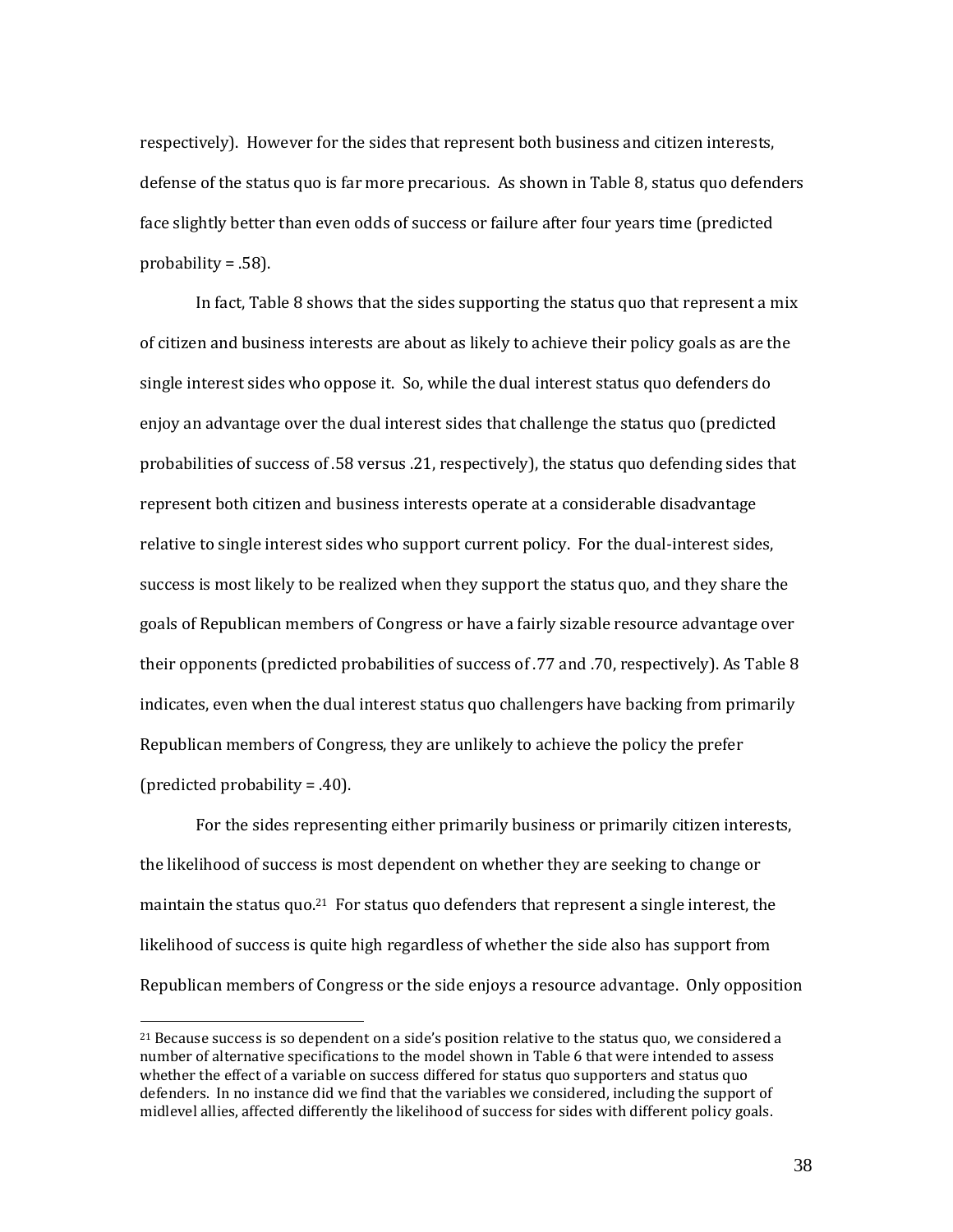from the administration substantially depresses the prospects for success. For single interest sides that challenge the status quo the situation again is similar to that of the dualinterest status quo defenders. Sharing the policy goals of Republican members of Congress, and to a lesser extent, having comparatively more resources than the opposition are the keys to success.

### **Discussion and Concluding Comments**

In this paper we focus on fundamental questions about whose interests are articulated in the policy process, whose interests are not, and whether and how policy success varies for different types of interests. Through an in-depth descriptive analysis of the types of interests that participate on a random sample of policy issues, and a multivariate analysis of the types of interests that are likely to prevail in the policy process, our research offers new insights about interest representation in the policy process.

The results of our investigation have important implications for how we think about the representation of business interests as well as business influence in the policy process. Scholars have long understood that business interests are very active in the policy process, and that their participation exceeds that of other types of organized interests. There also has been some evidence to suggest that business interests have the ability to be more active on a wider array of issues than citizen groups and other types of interests. Our data confirm both of these patterns. That being said, our research makes plain that the nature of business influence is much more complicated than is often portrayed. We see this in three main ways.

First, how a given business interest acts and with whom it shares goals has important implications for its success. When a side reflects the singular voice of business interests, the prospects for success are greater than if the side also reflects the voice of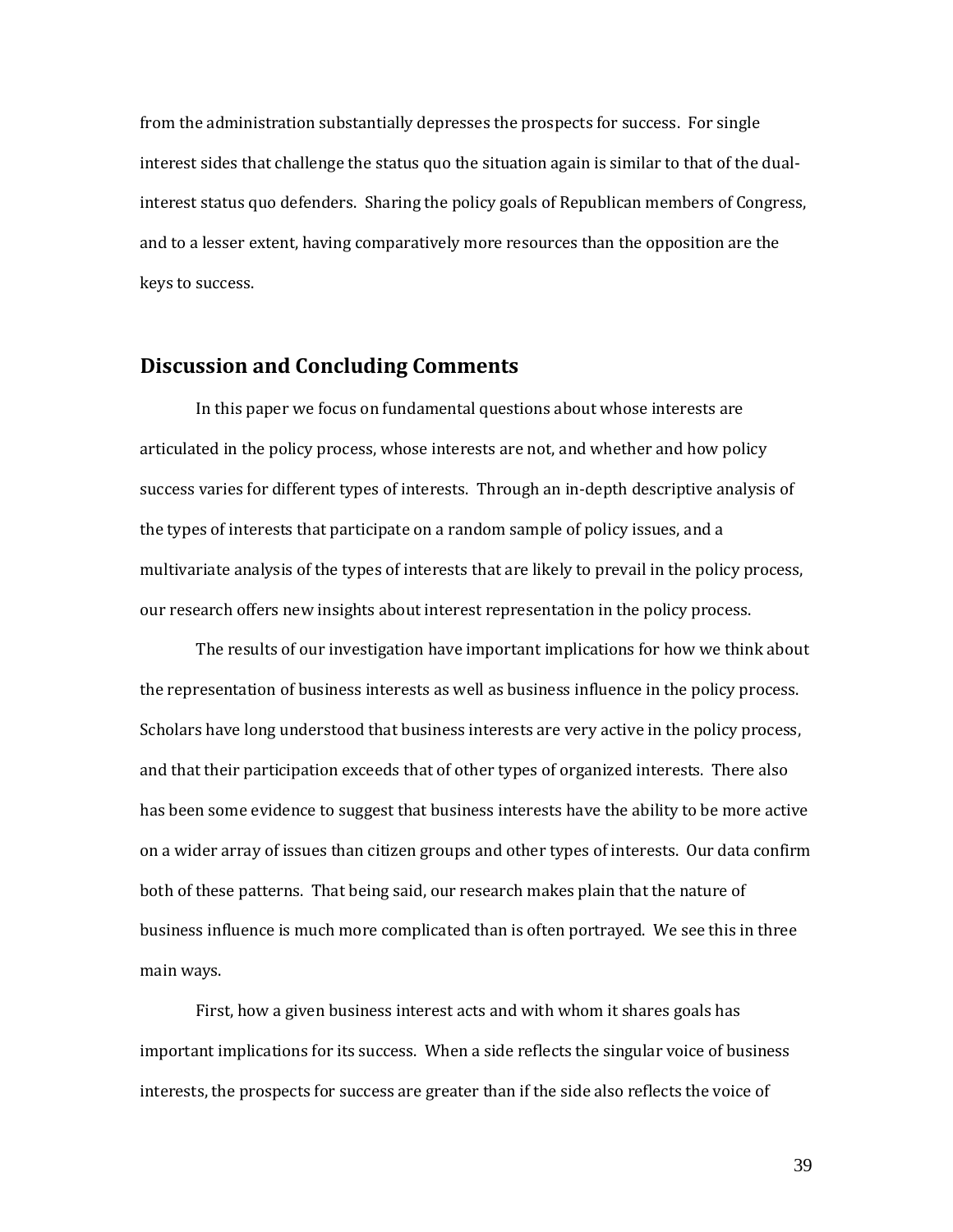citizen interests. Yet we find no evidence of the more commonly assumed type of business advantage, namely that sides dominated by business interests are significantly more likely than sides dominated by citizen interests to achieve their policy goals. In fact, sides dominated by citizen interests also enjoy an edge over sides comprised of both citizen and business interests. When sides primarily reflect the interests of citizens, and only citizens, and when sides primarily reflect the interests of business, and only business, those sides are more likely to prevail over sides where citizen groups are pursuing goals that they have in common with business. Why these single-interest sides appear to be more successful than those comprised of "strange bedfellows" is not immediately clear. We suggest that it may have something to do with the kinds of issues that bring the same interests together on a side versus the kinds that attract to a side different types of interests. Single interest sides may come together on issues to which they give greater priority and make a deeper commitment.

Second, our attention both to the types of interests who occupy the same sides of an issue and the types of interests who line up on opposing sides show that business interests are the most frequent type of opposition a side is likely to encounter. That being said, our analysis of the correlates of policy success provides no evidence that sides dominated by business interests affect the likelihood of an opposing side achieving its policy goal. Therefore, business' advantage stems from its ability to "get things done" as opposed to its ability to prevent other types of sides from accomplishing their objectives. Business prevails in policy more frequently than do "mixed" sides and, as we describe below, they appear to be better situated to shape the public agenda and public discourse surrounding an issue.

Third, business interests are especially active relative to other types of interests among the sides dominated primarily by organizations and those dominated primarily by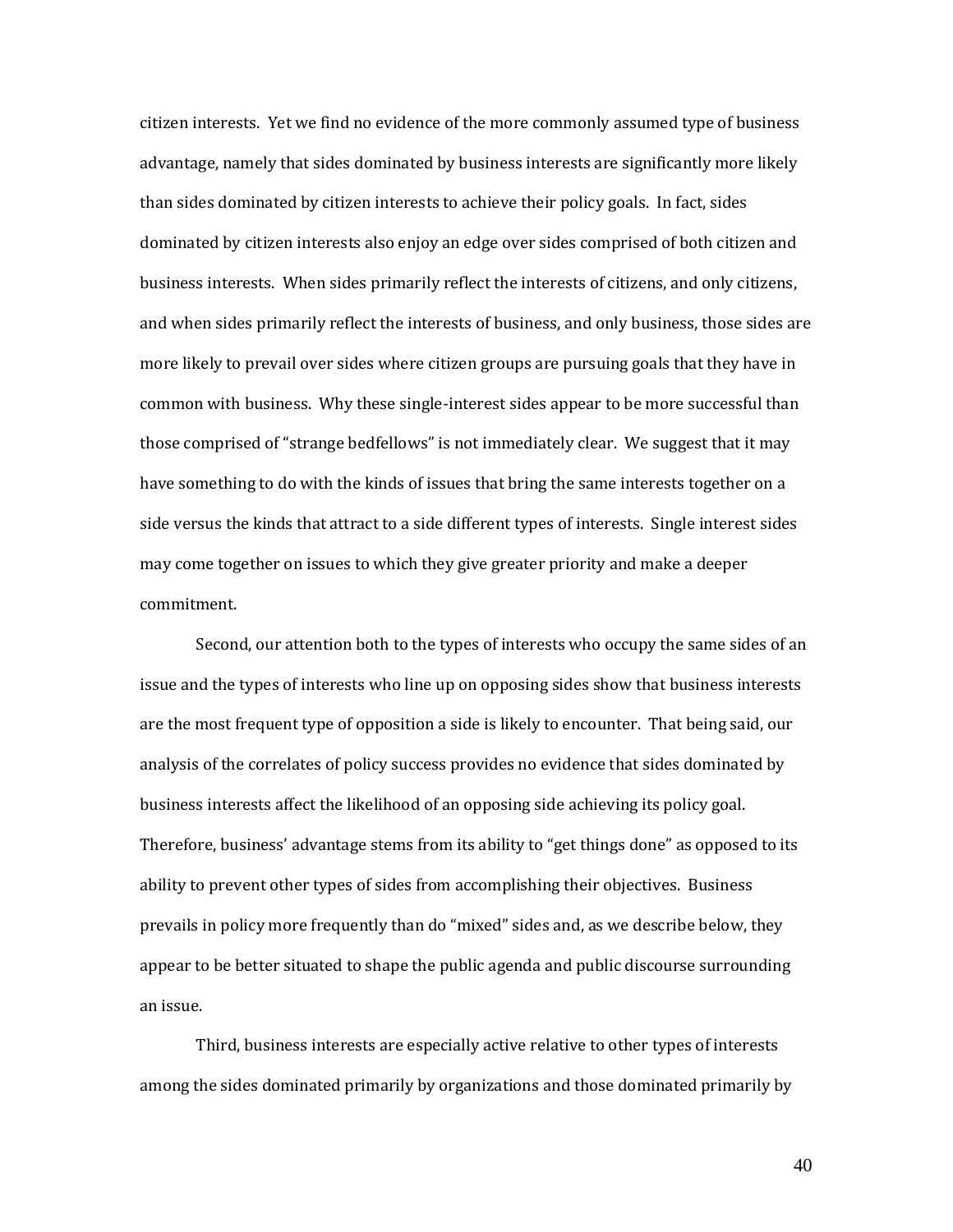government actors. That sides consisting of mainly business interests are especially common among the organizationally-dominant sides suggests the willingness and ability of business to be proactive on issues that have not yet engaged government officials and thus are not part of the public agenda. In this way, business holds an advantageous position relative to other types of interests. Business interests are better situated to push an agenda of issues they care about, and their "early" engagement with an issue provides an opportunity to define that issue for both decision makers and the public. Other types of interests might be put in a position of reacting to the issues pushed to the fore by business interests, and as "latecomers," they would certainly have difficulty reframing the debate (Baumgartner, et al. 2009).

In addition to revising our sense of business' role in the policy process, our work also provides very important qualifications to the conventional understanding of the power of the status quo. We do not dispute that those who defend the status quo are more successful than those who challenge it. However, not all interests benefit equally from the status quo. We see this with the mixed sides – even when acting to defend the status quo these sides do not do particularly well compared with single interest sides that support current policy. Compared with status quo defending single interest sides, the success of mixed sides defending the status quo is much more dependent upon forces often beyond their direct control – specifically, having the support of Republican members of Congress and not being opposed by the administration.

Finally, our study refines conventional ideas about representation through evidence we provide about the role of government actors in the advocacy process. Our data demonstrate that organizations often work in conjunction with governmental actors in the pursuit of shared policy goals rather than working solely with other organizations, and that government actors sometimes seek to advance policy objectives with little or no assistance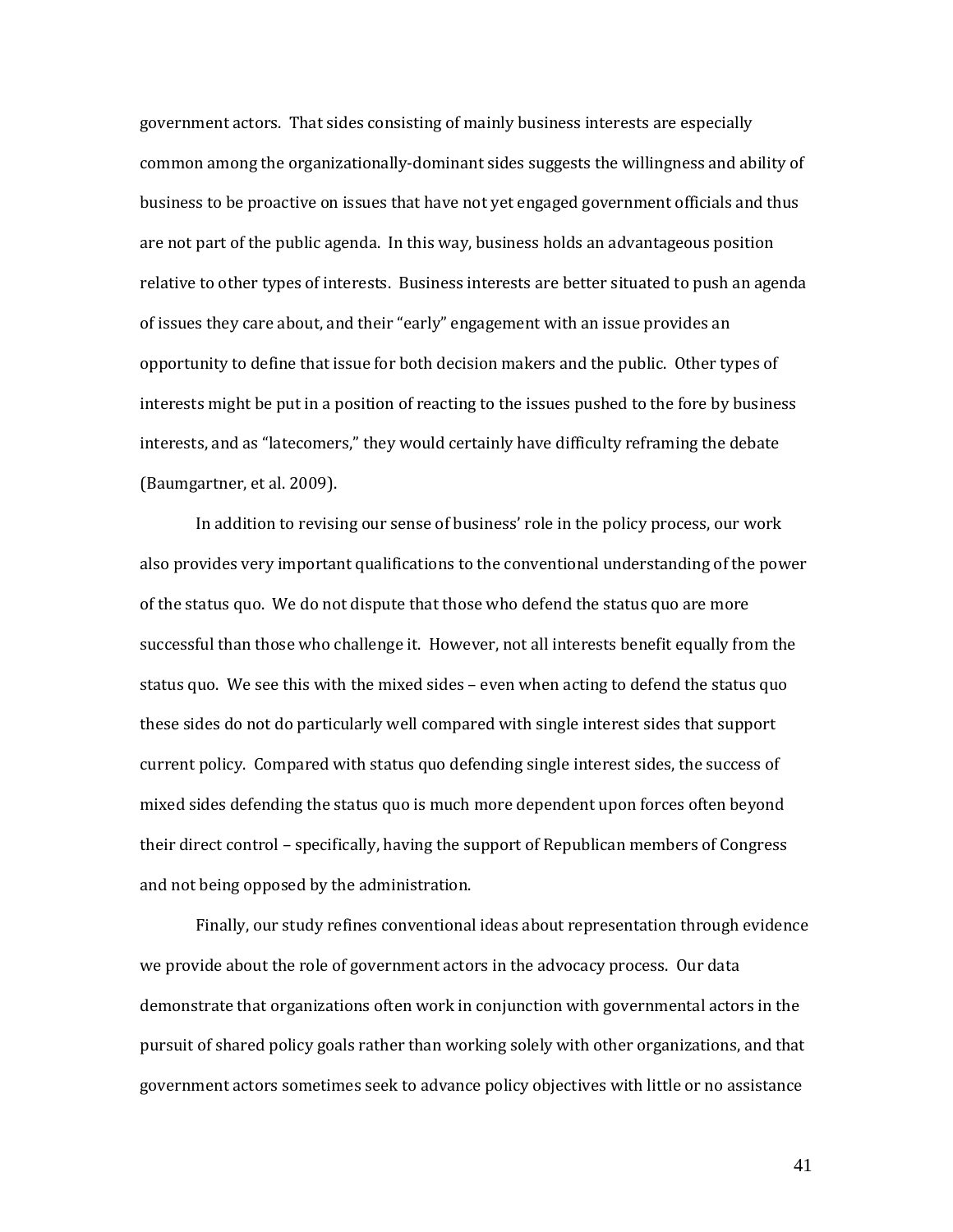from organizations outside of government. This is an important finding as it suggests that research focusing solely on the activity of organizational actors may fail to capture the entire representational picture. Members of Congress and the executive branch frequently advance their preferences on policy issues, and they do so with substantial effects. Opposition from the administration can effectively kill a side's prospects for success, and support from Republican members of Congress can be critical to a side's success. By accounting for the distributions of various types of both organizational and governmental interests we are better able to understand patterns of alliances and opposition that emerge in policy debates and to examine whether these patterns lead to substantive changes in policy.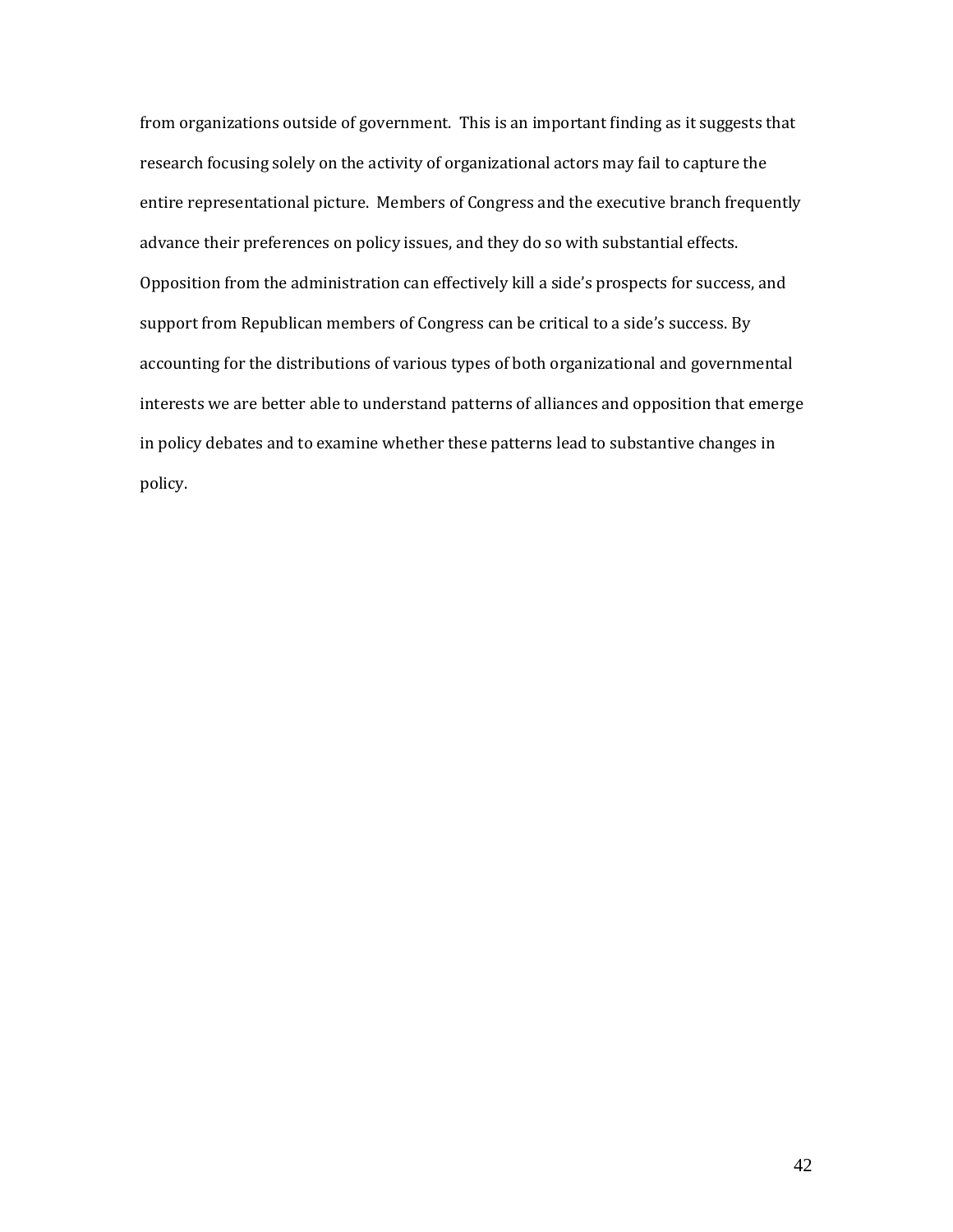## **References**

- Baumgartner, Frank R. and Beth L. Leech. 1998. *Basic Interests: The Importance of Groups in Politics and in Political Science*. Princeton, NJ: Princeton University Press.
- Baumgartner, Frank R. and Beth L. Leech. 1999. "Business Advantage in the Washington Interest Community: Evidence from the 1997 Lobby Disclosure Reports." Presented at the Annual Meeting of the Midwest Political Science Association, Chicago, IL.
- Baumgartner, Frank R. and Beth L. Leech. 2001. "Issue Niches and Policy Bandwagons: Patterns of Interest Group Involvement in National Politics." *Journal of Politics*. 63:1191-1213.
- Baumgartner, Frank R., Jeffrey M. Berry, Marie Hojnacki, David C. Kimball, and Beth L. Leech. 2009. *Lobbying and Policy Change: Who Wins, Who Loses, and Why.* Chicago, IL: University of Chicago Press.
- Brasher, Holly. 2009. "Configurations of Interest Group Activity and Legislative Success in the U.S. House of Representatives." Presented at the Annual Meeting of the American Political Science Association, Toronto, Ontario, Canada.
- Caldeira, Gregory A., and John R. Wright. 1990. "Amici Curiae Before the Supreme Court: Who Participates, When, and How Much?" *Journal of Politics*. 52:781-806.
- Danielian, Lucig and Benjamin Page. 1994. "The Heavenly Chorus: Interest Group Voices on the TV News." *American Journal of Political Science*. 38:1056-1078.
- Golden, Marissa Martino. 1998. "Interest Groups in the Rule-Making Process: Who Participates? Whose Voices Get Heard?" *Journal of Public Administration Research and Theory*. 8:245-270.
- Hula, Kevin W. 1999. *Lobbying Together: Interest Group Coalitions in Legislative Politic*s. Washington, DC: Georgetown University Press.
- Lowery, David and Virginia Gray. 2004. "Bias in the Heavenly Chorus: Interests in Society and before Government." *Journal of Theoretical Politics*. 16:5-29.
- Nelson, David and Susan Webb Yackee. 2010. "Lobbying Coalitions and Government Policy Change." Presented at the Annual Meeting of the Midwest Political Science Association, Chicago, IL.
- Petracca, Mark. 1986. "Federal Advisory Committees, Interest Groups, and the Administrative State." *Congress and the Presidency*. 13: 83-144.
- Salisbury, Robert H. 1984. "Interest Representation: The Dominance of Institutions." *American Political Science Review*. 78:64-76.